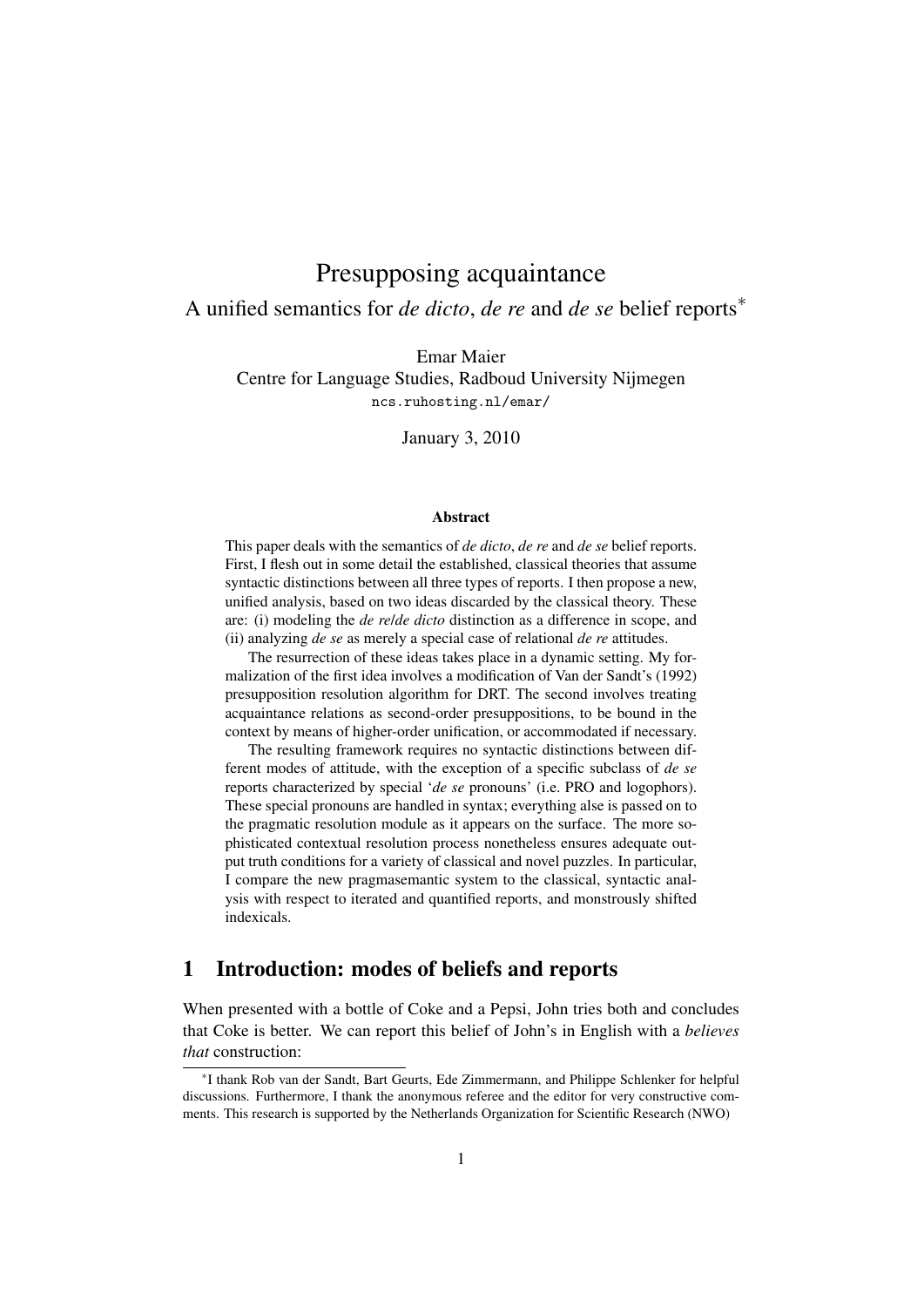#### (1) John believes that Coca-Cola tastes best

In this paper I present a novel semantics of belief reports like (1). More specifically, I argue for a pragmatic analysis of the three different *modes* of belief reporting that have been discussed in the literature. These three modes are known as *de dicto*, or propositional, belief; *de re* belief, about external objects one is acquainted with; and *de se* belief, about oneself from a first person perspective. Henceforth I use the term '*de dicto* report' to mean nothing more than a report of a *de dicto* belief, and similarly for *de re* and *de se*.

It is commonly assumed that the *de dicto*/*de re* distinction in beliefs corresponds to a syntactic distinction in belief reports. More recently, based on data involving quantified reports, unambiguous *de se*, and shifted indexicality, the view that the *de re*/*de se* distinction also corresponds to a syntactic distinction has emerged.

A crucial observation is that it is not always visible from the report's surface what kind of belief it is supposed to report: English *believes that* can be used to report *de dicto*, *de re* and *de se* beliefs. For *de dicto* and *de re* this phenomenon is well-known as the *de dicto*/*de re* ambiguity. If the belief complement of a report contains a definite description, for instance, it is called ambiguous between a general, *de dicto* reading, and a *de re* one about the actual denotation of the description (cf. section 2). Belief reports with embedded pronouns agreeing with the matrix subject, *John believes that he is good looking*, are often called ambiguous between a *de re* and a *de se* reading (cf. section 3).

I propose a new semantics of belief reports that does away with these syntactic ambiguities. My principal inspiration is the analysis of *de re* attitudes in terms of acquaintance relations (Kaplan 1969; Lewis 1979; Cresswell and von Stechow 1982). I analyze the distinction between *de dicto* and *de re* reports as the difference between global and local presupposition resolution, where I modify van der Sandt's (1992) resolution algorithm in such a way that projection out of a belief embedding is accompanied by the introduction of an acquaintance relation. To address a number of serious defects of the inherently unified relational analysis of *de re* and *de se*, I incorporate the context-dependence of acquaintance in my dynamic framework. The resulting theory utilizes the dynamic character of DRT and the flexibility of the presupposition resolution algorithm to handle not only the classic puzzles involving double vision and *de re*/*de se* ambiguities, but also the more recent data involving iterated reports (section 5), quantified reports (section 6), and shifted indexicals (section 7).

The proposed framework sheds new light on some of the data, such as the context-dependent difficulty of non-*de se* interpretation of ambiguous reports. However, the primary gain is theoretical: instead of tinkering with the syntax and morphology, my aim is a simple, uniform syntax and semantics where *de dicto*, *de re* and *de se* reports receive the same compositionally generated preliminary logical representations. On the basis of these representations and the context, an extended, pragmatic mechanism of presupposition resolution is to derive the correct truth conditions.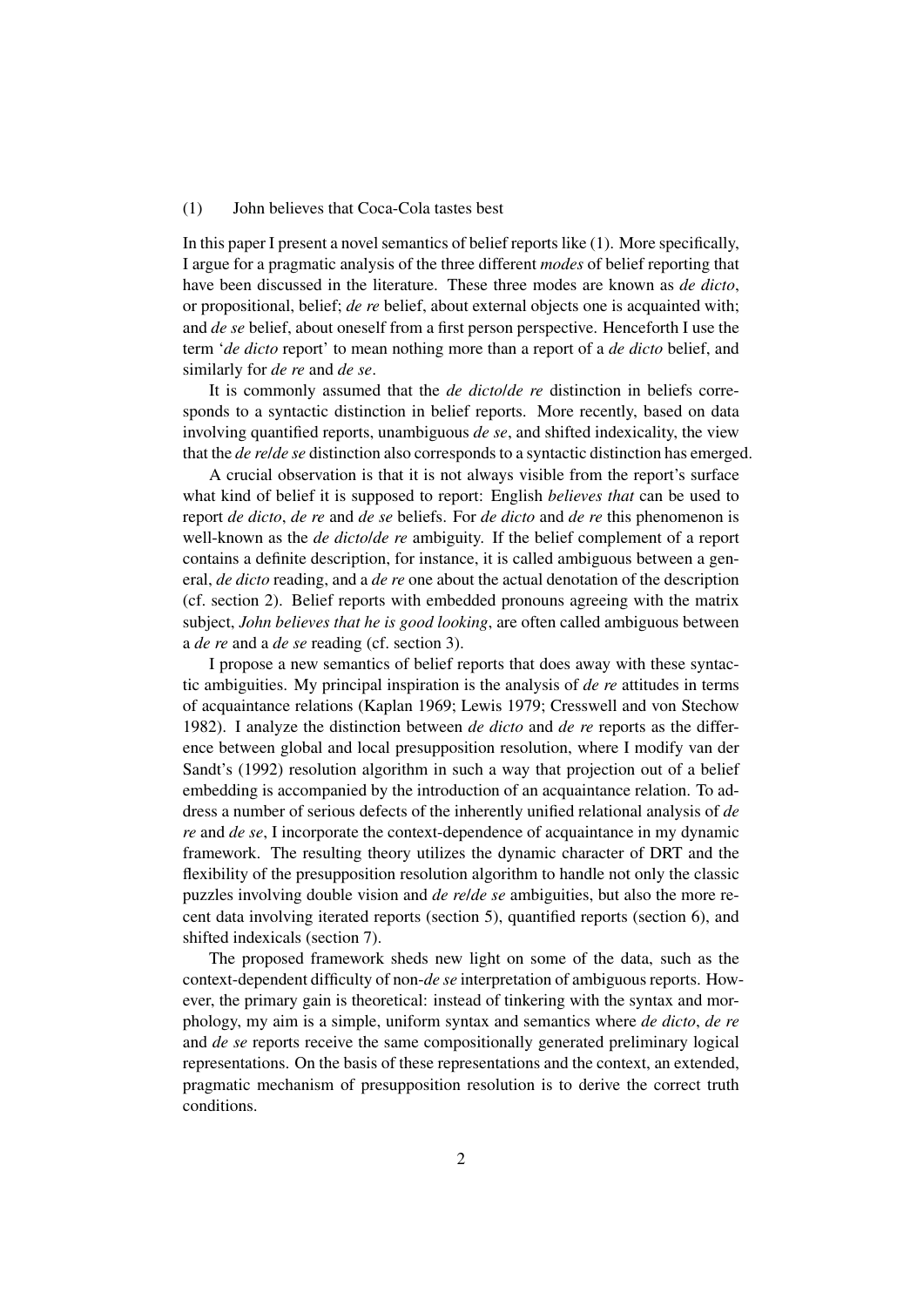A specific benefit of such an approach would be that all pronominal features are interpreted directly according to their surface form, rather than requiring occasional deletion under morphological agreement. As it turns out, almost all the English report data can be captured uniformly in this way. In the end, though, one subclass of *de se* reporting resists a full reduction to pragmatics. This eventually leads me to acknowledge a special class of syntactically *de se* reports, characterized by the occurrence of '*de se* pronouns' such as PRO and logophors.

## 2 *De dicto* and *de re*

The philosophical literature on the logic of attitudes distinguishes a number of fundamentally different ways of believing things. The best known distinction is that between *de dicto* and *de re* beliefs, i.e. general beliefs about what the world is like as opposed to beliefs about actual objects external to a belief.

### 2.1 The semantics of *de dicto* beliefs and reports

*De dicto* beliefs are those that describe how the subject believes the world to be. If John utters a general statement like *All diet stuff tastes awful*, he thereby expresses the proposition that all diet food and drinks taste awful. Presumably, he would do so because he believes it's true, i.e. he believes that the world is such that diet food is awful. Such a propositional belief is called *de dicto*. In possible worlds semantics, propositions are sets of possible worlds ( $p \subset W$ ) and we associate with every subject x at a a possible world w a belief set  $\mathcal{B}el(x, w)$ , the set of worlds compatible with *x*'s belief state at *w*. Believing a proposition then means that the proposition holds of every belief alternative, i.e.  $\mathcal{B}el(x, w) \subseteq p$ .

Now we apply this to the semantics of belief reporting sentences. The LF of a *de dicto believes that* construction and its interpretation are straightforward. The *that*-clause expresses a proposition that the matrix subject is said to believe. Syntactically:

(2) John believes that all diet stuff tastes awful

LF:



We can state a compositional semantics by providing translation rules mapping terminal nodes to expressions in a higher-order lambda calculus with basic types *e*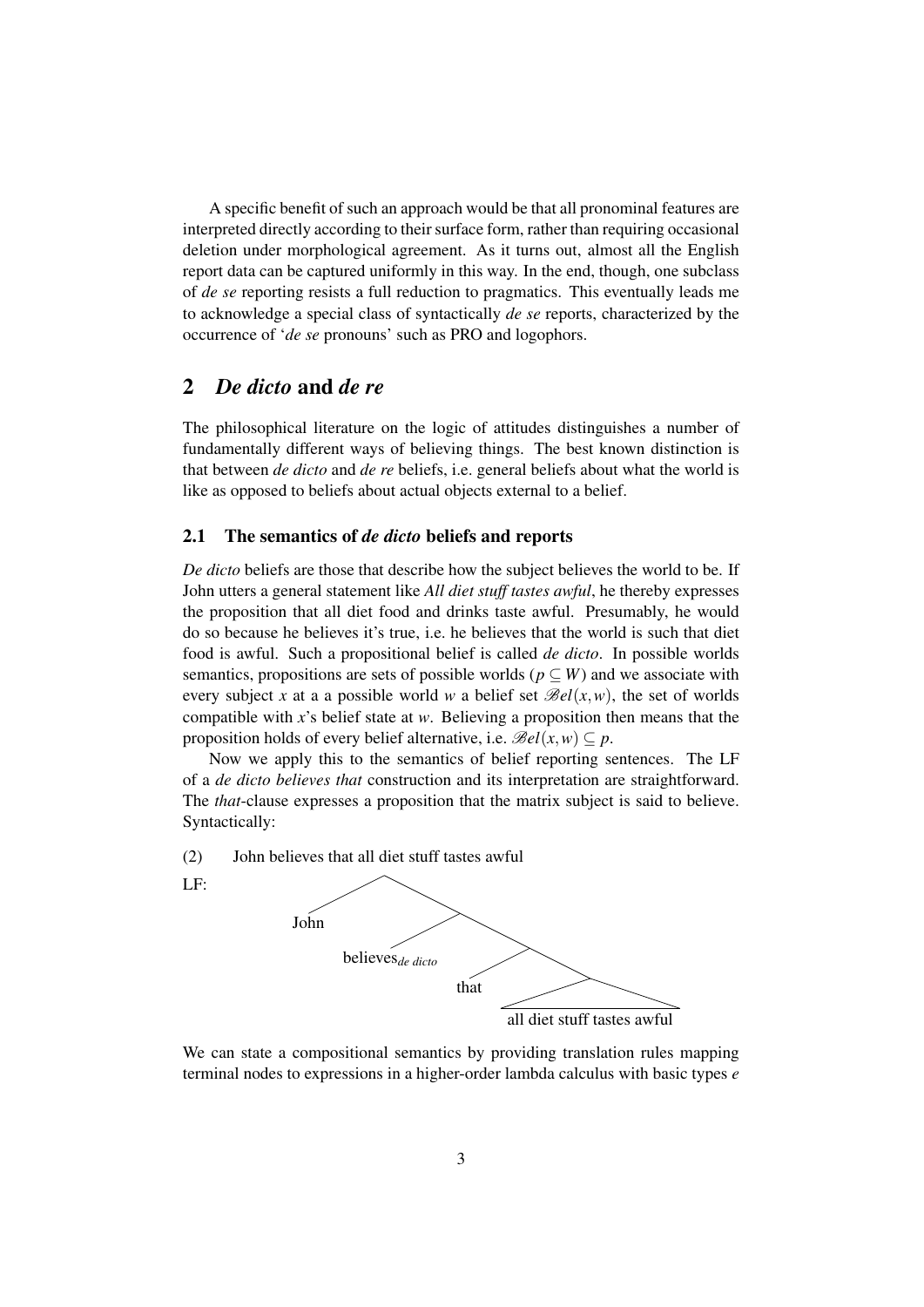(entities) and *t* (propositions).<sup>1</sup> The translation of a branching node in the tree is then given by functional application of the translations of the daughter nodes (in the direction allowed by the types).

As a first approximation the translation of the proposed lexical entry 'believes*de dicto*' is in terms of a modal operator  $Bel_x$ .

(3) believes<sub>de dicto</sub> 
$$
\longrightarrow
$$
  $\lambda p \lambda x (Bel_x p)$  type: *tet* [to be revised]

Applied to our example report (2), we get the following logical translation of the entire tree:

$$
(4) \qquad \text{Bel}_{j}\forall x[\text{dict}(x)\rightarrow \text{awful}(x)]
$$

The modal operator  $\text{Bel}_1$  is interpreted model-theoretically in terms of a function B*el* that maps an individual at a world to his belief set at that world, provided by the model (I'm disregardng times and tenses throughout this paper):

(5) 
$$
\llbracket \text{Bel}_{\xi} \varphi \rrbracket = \{ w \in W \, | \, \mathscr{B}el(\llbracket \xi \rrbracket, w) \subseteq \llbracket \varphi \rrbracket \}
$$

Applied again to our example:  $\llbracket (4) \rrbracket = \{ w \in W \mid \mathcal{B}el(\llbracket j \rrbracket, w) \subseteq \llbracket \forall x[\text{dict}(x) \rightarrow \text{avful}(x)] \rrbracket \}$  $= \{w \in W | \mathcal{B}el(John, w) \subseteq \{v \in W | \text{ diet foods in } v \subseteq \text{awful testing things in } v \} \},$ i.e. (2) expresses the proposition that all of John's belief alternatives are such that all diet foods and drinks in them taste awful.

### 2.2 *De dicto* and *de re* reporting as a matter of scope

To bring out the contrast between *de dicto* and *de re* beliefs, beliefs about external objects, consider the following report:

(6) John believes the president of PepsiCo is rich

This could mean two very different things. First, it might mean that John believes the proposition that whoever is the president of PepsiCo is rich, on the basis of, say, his general belief that presidents of large corporations are always rich. This is the *de dicto* reading that we've discussed above. Crucially, the *de dicto* belief does not require that John, or the reporter, or us, have any idea who the president of PepsiCo is. The concept of being the president of PepsiCo is an integral part of the reported belief. Therefore, in the report, we cannot substitute *the president of PepsiCo* with *Indra Nooyi*, even if Indra Nooyi is in fact the current president of PepsiCo. We can often force this *de dicto* reading of a report by adding a *wh-ever that may be* qualification to the embedded definite description.

But there is an additional reading of the sentence. John believes of a certain individual who is the actual president of PepsiCo, that she is rich. On this *de re*

<sup>&</sup>lt;sup>1</sup>Analyzing type  $t$  as an intensional type, for proposition denoting expressions, is intensional overkill, but it is quite useful for keeping representations simple. It does add some complexity at the level of model-theoretic interpretation, where the basic semantic value of a formula is no longer the truth value but the proposition expressed at a possible world.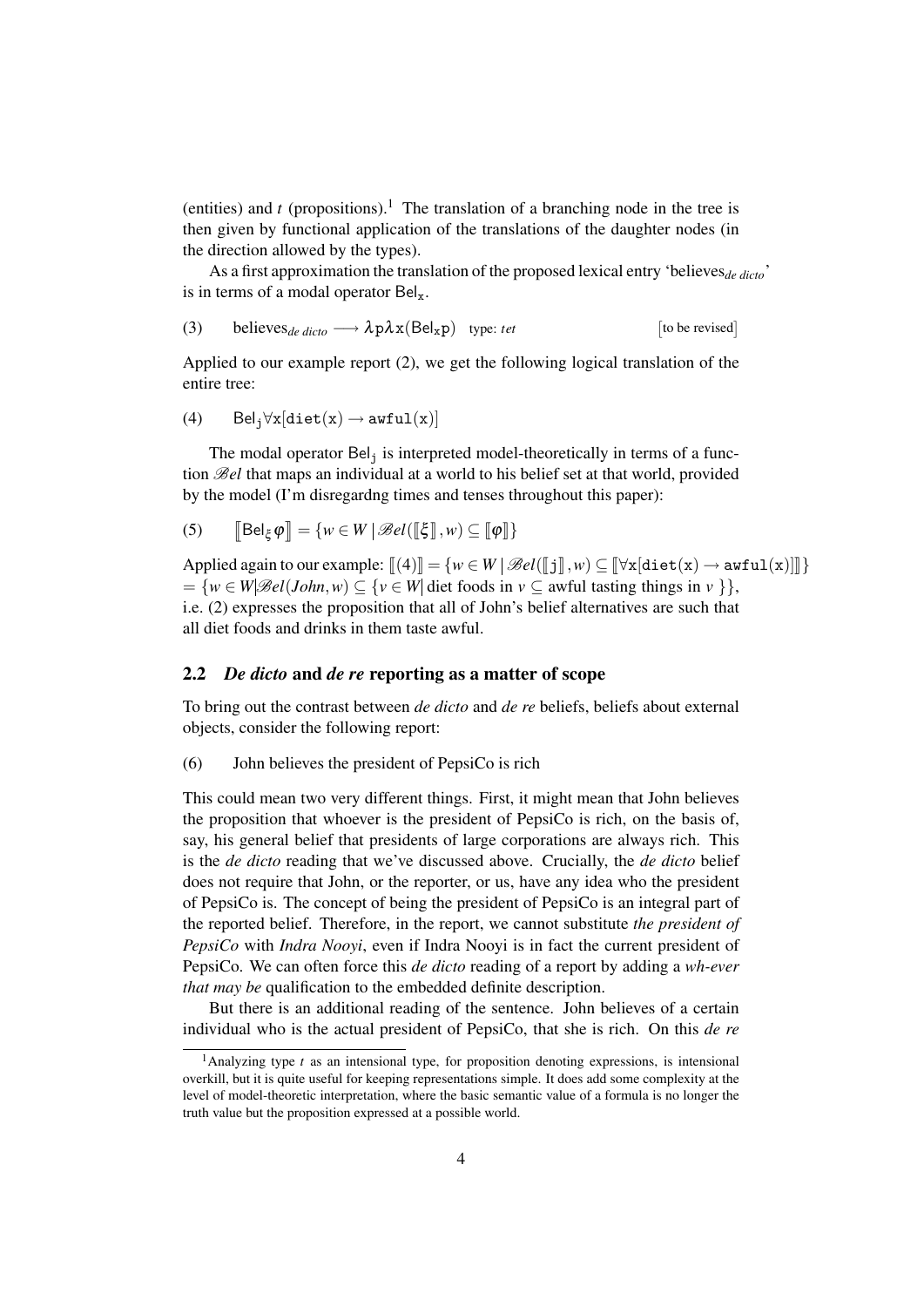construal, the report is felicitous if John just talked to Indra Nooyi at a party about her yacht, and believes "wow, this woman is rich". It is irrelevant whether John knows that the woman he is talking to is the president of PepsiCo, or that her name is Indra Nooyi, as long as the term used by the reporter picks out the individual his belief is about. In other words, a *de re* belief is a belief about an individual, the *res*, independent of the particular description used by the believer or reporter. Therefore, in a *de re* (reading of a) report, we can always replace the name or description of the *res* with a co-referential one, *salva veritate*. A *de re* reading can be forced with the *believes of . . . that . . .* construction.

As a first approximation we might try to cash out the difference between *de dicto* and *de re* readings of reports as differences in scope. If the embedded definite is interpreted *in situ*, in the scope of the intensional belief operator, that coreference does not warrant *substitutio salva veritate*, given our standard possible worlds semantics. If the embedded definite takes scope over the belief operator, it will license the substitutions characteristic of *de re*. For concreteness' sake, let's analyze *the* somewhat simplistically as an operator of type (*et*)*e*, i.e. as denoting a function picking out the unique element of the set it takes as argument.<sup>2</sup> Additionally, let's model the wide scope interpretation of the description by means of quantifier raising. The *de dicto* and *de re* readings of (6) would then get LFs and logical translations like (7a) and (7b):



In 2.3 we'll see why this scopal account fails and how the relational attitudes solution works. My own proposal will combine relational attitudes with elements of the scopal account just sketched.

#### 2.3 Double vision and relational attitudes

I'll reconstruct Quine's (1956) 'double vision' argument against *de re* beliefs as involving actual objects, and hence against the wide scope accout of *de re* reporting presented above, by adding a Pepsi Challenge to the scenario from the beginning

<sup>&</sup>lt;sup>2</sup>Ignoring independent presupposition issues, we'll simply assume that every relevant world PepsiCo has a unique president.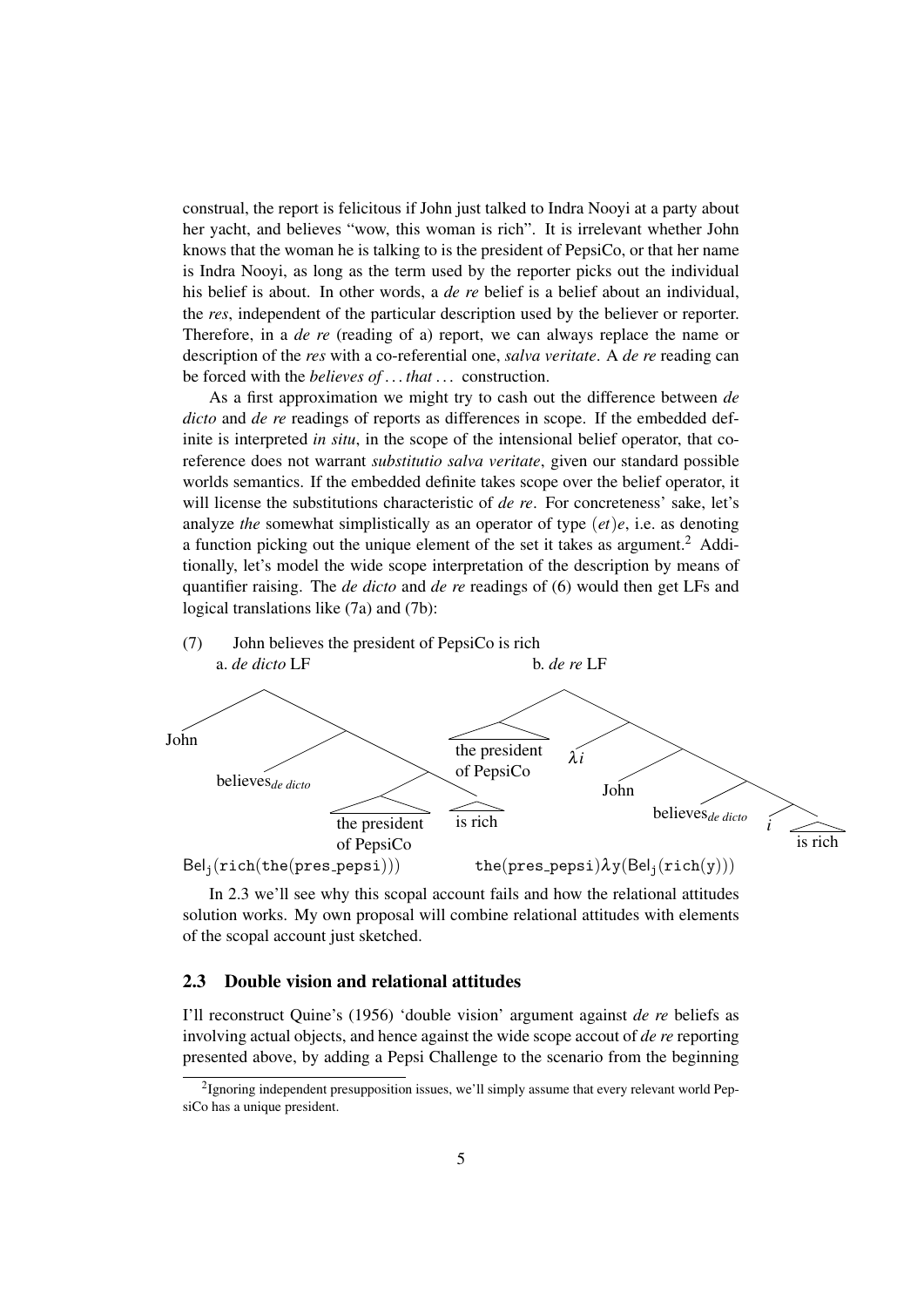of the paper. I will then introduce the relational account of *de re* and show how it solves the double vision puzzle.

In the Pepsi Challenge there are two cups, marked 'M' and 'Q'. John takes a sip of each and concludes that the drink labeled 'M' is the best, i.e. he forms the *de dicto* belief that M tastes best. Because of the direct perceptual contact with the drink, we may assume that he also has a *de re* belief about it, i.e. (8) is true:

(8) John believes *de re* of M that it tastes best

As the host knows, but not John, M is actually Pepsi. So the host may felicitously report John's choice to his audience as in (9):

(9) John believes *de re* of Pepsi that it tastes best

Now recall the example at the beginning of the paper, (1), where we ascribed a seemingly contradictory belief to John. Given that that belief was also based on (this time non-blind!) experience with both brands, we conclude that it too is *de re*, i.e.:

(10) John believes *de re* of Pepsi that it's inferior to Coke

So does John believe contradictory things about one and the same substance? In a sense, the answer must be yes. The problem is that believing a logical contradiction is certainly too strong (for then it would follow that he believes every absurdity).

The standard solution, which forms the basis for my own account, involves *modes of presentation*. *De re* beliefs are not about bare objects as such, but about objects presented to the believer in a certain way. From the early encounters it follows that John believes of Pepsi *as presented in a Pepsi-branded can* that it has inferior taste, while from the Challenge we learn that John believes *de re* of Pepsi *as presented in a cup labeled 'M' as part of a blind experiment* that it tastes best.<sup>3</sup> Both beliefs are equally *de re* about Pepsi, and hence both (9) and (10) are true, yet they are not directly contradictory because the unpronounced different modes of presentations under which the beliefs are held make them distinct.

Now, if these modes of presentations are not visible at the surface in the reports (9) and (10), where did they come from? To answer this question it is important to see first that not all intensional descriptions count as suitable modes of presentations of *de re* belief. Merely saying you 'like whatever tastes best' does not mean you have a *de re* belief about Pepsi under the mode of presentation 'the best tasting soda'; if it did, even people who have never drunk Pepsi or any other cola would automatically believe *de re* of Pepsi that it tastes best, rendering the whole notion of *de re* as 'about an actual object' vacuous. The upshot of this argument<sup>4</sup> is that

<sup>&</sup>lt;sup>3</sup>As it turns out, it's precisely this label 'M' that makes the Pepsi Challenge work. No matter which cup contains the Coke, the 'M' is chosen significantly more often than the 'Q' (cf. en. wikipedia.org/wiki/Pepsi\_Challenge).

<sup>4</sup>This argument is sometimes referred to the 'shortest spy problem' after Quine's original example involving the trivial belief that the shortest spy is a spy.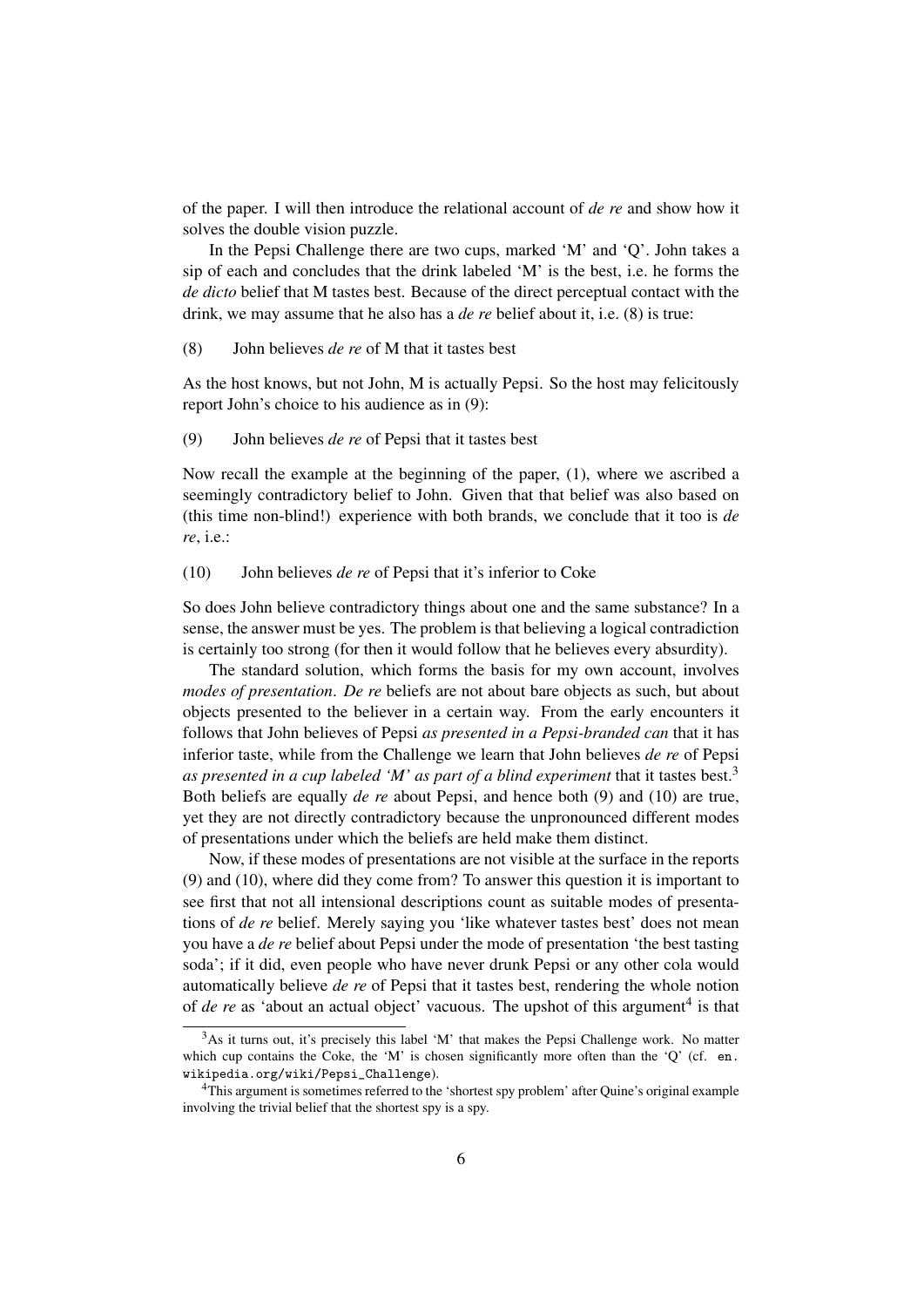modes of presentations must be restricted.

In the true *de re* examples above, we already saw that the descriptions were intimately related to the particular circumstances that led us into calling the beliefs in question *de re* about something external in the first place. Following Kaplan (1969) and Lewis (1979) we say that *de re* belief requires the subject to be *vividly acquainted* with a *res*, and that it is this acquaintance relation that supplies the mode of presentation of the *res*. We thus reduce *de re* to *de dicto*, or, in order not to confuse terminology, to *propositional* belief as in (5), by simply substituting the mode of presentation (in the form of an individual concept/definite description) for the *res* inside the belief.

This brings us to the following, relational semantics of *de re* belief:

- (11)  $x$  believes *de re* of *y* that *y* is *P* iff there is a relation *R* with:
	- a. *R* is a vivid relation of acquaintance between *x* and *y* in the actual world
	- b. *x* believes (*de dicto*) the proposition that the object he is *R*-acquainted with is *P*.

Before turning this into a real semantics of the standard English *de re* report construction, we can already see that under this definition, our John indeed has the two semi-contradictory *de re* beliefs discussed above by taking:  $x =$  John;  $y =$  Pepsi;  $P(x) = x$  tastes best;  $R_1(x, y) = x$  drinks cola *y* from the cup marked M (for the Challenge scenario); and  $R_2(x, y) = x$  drinks cola *y* from a Pepsi-branded can (for the non-blind scenario). This shows a way out of both the double vision dilemma, and the subsequent problem of restricting descriptive modes of presentation. The essence of the solution is that different acquaintance relations engender different modes of presentation and thus different propositional beliefs.

Now let's implement (11) in the syntax and semantics of the *de re* readings of *believes that*. For this to work, we need the semantic separation between *res* (*y*) and ascribed predicate (*P*) that is brought out by the *believes of* paraphrase. Crucially, this separation is not apparent in the more natural propositional attitude construction, where the straightforward parse yields only *de dicto*. As we saw in section 2.2 however, a belief complement with a definite often allows a real *de re* interpretation, alongside *de dicto*. If we want to maintain compositionality of translation and model-theoretic interpretation, we can only achieve the separation required by the *de re* reading by means of a syntactic movement operation (Cresswell and von Stechow 1982). I cash out this '*res* movement' by moving the DP denoting the *res* to an extra argument position on the attitude verb:

 $(12)$  [...] believes the president of PepsiCo is rich a. *de dicto* LF b. *de re* LF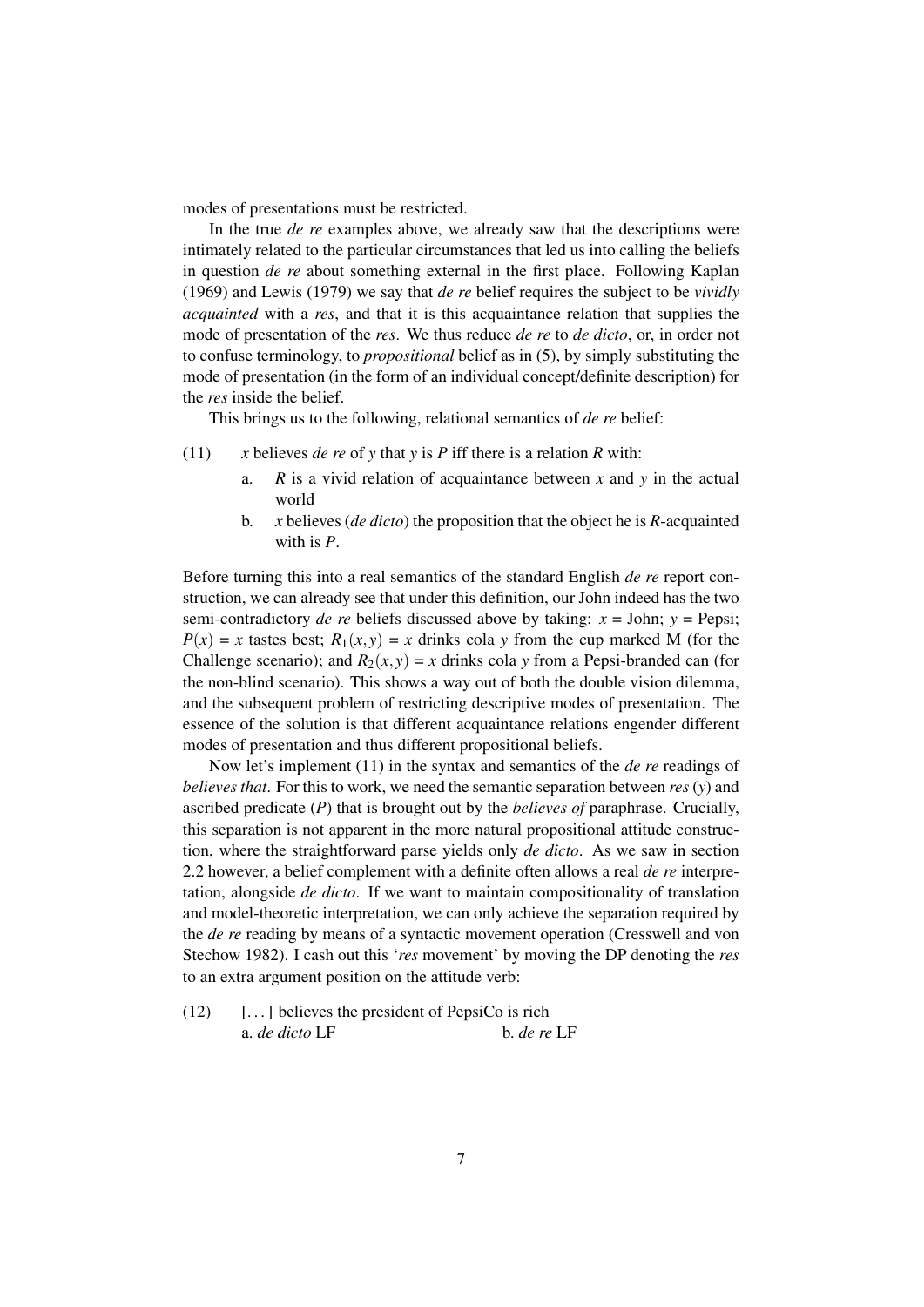

The subscript on *believes* reflects the fact that attitude verbs are now lexically ambiguous between denoting a propositional attitude operator, (3), and a more complex relational operator, whose interpretation is based on (11). More specifically, the translation of *believe*de re takes as arguments (a representation of) the moved *res* term, an ascribed property, and a subject:

(13) believe<sub>de re</sub>  $\longrightarrow \lambda y \lambda P \lambda x \exists R[R(x,y) \wedge Bel_x(P(the(\lambda v(R(x,v)))))]$  [to be revised]

Thus, we arrive at the following logical translation of the *de re* LF:

(14)  $\exists R[R(j, the(pres\_pepsi)) \wedge Bel_j(rich(the(\lambda v(R(x,v)))))]$ 

In words, the *de re* reading of (12) is true iff there is an acquaintance relation between John and the president of PepsiCo and John believes that the person he is so acquainted with is rich. In section 3.1 below, I'll modify this definition somewhat by replacing the underlying propositional belief operator to one of property self-ascription.

## 3 *De re* and *de se* beliefs and reports

#### 3.1 From propositions to properties

Besides *de dicto* and *de re* beliefs, philosophers and linguists have argued for a third mode: *de se* (Castañeda 1966; Perry 1977; Lewis 1979; Kaplan 1989). Consider the following example.<sup>5</sup> In an experiment some male speakers of different sexual orientations are recorded after reporting their sexual orientation. They are then asked to rate all recorded passages, including their own, on a scale from gay to straight. Frank is gay, he knows it and deliberately tries to 'sound gay'. When approached for the experiment he said: "I sound gay." Frank thereby expresses a *de re* belief about himself (one is after all very vividly acquainted with oneself) that he sounds gay. Chris, who would never describe his own voice as gay, also participates in the experiment. Now he's listening to the recordings and when he gets to #12 he marks it as 'very gay', not realizing that this is his own voice. Thus, Chris also expresses a *de re* belief about himself, because listening carefully to recording #12 brings him into a perceptual acquaintance relation with himself. The difference between the beliefs is that Frank's is not only *de re* about himself, but (pure) *de se*: he believes he himself sounds gay from his own first person point

<sup>5</sup>http://itre.cis.upenn.edu/~myl/languagelog/archives/001799.html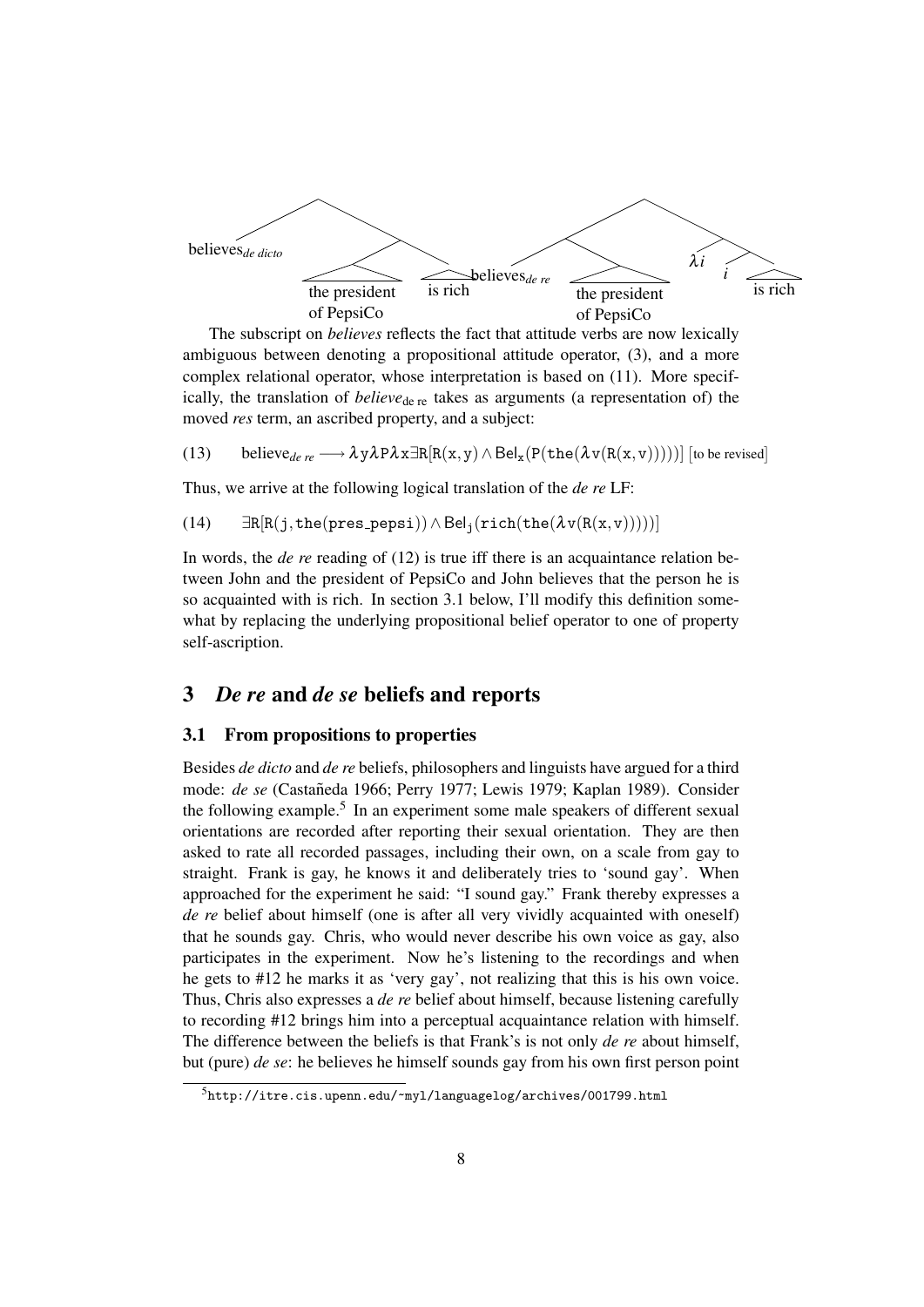of view, while Chris' belief is about himself from a third person perspective. More specifically, beliefs that the believer would express with a first person indexical (*I*) correspond to first person pure *de se* beliefs, or *de se* beliefs for short, as we shall restrict ourselves to first and third person beliefs.

The example brings out the importance of the indexical point of view in the analysis of belief. At a propositional level Chris' thought "#12 sounds gay" is indistinguishable from "I sound gay", though he might utter the former, but not the latter. This prompted Lewis (1979) to switch from propositions as objects of belief, to properties that the believer self-ascribes: Frank's first person utterance means he self-ascribes the property of sounding gay, while Chris self-ascribes the distinct property of listening to a recording #12 that sounds gay. Propositional belief, as used in the semantics of *de dicto* and *de re* above, is just a special case of property self-ascription. Believing proposition *p* amounts to self-ascription of the property of inhabiting a world where *p* holds. For uniformity we now revise the semantics of *de dicto* and *de re* reports from the previous section accordingly.

First, we assume that the model associates with a believer not a set of worlds, but a set of *centered worlds*. Still ignoring times, the belief set of John,  $\mathcal{B}el(j, w)$ , is the set of pairs  $\langle w', a \rangle$ , where  $w'$  is a world compatible with what John believes and *a* is an individual John believes to be. In Haas-Spohn's (1994) terminology:  $\langle w', a \rangle$  is a belief alternative of John ( $\langle w', a \rangle \in \mathcal{B}el(j, w)$ ) iff after placing John's mind in  $a$  and letting him thus explore  $w'$  through the eyes of  $a$ , he would not be able to distinguish that situation from the real world as seen through his own eyes. Then we replace the propositional belief operator Bel with a self-ascription operator. Officially, the interpretation of a predicate Π maps individuals to propositions, but by assuming the notational convention that  $\langle w, a \rangle \in \llbracket \Pi \rrbracket$  iff  $w \in \llbracket \Pi \rrbracket (a)$ , we will often think of it as a set of centered worlds, just like our new belief sets. The semantics of the new Bel operator thus remains almost unchanged:

(15) 
$$
\mathbb{E}[\text{Bel}_{\xi}\Pi] = \{w \in W \mid \mathcal{B}el(\mathbb{E}], w) \subseteq \mathbb{E}[\Pi]\}
$$

In the new translation of *de dicto* belief, to replace (3), we turn the propositional complement into the property of inhabiting a world where the proposition holds by simply adding a vacuous abstraction:

(16)  believes<sub>de dicto</sub> 
$$
\longrightarrow
$$
  $\lambda p \lambda x (Bel_x \lambda u.p)$ 

And finally, *de re*. Here the extra abstraction introduced by the property framework is not vacuous. The second conjunct in the translation proposed in (13) said that the subject believes the proposition that the subject is acquainted with a unique individual, and that that individual has a certain property. We replace that with the subject self-ascribing the property of being someone who is acquainted with a unique individual, who has that property:

(17) 
$$
\text{believe}_{de\text{ re}} \longrightarrow \lambda y \lambda P \lambda x \exists R[R(x, y) \wedge Bel_x \lambda u(P(the(\lambda v(R(u, v)))))]
$$

The motivation for building genuine property dependence into the relational se-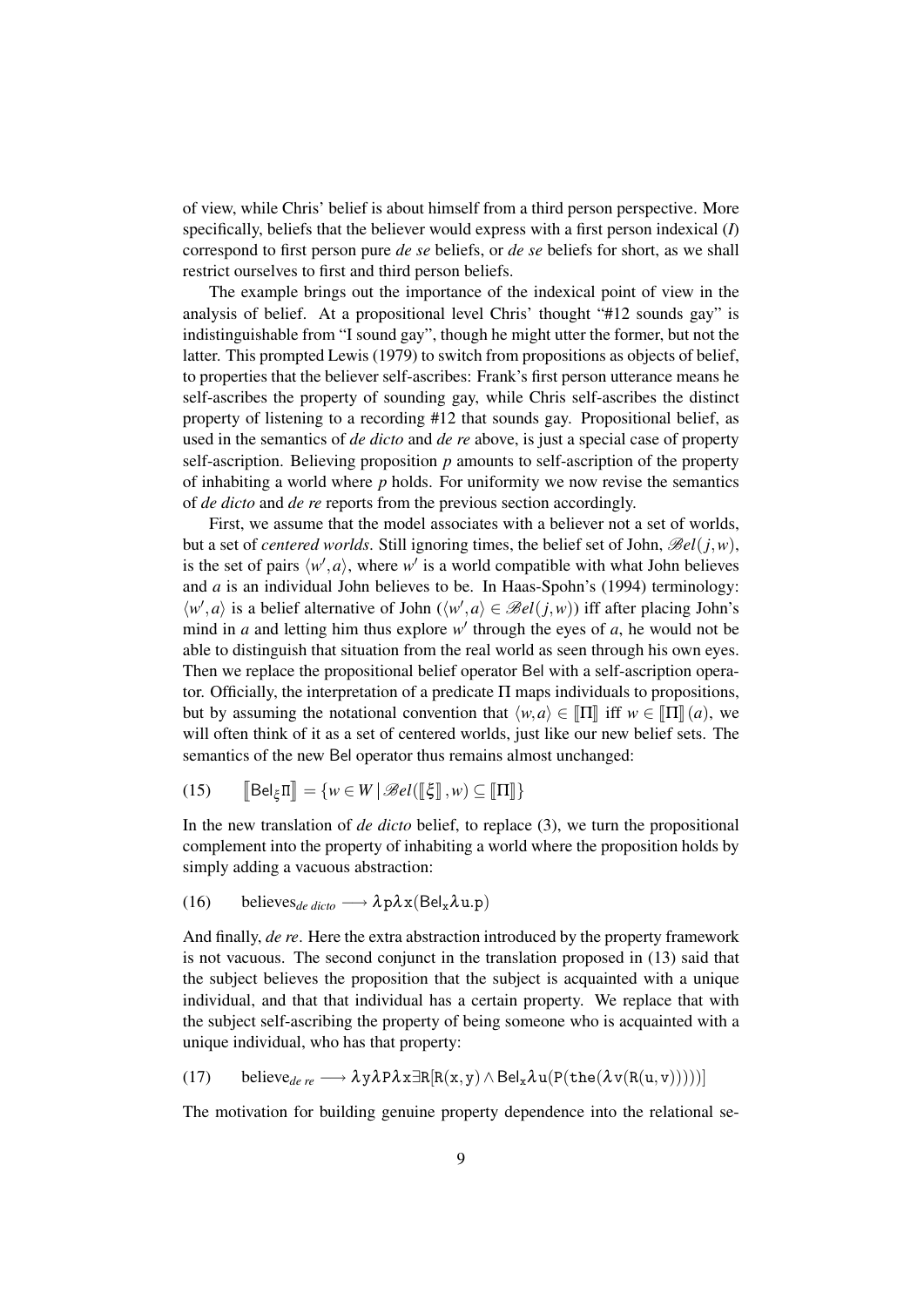mantics by means of (17) is that it enables a unification of *de re* and *de se*, as we will see in the next subsection.

#### 3.2 *De se* as *de re*

Under the current definition, *de se* belief comes out as a special case of *de re*, viz. the case where *R* is the relation of equality (substituting  $=$  for *R* above collapses the complex property to the property of being *P*) (Lewis 1979:156). Applied to our *de re*/*de se* example, it is easily verified that under this definition both Frank and Chris believe *de re* of themselves that they sound gay, but only Frank does so under the acquaintance relation of equality, i.e. *de se*.

This unified analysis of *de se* as *de re* corresponds precisely to what we find in English reports with *res* pronouns referring to the matrix subject. Concretely, a report like (18) is predicted to be compatible with both a *de se* and a genuine *de re* scenario:

(18) Frank believes he sounds gay

To see this consider the *de re* LF that our current theory assigns to (18):



So, we predict that (18) is true iff there is a vivid relation of acquaintance between Frank and himself such that Frank self-ascribes being so acquainted with a unique person that sounds gay. And this is true in our scenario because Frank believes himself to sound gay, so we can take the relation of equality. In other words, the relational *de re* LF is compatible with a *de se* scenario.

Given the same *de re* analysis, we also predict that (19) is true:

#### (19) Chris believes he sounds gay

Since Chris doesn't even recognize his own voice, this prediction may seem problematic at first, but I follow the current (philosophers') consensus that it is nonetheless correct. Of course it would be considered *misleading* to word Chris' predicament in this way if the circumstances of his mistaken identity weren't already mentioned or otherwise firmly established in the context (e.g. by adding ". . . , but he doesn't realize it", or visually, as when the reporter and her audience are watching the whole mistaken identity scene unfold).

One of the main selling points of the relational semantics is that for sentences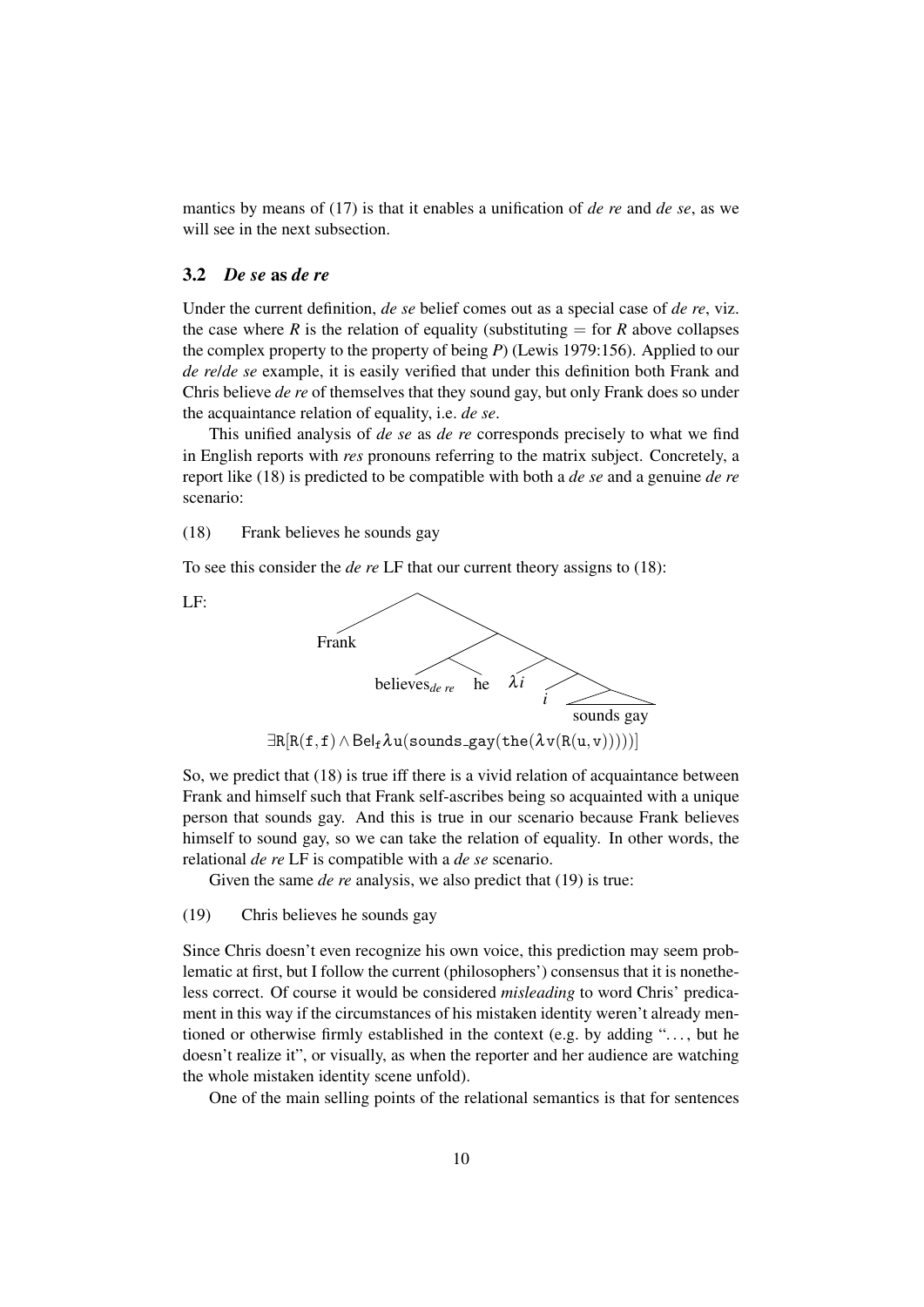like (18) and (19) it can do without postulating any kind of ambiguity as a linguistic correlate to the *de re*/*de se* distinction.<sup>6</sup> The flip side is that such unified theories cannot explain the obvious difference in acceptability between (18) and (19) in the given context, even if they are both strictly speaking true. In section 3.3 we first discuss a related but more serious argument against the relational unification of *de re* and *de se*, involving natural language report constructions that are unambiguously *de se*.

#### 3.3 Unambiguously *de se* reports

Besides using a co-referential third person pronoun to refer back to the subject of the belief, many languages have other ways to report someone's beliefs about himself. In English, one may for instance drop the embedded subject pronoun and use an infinitive or a gerund. As Chierchia (1989) observes, this construction cannot be used in a mistaken, *de re* case:<sup>7</sup>

- (20) a. Frank believes to have a gay voice
	- b. #Chris believes to have a gay voice [\*though he doesn't realize it]

Chierchia uses this contrast to motivate a new, dedicated *de se* LF. If (20a) can only be read *de se*, *de se* beliefs must correlate with a special LF and interpretation. Chierchia proposes an analysis of the infinitival construction in which the embedded subject is a silent PRO that is obligatorily bound by a property abstractor introduced into the syntax by the *de se* attitude verb:



<sup>6</sup>The same is true for a Kaplanian quantified character analysis, but von Stechow and Zimmermann (2005) uncover a fatal flaw in that account (cf. also Maier (2006) for discussion), so I'll disregard it here.

<sup>7</sup>Some native speakers report that in English *believe*+infinitive reports are bad. Others think it's fine, and Google supports the latter view with more than 100kGhits on http://www.google.com/ search?q="believes+to+have+a"+-which+-who+-whom. I've excluded *wh-*pronouns from this search, but some of these hits still involve moved objects. Most appear to be genuine examples of the type required, though. Skeptics should just view my (20) as a pseudo-English gloss of Dutch or Italian where the same *de re*/*de se* contrast holds and where *believe*/*think*+infinitive is generally considered felicitous. Alternatively, in English the point can also be made with other control constructions like *expects to*+infinitive vs *expects that*, which has a similar semantics to belief, or with *hopes to/that*.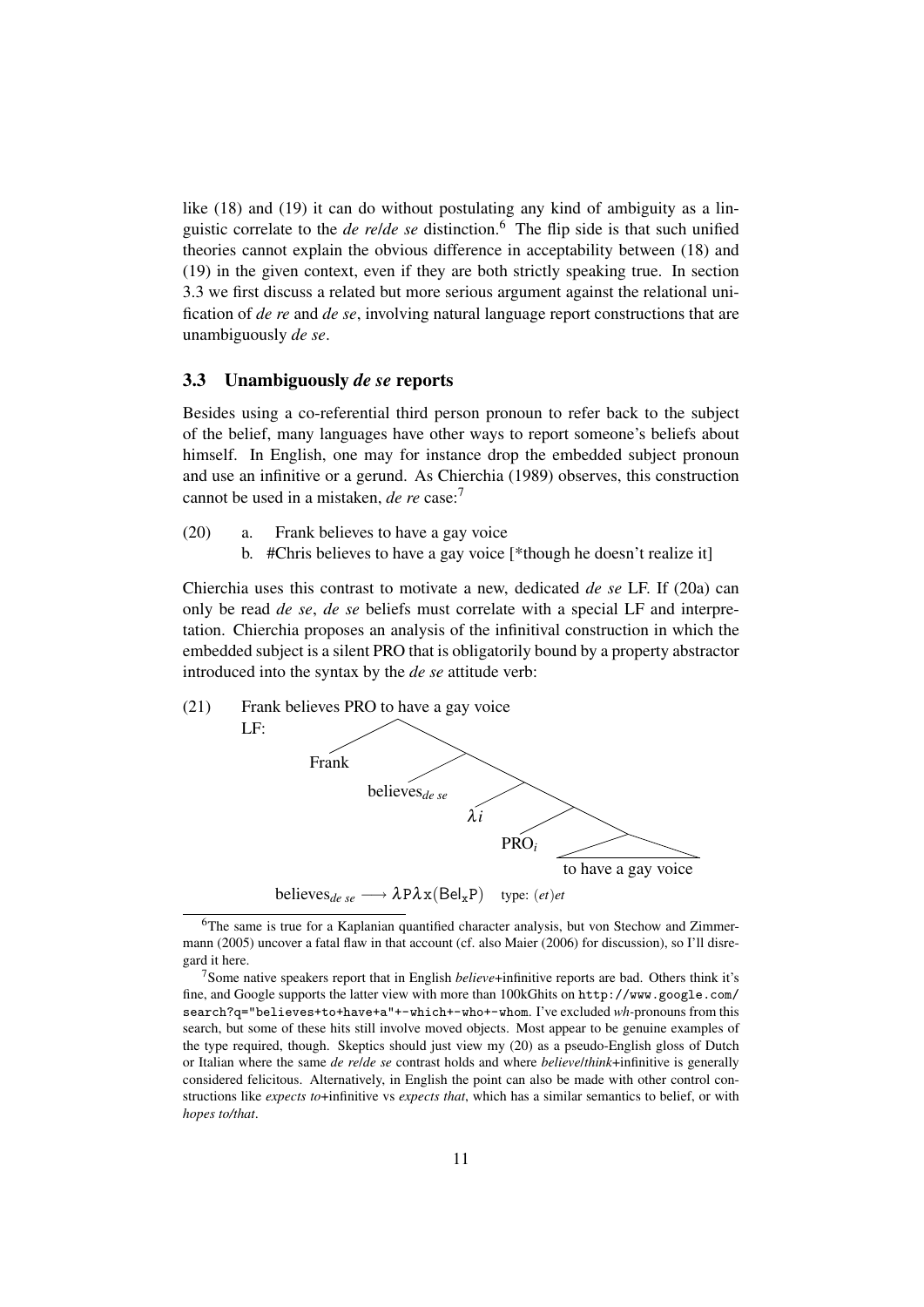$(21) \longrightarrow \text{Bel}_{f} \lambda u(\text{have\_gay\_voice}(u))$ 

According to Chierchia, the overt pronoun construction discussed in the previous subsection is actually ambiguous between a *de re* and *de se* LF. While PRO is a '*de se* pronoun', an element that has to be bound by the attitude verb's  $\lambda i$ , regular pronouns are ambiguous between a general *res*-moved interpretation, and a *de se* one where they are bound like PRO above by the intervening property abstractor that comes with *thinks/believes*<sub>de se</sub>.

In this paper I want to argue against a syntactic *de re*/*de se* ambiguity, and in favor of the relational view of *de se* as merely a special case of *de re*, at least for the English co-referential *he* reports. I propose a new, dynamic version of the relational analysis where acquaintance relations are not existentially quantified over, but represented as presuppositions that search the context for a suitable antecedent. Given this goal, it will be important to address the arguments for dedicated *de se* LFs. Besides the PRO based argument of this section there is a number of arguments for *de se* LFs, based on quantifiers, logophoricity and shifted indexicality.<sup>8</sup> In section 6 I consider the behavior of reports under quantifiers in some detail and show how my dynamic relational approach holds up against the standard relational approach and Chierchia's syntactic *de se* separatism. In section 7 we return to PRO and the related phenomena of logophoricity and shifted indexicality.

## 4 A dynamic semantics for belief reports

In this section I lay out my novel account of *de dicto*, *de re*, and *de se* belief reports. Its two main ingredients are, (i) an analysis of the *de dicto*/*de re* ambiguity in terms of an enhanced presupposition resolution mechanism, and (ii) a unification of *de re* and *de se* based on the idea of acquaintance relations being provided by the context

<sup>8</sup> In this paper I ignore a number of arguments for *de se* LFs and their counterarguments. The first involves ellipsis. Chierchia (1989) reduces the strict/sloppy ambiguity in *John thinks he's a hero and so does Mary* to the syntactic *de re*/*de se* ambiguity. This argument is refuted by Reinhart (1990), who shows that a non-*de se* interpretation of the first conjunct is also compatible with a sloppy reading of the second. The second argument for *de se* involves ambiguous reports under *only*. According to Percus and Sauerland (2003a) *Only John thinks he's a hero* can be true if John is the only one with a *de se* belief while others have *de re* beliefs about themselves being heroes. Anand (2006) argues against their claim that this implies a syntactic *de re*/*de se* ambiguity. However, a proper alternative analysis of the data involved, within my dynamic framework, is beyond the scope of this paper. Maier (2006) discusses both arguments and some (more) counterarguments, and outlines a dynamic analysis.

I further ignore here Percus and Sauerland's (2003b) arguments for a syntactic analysis of *de se* based on dream reports like Lakoff's (1972) *I dreamed I was Brigitte Bardot and I*<sub>B.B./\*G.L.</sub> *kissed me*G.L./\*B.B.. In this paper I focus on belief, and Percus and Sauerland's crucial data are tied to the rather special cases of dreaming and imagining. In fact, even within that restricted domain, Anand (2006:41) found that only 15 of his 25 informants shared the relevant intuitions.

Finally, my discussion of cross-linguistic data touching on the *de re*/*de se* distinction in section 7 will remain very limited.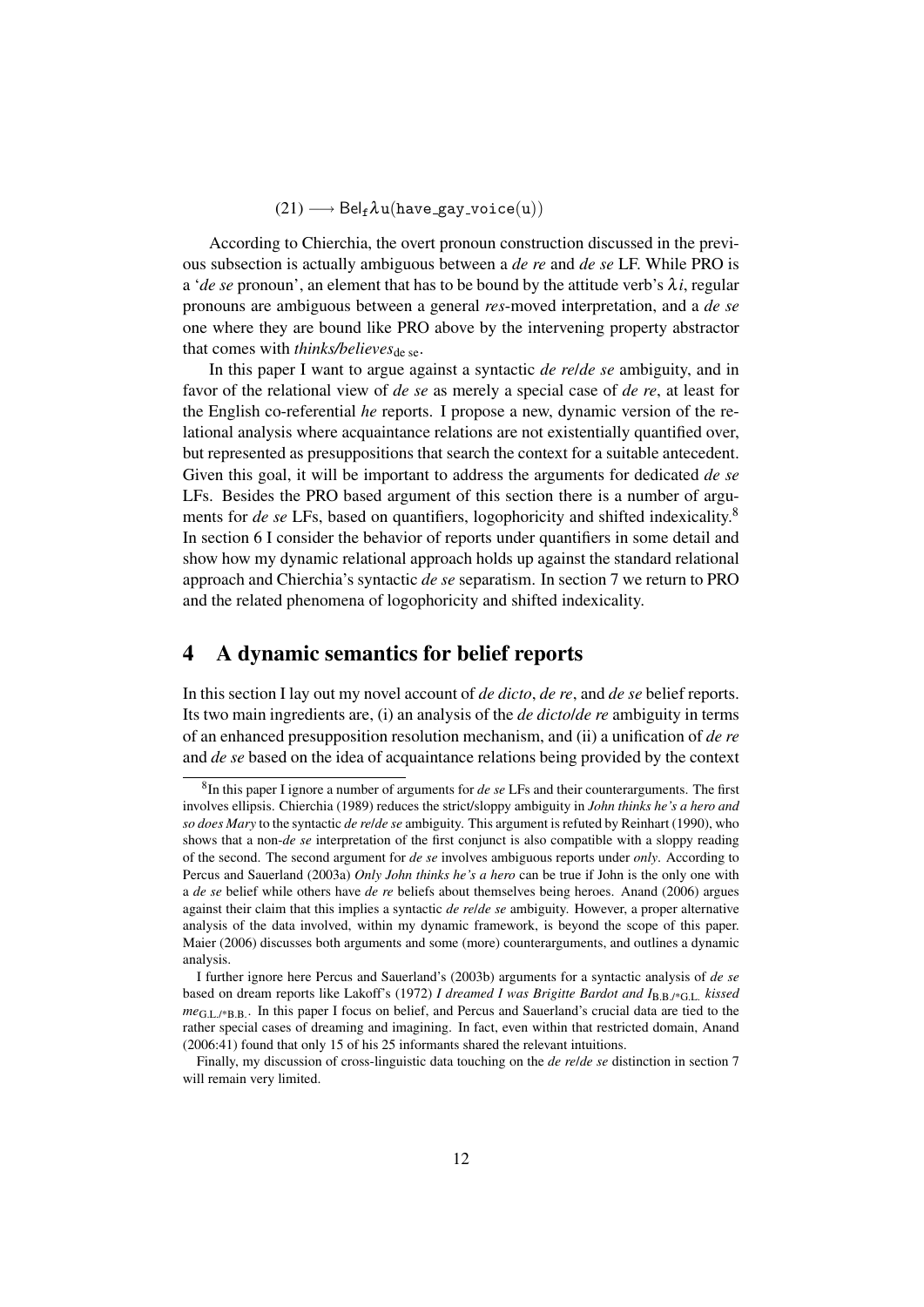rather than being existentially quantified over.<sup>9</sup> Both of these ideas crucially rely on the dynamic, representational framework of Discourse Representation Theory (DRT), a framework designed to accommodate context-dependence in a principled fashion, and especially suited for the current task because of the powerful notion of presuppositions-as-anaphora resolution associated with it.

### 4.1 DRT and presupposition

I adopt the dynamic framework provided by Kamp's (1981) Discourse Representation Theory (DRT) combined with van der Sandt's (1992) theory of Presuppositionas-Anaphora (PA). The reason I choose dynamic over static semantics is that I want to model how the interpretation of a report depends on the information available in the context: given a co-referential report (*Frank believes he sounds gay*), for instance, most contexts should allow a *de se* reading, but a mistaken identity context may force a particular *de re* perspective. I choose DRT+PA over nonrepresentational dynamic analyses of presupposition because of the principled account of context-dependence as presupposition binding and accommodation, both of which mechanisms will play a crucial role in my analysis below.

An example will suffice to illustrate the framework and the terminology. In dynamic semantics, a discourse is interpreted against the background of a context. Let's assume that the part of our scenario where Chris is participating in an experiment where some recorded voices are being played back to him is common knowledge between the speaker and her audience. In DRT we represent such contextual information as follows:

#### (22) Chris is hearing a voice

| хy                  |
|---------------------|
| chris(x)            |
| $\text{hear}(x, y)$ |
| $\texttt{voice}(y)$ |
|                     |

Technically, such a DRS box depicts a pair  $\langle U(\varphi),Con(\varphi) \rangle$  of a set of discourse referents (the *U*niverse of the DRS ϕ) and a set of *Con*ditions, which can be either atomic (e.g. chris(x)) or complex (e.g.  $\neg \psi$ ). In (22),  $U(\varphi) = \{x, y\}$  and  $Con(\varphi) = \{ \text{chris}(x), \text{hear}(x, y), \text{voice}(y) \}.$  I use the vertical ellipsis dots in representations of contexts to signify that the given representation is only an incomplete approximation of the information actually available in the context.

<sup>9</sup>This general idea of context-dependent *de re* acquaintance is not new, cf. e.g. Abusch (1997:fn.9) and Aloni (2000:fn.2 p.35 & fn.34 p.57), who traces the idea back to Hintikka (1967). What is new is my formalization and its incorporation into a dynamic semantics of belief reports. Entirely new are also the extensions to quantified reports (section 6), iterated reports (section 5) reports, and shifted indexicality (section 7).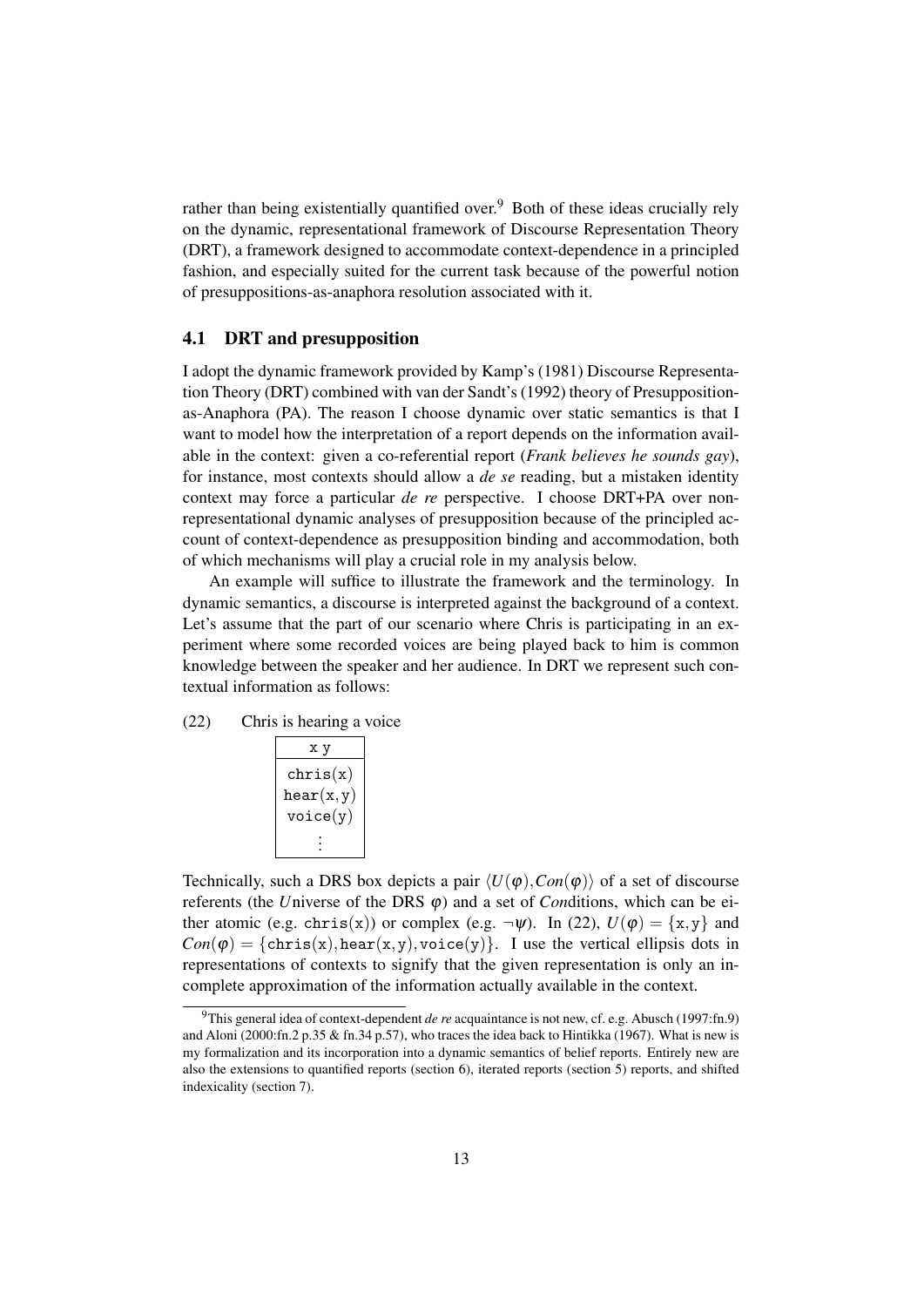In dynamic terminology, the DRS in (22) forms the *input context* for the interpretation of the next sentence in the discourse. The first step in the interpretation of a sentence is to construct a *preliminary representation* (henceforth PrelDRS) based on the syntactic structure of the sentence. This so-called construction phase can be formalized in the same vein as we've been doing in the static framework of the previous sections. We assume a simple grammar to generate phrase structures. Then we translate the leafs into lambda terms, which are then combined by function application. Only now the formal language is the language of DRT+PA. Characteristic of this language is that the contribution of pronouns and other definites is marked as presuppositional in a PrelDRS. For instance, the translation of a definite like *the president of PepsiCo* involves the creation of a presupposition that there is a uniquely salient individual satisfying the predicate *president of PepsiCo*. Apart from definite descriptions, many other types of expressions and constructions, such as pronouns, factive complements, and *it*-clefts, are analyzed as presupposition triggers. Below, I represent presuppositions as dashed DRS box conditions, as illustrated in (23), which shows how to translate a pronoun in DRT+PA.

(23) 
$$
\text{he} \longrightarrow \lambda \text{P} \begin{array}{|c|c|}\n\hline\n\text{P(x)} \\
\hline\n\text{r} & \text{x} \\
\hline\n\text{r} & \text{x} \\
\hline\n\text{h}\text{e(x)} \\
\hline\n\text{h}\text{e(x)} \\
\hline\n\text{h} & \text{h}\text{e(x)}\n\end{array}
$$

We use the same non-logical inventory as in the static higher-order system employed in the previous sections, except that proper names are now associated with 1-place predicates rather than individual constants, because we analyze names as presupposition triggers on a par with other definite noun phrases.

Officially, the PrelDRS language needs three distinct types to replace the static type *t*, one for DRS conditions  $(t_c)$ , one for DRSs  $(t_d)$ , and one for presuppositions  $(t_p)$ . I will return to the model-theoretic interpretation of DRSs in 4.2. For now, note only that in DRT+PA, presuppositions in PrelDRSs are not interpreted semantically, i.e. *t<sup>p</sup>* terms only play a role in the construction and resolution process and will be absent from the final output representation. Function application in the construction phase is therefore a purely syntactic affair, i.e. beta-reduction of lambda terms. After all possible beta-reductions have been carried out, we arrive at a PrelDRS, which concludes the construction phase:

(24) He doesn't recognize it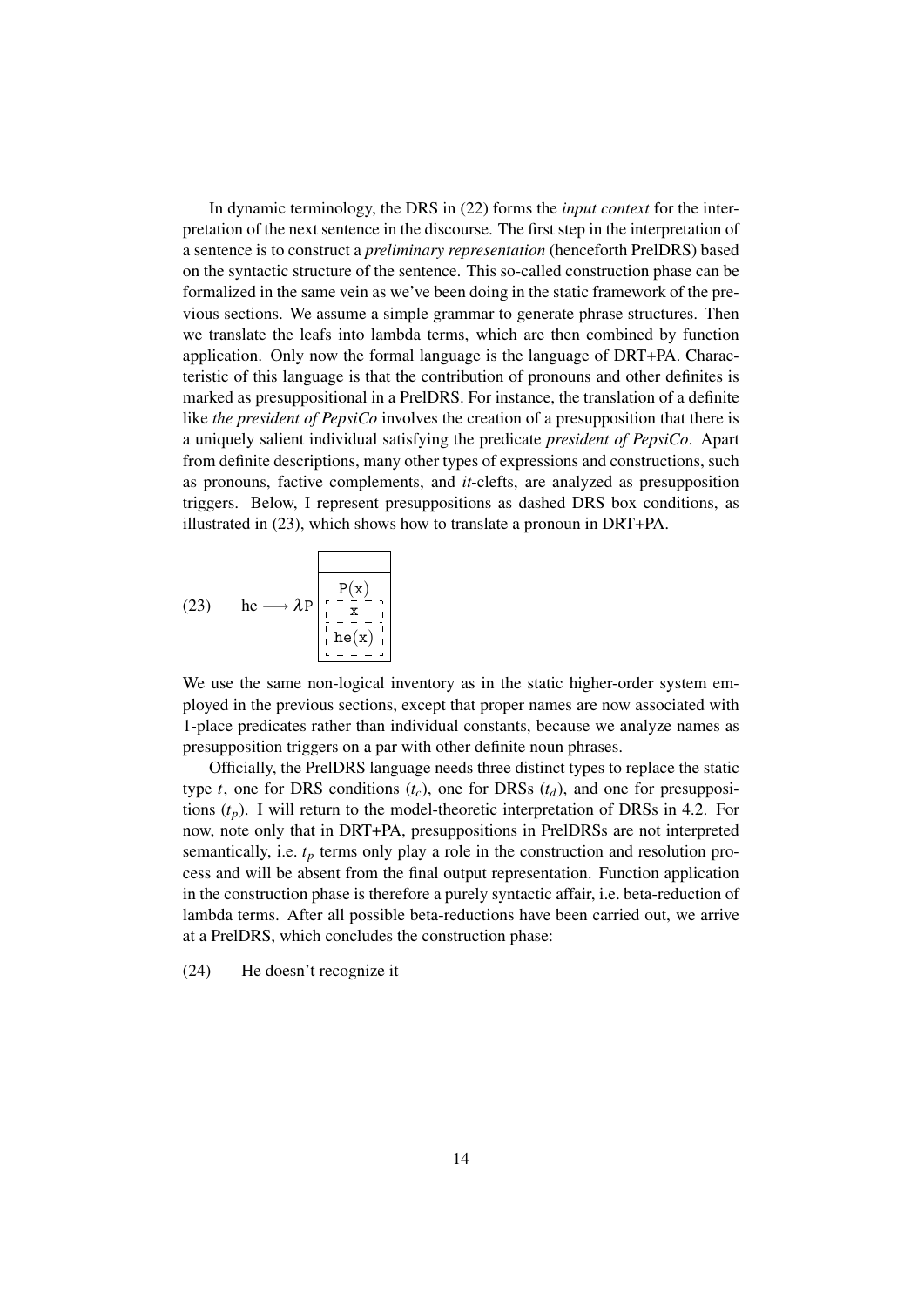| recognize(z, w)<br>7.<br>$he(z)$ it $(w)$ |
|-------------------------------------------|

The next step of the DRT+PA interpretation procedure, resolution, starts with *merging*  $(\oplus)$  the input context and sentence representation:



Then we *resolve* the presuppositions. We try to bind presupposed discourse referents to already established ones by matching the associated contents. In our example, the content of the presupposition of *he* matches the content associated with *Chris*, and *it* matches with *voice*. Both of these antecedents correspond to discourse referents available in the global DRS, which is *accessible* for presuppositions from any trigger location. This allows us to bind the presuppositions by unifying the discourse referents and getting rid of the dashed boxes:



This mechanism applies not just to pronouns but to all presupposition triggers, including for instance proper names, definite descriptions and factive complements.

If binding should fail we fall back on accommodation, i.e. the creation of a suitable antecedent by simply dropping the presupposed referent and content at a suitable position in the DRS. Although some triggers resist accommodation more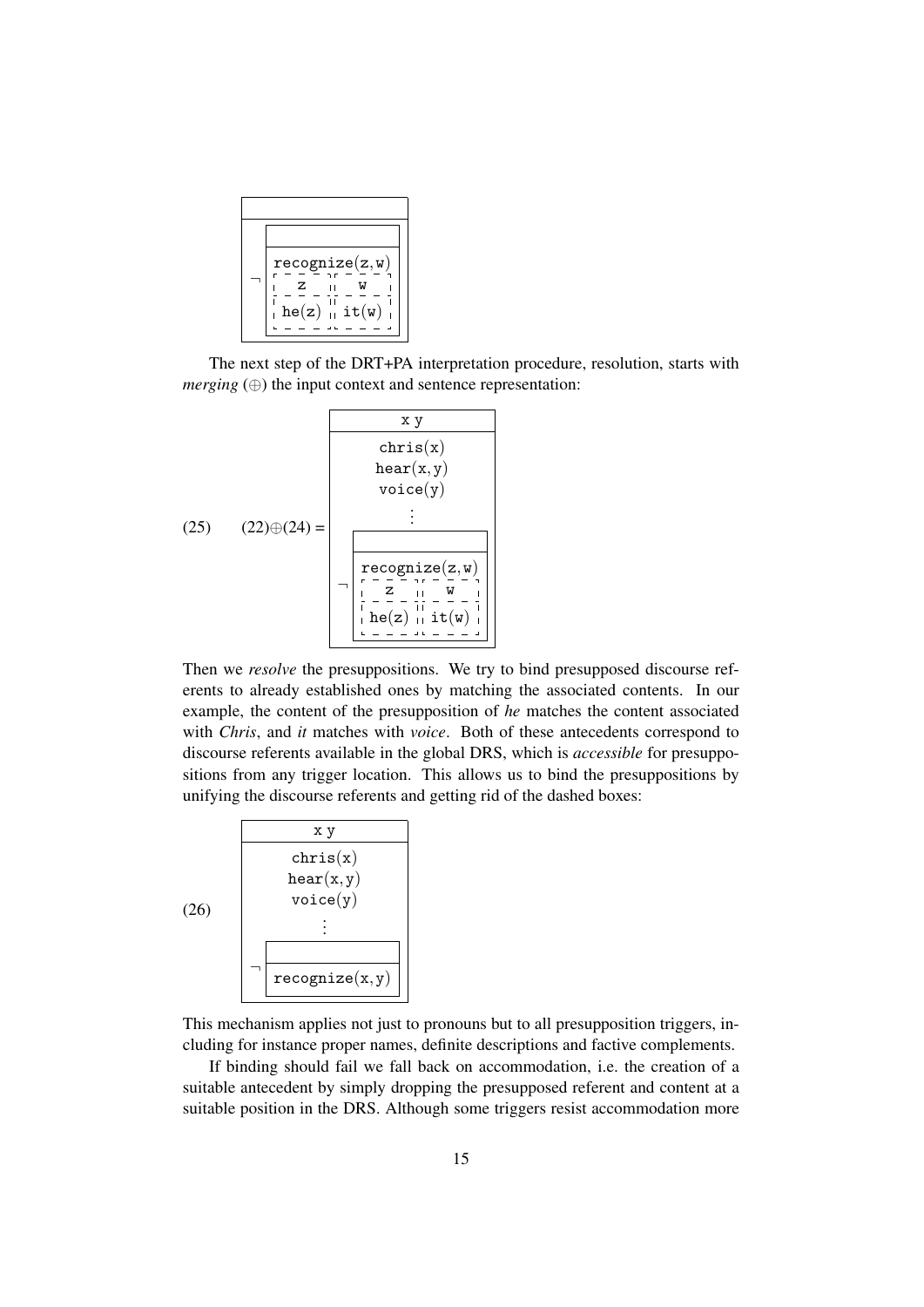than others, the possibility of accommodation under contextual pressure is often viewed as one of the defining characteristics of presupposition.

For example, say we add (27) to our conversation:

#### (27) His best friend Mark burst out laughing

The pronominal trigger *his*, hidden inside the complex definite *his best friend Mark*, is bound to the previously encountered Chris. But what about the alleged best friend called Mark? Neither the sentence itself, nor the context as a whole provides a plausible antecedent, so binding is out. Presumably, the speaker wants the audience to *accommodate* this new character. We formalize this addition to the common ground by merging the presupposition with the global context.

In principle, when presuppositions generated in embedded DRS positions have to be accommodated there may be a number of non-global subDRS positions eligible for accommodation in the sense that merging there would yield a well-formed, interpretable output DRS. We'll encounter such *local accommodation* in sections 5 and 6. The variety of resolution options presented by local and global binding and accommodation necessitates a preference ranking to avoid explosive overgeneration. For instance, binding is preferred over accommodation, and local binding is better than global. The ranking of accommodation possibilities is a particularly controversial issue, but in the standard DRT+PA approach of van der Sandt (1992) and Geurts (1999), accommodation wants to be as global as possible. These preferences are outranked by global constraints on the well-formedness (avoid free variables) and coherence (the truth conditions must comply with the Gricean maxims) of the candidate output DRS.

An effective way to implement all these constraints is to have the resolution algorithm systematically try out all binding possibilities starting from the trigger location and going outward from there. If no viable binding position is found, we turn around and start checking accommodation options in the opposite direction. If no pragmatically plausible solution is found when we return to the trigger location the sentence is judged infelicitous in the given context. For future reference I will spell out the important steps of the algorithm for resolving a single presupposition below.

(28) Say  $\varphi$  is a context DRS merged with a PrelDRS. Look for the most deeply embedded presupposition in  $\varphi$ , call it  $\pi$ . In the course of the algorithm below we check whether a presupposition can be bound *in situ*; if not, we move the presupposition to the DRS immediately subordinating the current position, and try again. If this keeps failing we have to reverse the direction and try out accommodation options. As we will thus be moving the presupposition around when looking for a binding site, we have to mark the place we started at, in order to perform a proper backtracking for accommodation: say  $\tau$  is the subDRS in which  $\pi$  is originally triggered. Binding: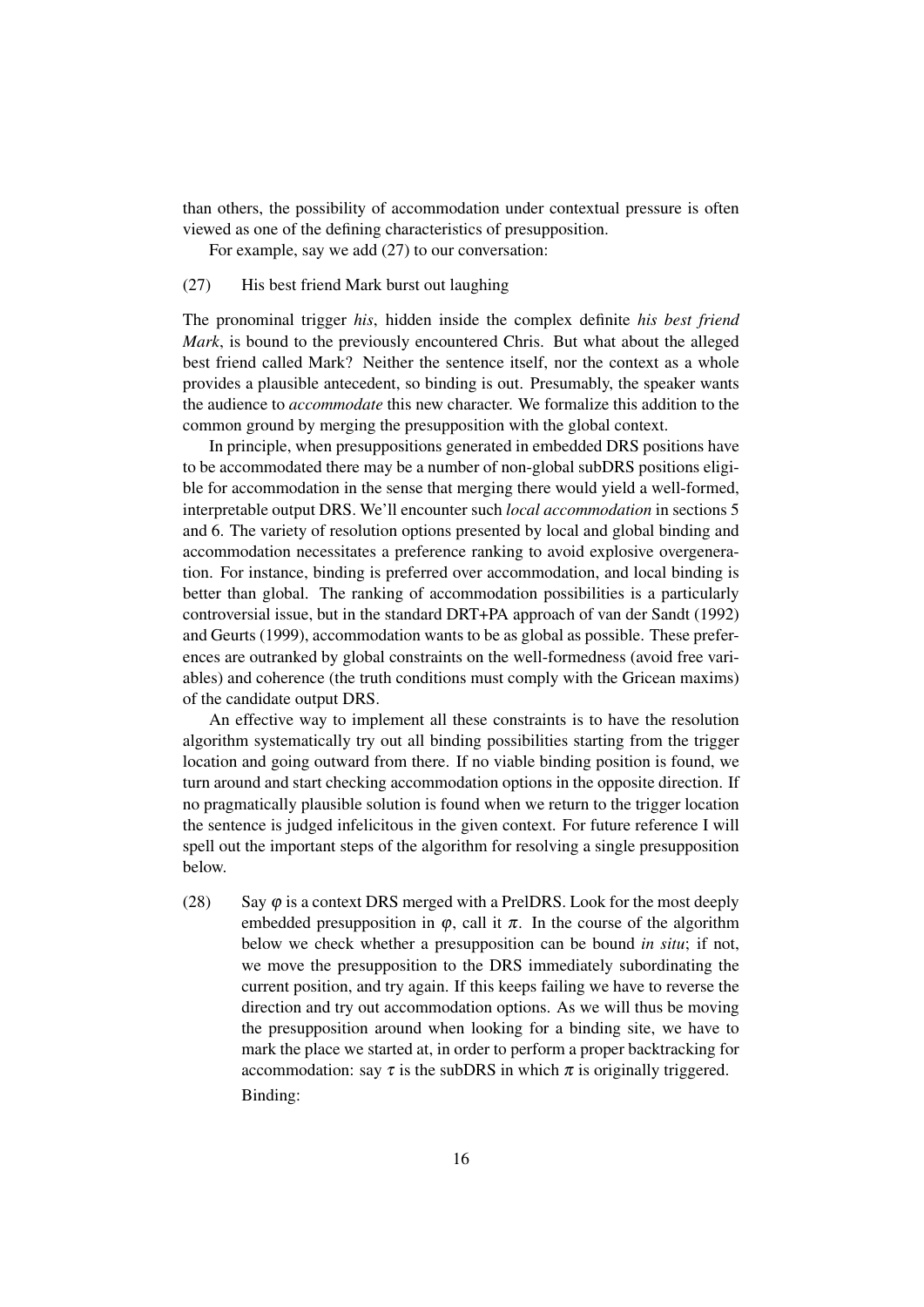- i. Determine the *projection path* of  $\pi$  in  $\varphi$ , i.e. a sequence of *immediately subordinating*<sup>10</sup> subDRSs, from the triggering context, up to the main DRS  $\varphi: \varphi_1 \sqsubset \varphi_2 \sqsubset \ldots \sqsubset \varphi_n (=\varphi)$
- ii. Determine whether the presupposition can be bound to a discourse referent in  $\varphi_1$ , by checking whether the 'content associated with' the possible antecedent 'matches' the presupposition's content. Square quotes here indicate two notions that can be defined in many more or less semantic or syntactic ways, the details of which will not concern us here. If there is a match, remove the presupposition and replace all occurrences of the presupposed referent with the antecedent referent and stop. If not, go to (iii).
- iii. If we're in the main DRS,  $n = 1$ , binding has failed and we must try accommodation, i.e. go to (v). Otherwise, go to (iv).
- iv. Move  $\pi$  from  $\varphi_1$  to  $\varphi_2$  and go back to (i).

Accommodation:

- v. Determine the opposite projection path, from  $\varphi_1$ , the DRS where  $\pi$ is currently stranded, down to  $\varphi_n$ , the original trigger location  $\tau$ .
- vi. Determine whether the presupposition can be accommodated in  $\varphi_1$ by checking whether merging  $\varphi_1$  with  $\pi$  in  $\varphi$  gives a felicitous output DRS.<sup>11</sup> If so, delete the presupposition and give the merged DRS as output. If not, go to (vii).
- vii. If we're at the trigger location,  $n = 1$ , accommodation has failed and the resolution crashes. Otherwise, go to (viii).
- viii. Move  $\pi$  from  $\varphi_1$  to  $\varphi_2$  and go back to (v)

To sum up, PA induces a two-stage interpretation architecture: from the syntactic analysis of a sentence a preliminary DRS is constructed fully compositionally, and then a pragmatic/semantic resolution mechanism connects that preliminary structure with the context DRS by resolving its presuppositions. The analysis proposed in this paper will be compositional in the sense that preliminary DRSs are generated compositionally and resolution is algorithmic. The analysis is furthermore unified in the sense that these syntactically generated preliminary representations of belief reports are underspecified for *de dicto*, *de re*, and *de se*. The final output DRSs, by contrast, are determined in part pragmatically, in interaction with the context: they are neither fully compositional (in the strong, Montagovian sense), nor unified, since a *de dicto* output may be truth-conditionally distinct from any *de re* output, which in turn comprises a whole set of specific, mutually distinct beliefs based on different acquaintance relations, one of which the *de se* acquain-

<sup>&</sup>lt;sup>10</sup> $\chi \sqsubset \psi$  (*'chi* is immediately subordinated by  $\psi$ ') means that either  $\psi$  contains a complex condition of the form Bel $\chi$ ,  $\neg \chi$ , or  $\chi \Rightarrow \ldots$ ; or there is a condition  $\psi \Rightarrow \chi$ .

 $11$ It is often assumed that global pragmatic preferences outrank the accommodation order generated by our simple back-and-forth algorithm presented here. A more realistic system might generate a number of possible accommodation outputs, preliminarily ranked from global to local, and then compare those to each other to select the most felicitous. As I present it here, the algorithm performs only an absolute felicity check.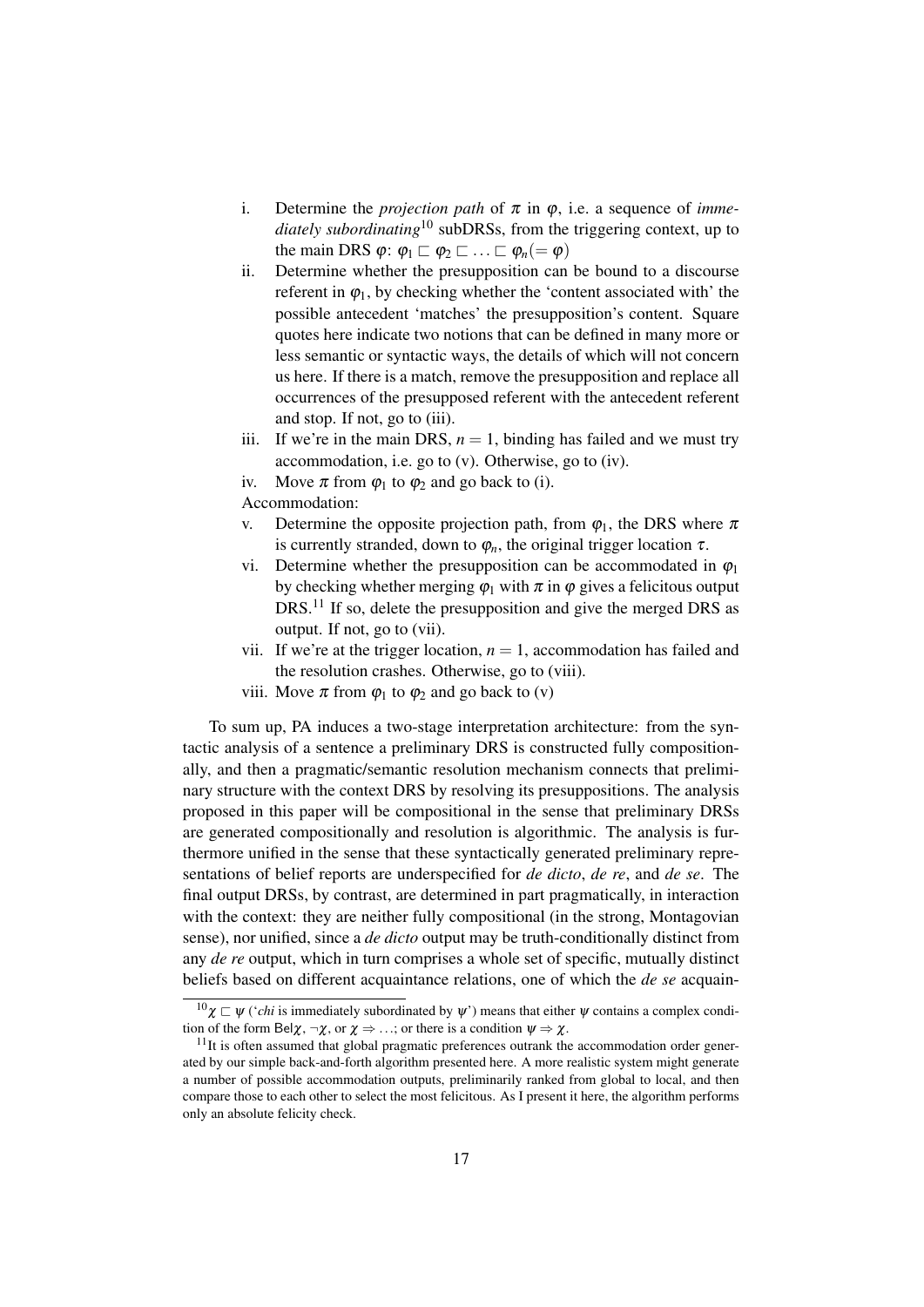tance of equality.

#### 4.2 Belief in DRT

If we're interested in belief, we have to add an intensional dimension to the DRT semantics. In this section we first simply follow the lead of intensional predicate logic, as laid out in previous sections. Then we evaluate the belief semantics that this brings us, and we investigate how we might want to extend it.

The first ingredient we need to add to standard DRT is a logic of belief. To this end, I use the property self-ascription operator, Bel, from 3.1. For simplicity I will assume that DRSs denote sets of contexts, i.e. worlds with a designated first person center, rather than just plain possible worlds.<sup>12</sup> In other words, DRSs denote properties of times and individuals, rather than propositions. This move allows Bel to apply directly to a DRS without tedious property abstractors:

#### (29) if  $\varphi$  is a DRS and  $\xi$  a discourse referent, then Bel<sub> $\xi$ </sub>  $\varphi$  is a DRS condition.

To give the semantics of Bel in DRT, let's first go over the basics of DRT semantics. The central semantic notion is of an assignment verifying or 'truthfully embedding' a DRS or condition in a world (or rather, in a context), which I denote as  $f \models_c \varphi$ . The truth definition states that f is a truthful embedding iff there is an extension *g* of *f* that subsumes  $U(\varphi)$  in its domain (henceforth:  $g \supseteq_{U(\varphi)} f :=$  $g \supseteq f$  and  $Dom(g) = Dom(f) \cup U(\varphi)$  and that verifies all the conditions of  $\varphi$ . The verification of atomic conditions is as in predicate logic. As an example of a complex condition, consider the implication:  $f \models_c \psi \Rightarrow \chi$  iff every  $g \supseteq_{U(\psi)} f$  that verifies the condition of  $\psi$ , can be further extended to an  $h \supseteq_{U(\chi)} g$  verifying the condition of  $\chi$ . Finally,  $[\![\varphi]\!]^f$  denotes the set of contexts for which *f* is a verifying embedding. With this terminology the computies of Pol is as follows: embedding. With this terminology the semantics of Bel is as follows:

(30) 
$$
f \models_c \text{Bel}_{\xi} \varphi \text{ iff } \mathscr{B}el(f(\xi), c) \subseteq [\![\varphi]\!]
$$

Maier (2006, 2009) further refines this DRT belief semantics in a two-dimensional fragment of Layered DRT to account for the semantic context-dependence and rigidity of indexicals. In that essentially Kaplanian (1989) semantics, interpretation is relativized to both a context and an intensional world parameter:  $f \models_w^c \varphi$ . The center predicate in a belief representation or a main DRS is then tagged as directly referential (with a layer label), meaning that it gets evaluated with respect to *c* rather than *w*. In this way the meaning of a referential term like *I* can do its contextual reference fixing without ending up in the propositional content. Kaplan assumed that natural language operators see only intensional content (Prohibition of Monsters), but Schlenker (2003) and others have argued that report operators are sensitive to both dimensions of meaning. The standard move at this point would be

<sup>&</sup>lt;sup>12</sup> Adding context-like parameters to intensional indices is also a rather common strategy, cf. e.g. von Stechow and Zimmermann (2005).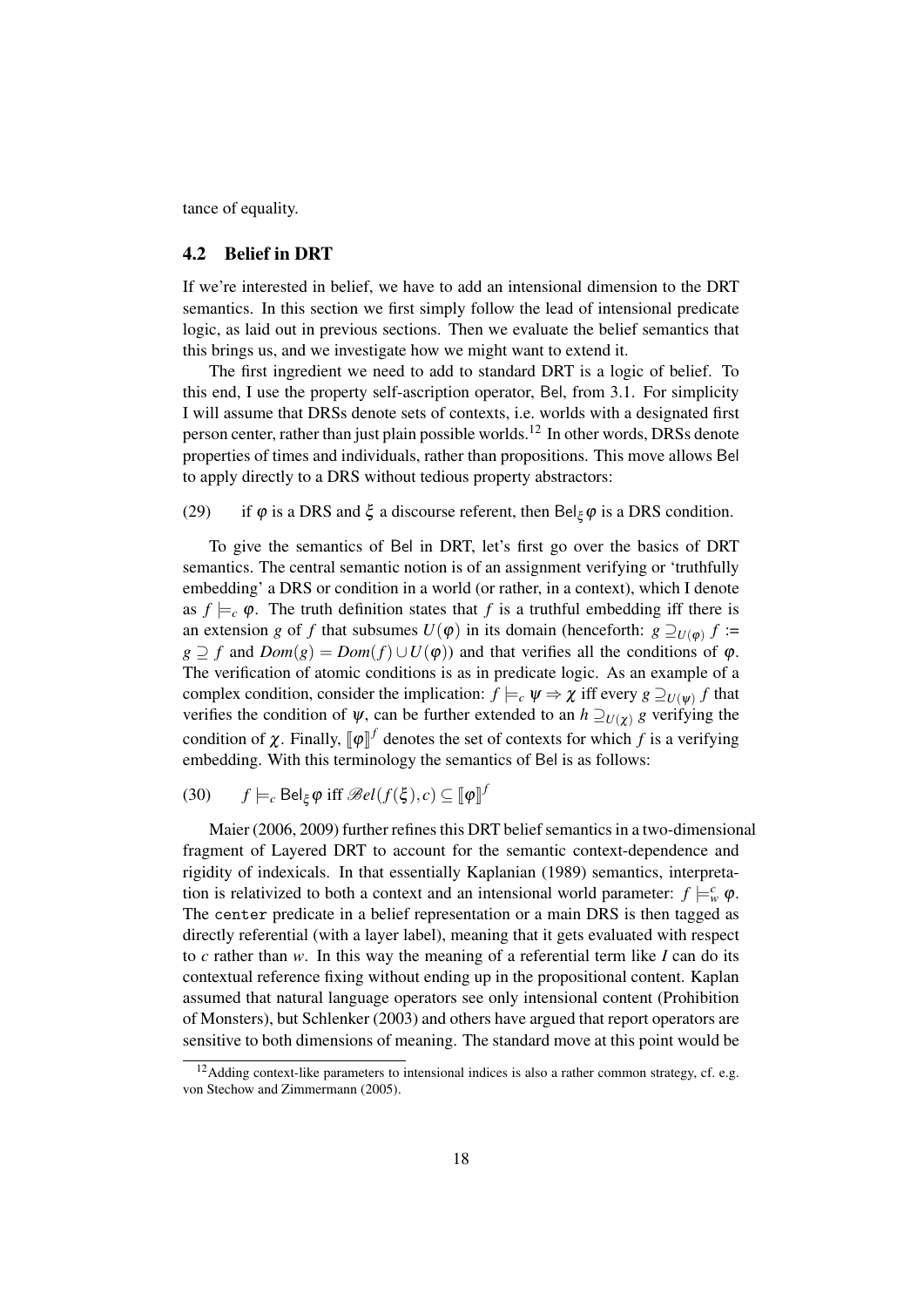to collapse the belief embedded LDRS dimensions semantically, through diagonalization. To avoid distracting technicalities here, I will stick with a one-dimensional, unlayered semantics, thus obviating the need for diagonalization.

We will instead ensure the interpretability of predicates like center by enriching the single intensional parameter with a unique speaker/thinker parameter, essentially making it into a kind of context. It is important to realize that even with this adjustment we fail to distinguish the reference fixing stage from truthconditional evaluation (or, character from content, context from index) which, as Kripke (1972) and Kaplan (1989) show, makes it hard to distinguish, for instance *the person called John* and *John*, or *I* and *the current speaker*. As this issue is independent of the unification of *de dicto*, *de re* and *de se* I refer the reader to Maier (2009) for a proper analysis of rigidity in (L)DRT that is compatible with the proposal developed in this paper.

Let's finish with an example evaluation of a belief DRS:

$$
(31)
$$
\n
$$
Bel_{x} \n\begin{array}{|c|c|}\n x \\
 \hline\n \text{frank}(x) \\
 \hline\n u \\
 \text{center}(u) \\
 \text{sound\_gay}(u)\n\end{array}
$$

 $\llbracket (31) \rrbracket =$  the set of contexts *c* in which there is an embedding  $f : \{x\} \to D$ such that:

(i) 
$$
f(\mathbf{x}) \in [\text{frank}]^c
$$
, and  
\n(ii)  $\mathscr{B}el(f(\mathbf{x}), c) \subseteq \left\| \begin{array}{c} \mathbf{u} \\ \text{center(u)} \\ \text{sound\_gay(u)} \end{array} \right\|^{f}$   
\nif  $\mathscr{B}el(f(\mathbf{x}), c) \subseteq \{c' \mid \text{there is an embedding } g \supseteq_{\{\mathbf{u}\}} f \text{ such that } g(\mathbf{u}) \in [\text{center}]^{c'} \text{ and } g(\mathbf{u}) \in [\text{sound\_gay}]^{c'} \}$   
\nif  $\mathscr{B}el(f(\mathbf{x}), c) \subseteq \{c' \mid \text{the}^{13} \text{ center of } c' \text{ sounds gay in } c' \}$ 

In other words,  $(31)$  means that there is a guy named Frank, and any context  $c'$ compatible with Frank's (x) beliefs is one in which the center (u) sounds gay. This correctly captures the (true) *de se* reading of our earlier (18).

#### 4.3 Acquaintance as presupposition

With these preliminaries in place we turn to the interpretation of natural language reports. We focus first on the *de re*/*de dicto* distinction. As I showed in section 2, sentences of the form *x believes that y is P* can be used to report x's *de dicto* belief in the proposition expressed by the complement clause,  $P(y)$ , but also to report her

<sup>&</sup>lt;sup>13</sup>Since every context has, per definition, precisely one center, we can safely say "the center" here.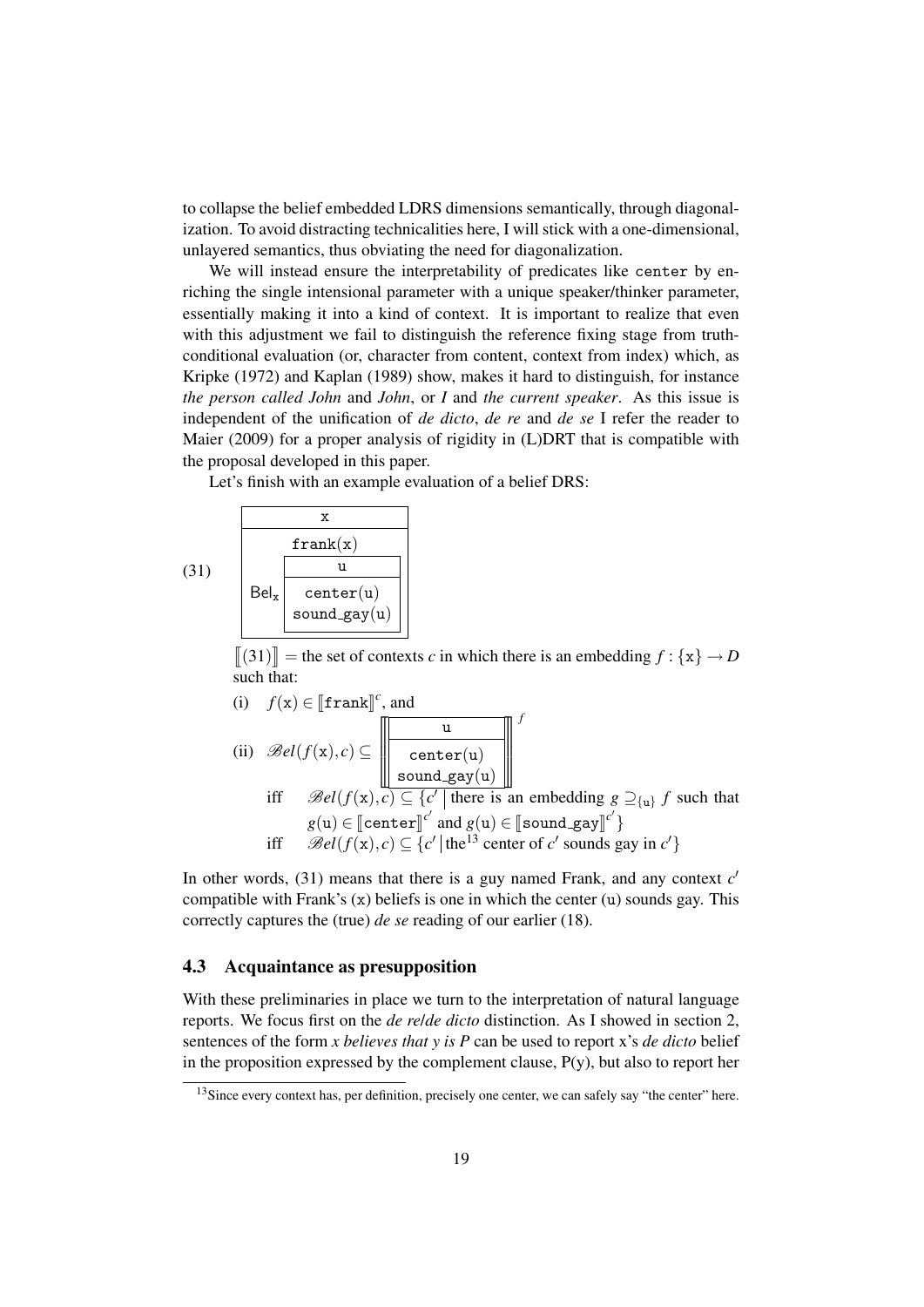*de re* belief about y that it is P. We have also seen that the traditional account of modalities *de re* and *de dicto* in terms of scope leads to an inadequate semantics of *de re* beliefs. This led to the introduction of a syntactic ambiguity between *de dicto* and *de re*, where the *de re* reading corresponds to an LF where the *res* is moved out of the complement. This *res* moved LF, finally, is interpreted as a relational attitude.

As a first step, let's just translate this account to DRT, keeping the syntactic parses intact. We only need to adjust the translation rules for *believes*<sub>de dicto</sub> (cf. (16)) and *believes*  $_{de re}$  (cf. (17)) to give us the right PrelDRS parts:



Note that instead of quantifying over R, I introduce it here as a presupposition. The main point of using DRT will then lie in the resolution of the higher-order acquaintance presupposition, which is the topic of section 4.4.

This is basically the route I followed in my earlier (2006) DRT implementation of belief reporting.<sup>14</sup> The obvious downside is the syntactic ambiguity between *de dicto* and *de re* reports. This is quite alien to the DRT way of thinking in which syntactic ambiguities tend to be relegated to semantics/pragmatics. In particular, the DRT+PA architecture seems exceptionally suited for a dynamic reformulation of the classical scopal analysis, where scope is derived dynamically from the independently motivated and pervasive mechanism of presupposition projection. A much more natural formulation of the *de re*/*de dicto* ambiguity in DRT would thus be to generate an underspecified PrelDRS where embedded definites trigger their usual presuppositions. Restoring the unity of the *believe* predicate, we get only the trivial *de dicto* parse. Henceforth, we'll use (33) as our sole translation rule for *believe* (at least until 7.3):

(33) believes 
$$
\longrightarrow \lambda p \lambda x
$$
  $Bel_x p$ 

With (33) we generate only one PrelDRS for the *de dicto*/*de re* ambiguous example (6), repeated below, with unified PrelDRS:

<sup>14</sup>A remark by the anonymous referee about my analysis of Amharic *I*, got me to reconsider not only the Amharic example, but the whole distinction between *de dicto* and *de re*.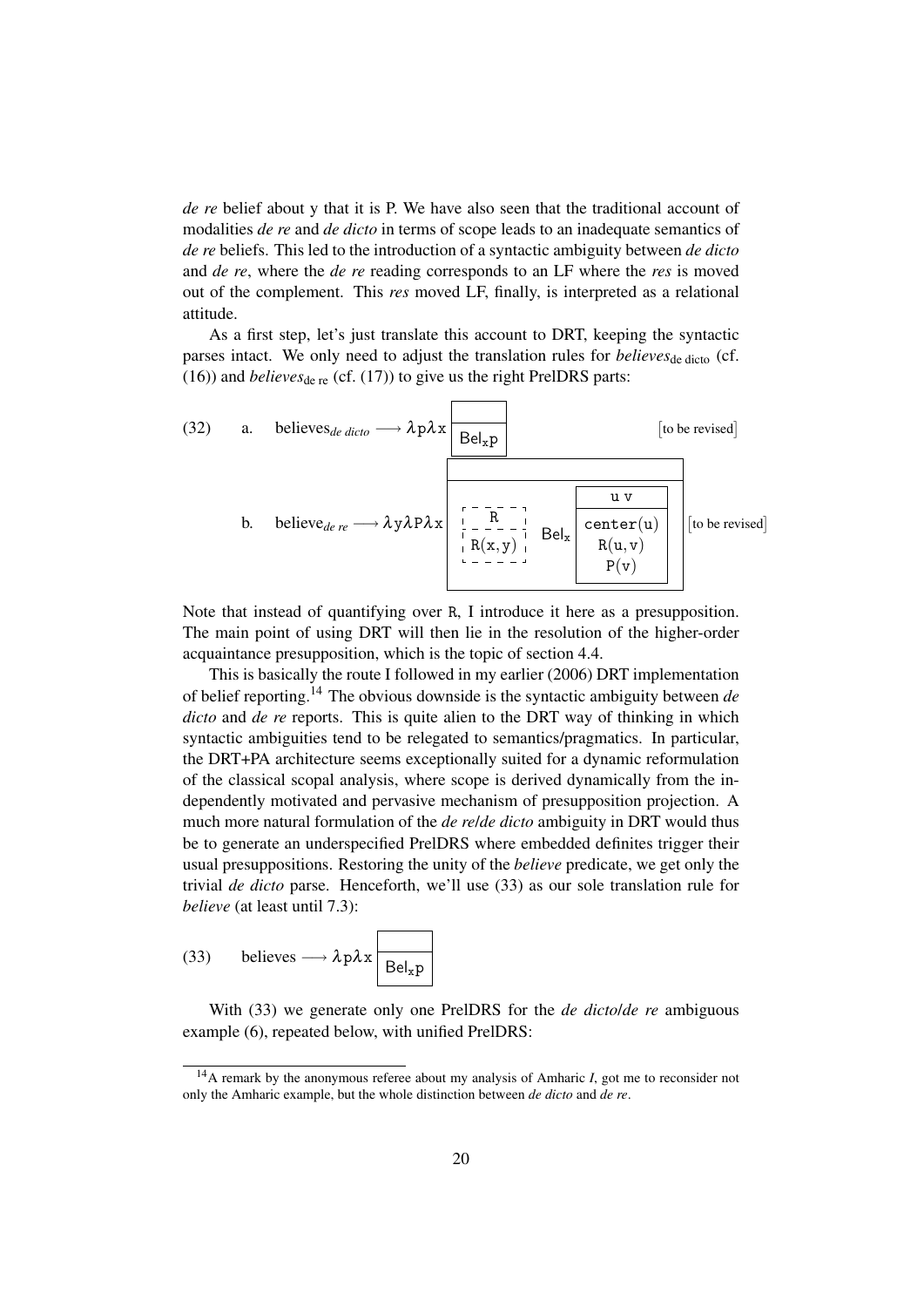#### (34) John believes the president of PepsiCo is rich

| i Bel <sub>x</sub> | $\text{rich}(y)$ |
|--------------------|------------------|
| john(x)            | $pres\_pepsi(y)$ |

If a presupposition triggered inside the scope of a Bel operator is bound<sup>15</sup> or accommodated inside the belief DRS, we get an output DRS with *de dicto* truth conditions:

(35) 
$$
\begin{array}{|c|}\n & x \\
 & \underline{j \circ \text{hn}(x)} \\
 \hline\n & y \\
 \hline\n & \text{pres} \rightarrow y \\
 & \text{rich}(y)\n \end{array}
$$

If the presupposition projects out of the belief, as they prefer according to our PA algorithm, we should get *de re*. Only if the global, *de re* resolution is pragmatically infelicitous will we even try the local accommodation option represented above.Unfortunately, the *de re* outputs that we generate in this way are simply the wide scope representations refuted in 2.

I propose a solution that combines the unified native DRT+PA approach to *de relde dicto*, with the insights from the relational analysis. The essential ingredient is a more refined mechanism of presupposition projection incorporating the occasional generation of acquaintance relations when projecting definites out of belief boxes.

 $(36)$  [everything as in  $(28)$  except replace clauses (iv) and (viii) with the extended versions below]

Binding:

- iv-a. If the current local context,  $\varphi_1$ , is not the argument of a belief condition, i.e. if Bel $\epsilon \varphi_1 \notin Con(\varphi_2)$ , than move  $\pi$  from  $\varphi_1$  to  $\varphi_2$  and go back to (i)
- iv-b. If  $\varphi_1$  is the argument of a belief condition we must create an acquaintance presupposition while we move  $\pi$  up. Say, the belief operator's subject parameter is x (i.e. Bel<sub>x</sub> $\varphi_1 \in Con(\varphi_2)$ ), and  $\pi$ 's presupposed

<sup>&</sup>lt;sup>15</sup>Note that on the standard definition of merging DRSs, there is nothing to bind to inside a belief apart from material introduced by the embedded clause itself. This is arguably inadequate because it often happens that an entity introduced *de dicto* in a belief report is picked up by an anaphoric element in a subsequent *de dicto* report. See Bary and Maier (2009) for examples and a solution involving a modification of the update mechanism compatible with the analysis presented here.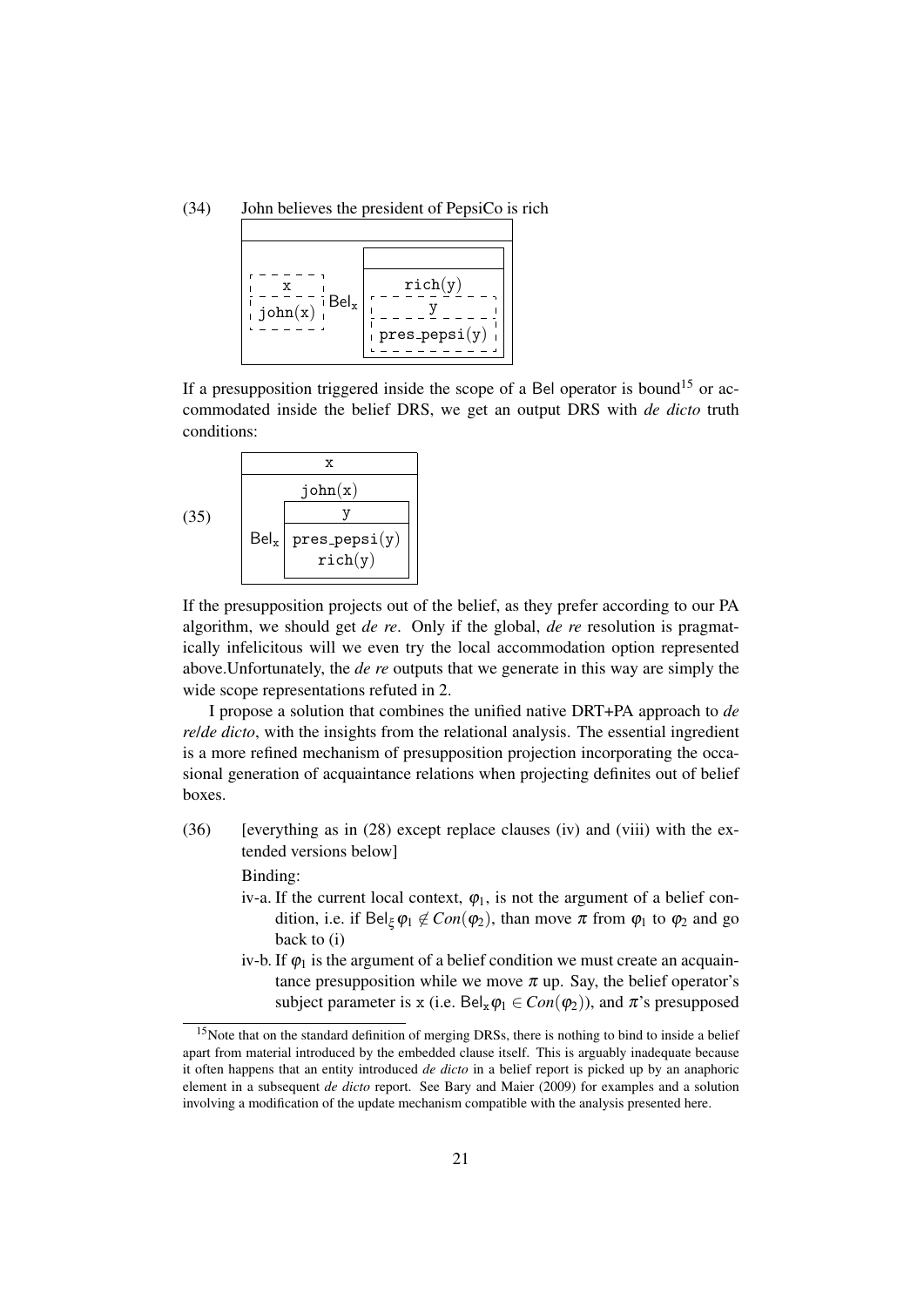referent is y. Choose a fresh relation variable R, and two fresh discourse referents u and v. Add the presupposition that some acquaintance relation holds between x and y,  $\partial \langle \{R\}, \{R(x,y)\}\rangle$ , to  $\varphi_2$ . Move  $\pi$  from  $\varphi_1$  to  $\varphi_2$ . Replace all occurrences of y within  $\varphi_1$  and its subDRSs with v. Finally, add u and v to the universe of  $\varphi_1$ , and center(u) and  $R(u, v)$  to the conditions of  $\varphi_1$ . Go to (i).

#### Accommodation:

- viii-a.If  $\varphi_2$ , the next subDRS in the projection path, is not the argument of a belief condition, move  $\pi$  from  $\varphi_1$  to  $\varphi_2$  and go back to (v)
- viii-b.If  $\varphi_2$  is the argument of a belief condition we must clean up the previously introduced acquaintance presupposition while we move  $\pi$  up. This is because at this point we are revisiting all the sites where we first failed to bind  $\pi$ . In particular, encountering a belief condition means that we must have first crossed that belief and applied (iv-b). Apparently, all the more global resolution options have turned out to be dead ends, so we must now undo the effects of (iv-b) before trying more local accommodation. Technically, say the belief operator's subject parameter is x, and  $\pi$ 's presupposed referent is y. Find and remove any presupposition of the form  $\partial \langle \{R\}, \{R(x,y)\}\rangle$ , with some second-order, two-place relation variable R, from  $\varphi_1$ . Then, with that same R, find the u,  $v \in U(\varphi_2)$  with  $R(u, v) \in Con(\varphi_2)$ . Remove  $R(u, v)$  and v, then replace all remaining occurrences of v with y. Now move  $\pi$  from  $\varphi_1$  to  $\varphi_2$ . Go to (v).

To illustrate the extended resolution algorithm let's return to (34). To resolve the presupposition we first determine the projection path, consisting of the embedded and the global DRS. Local binding fails for lack of antecedents. So according to (iv) we have to move up, to the global DRS. Since this involves crossing a belief box we're directed to (36iv-b). In addition to moving the presupposition up, we have to create R, u, v, and the acquaintance presupposition. The result corresponds to what we would have otherwise got from the syntactically *res*-moved LF translated by (32b), i.e.:

| (37) |  |
|------|--|

|                                   |                  | u v                                                         |
|-----------------------------------|------------------|-------------------------------------------------------------|
| john(x)<br>$R(x,y)$ pres_pepsi(y) | Bel <sub>x</sub> | center(u)<br>$\mathtt{R}(\mathtt{u},\mathtt{v})$<br>rich(v) |

Now the context probably contains a suitable antecedent for y somewhere, or else we can try to accommodate it here. Only if the discourse context somehow does not seem consistent with the introduction of a president of PepsiCo with whom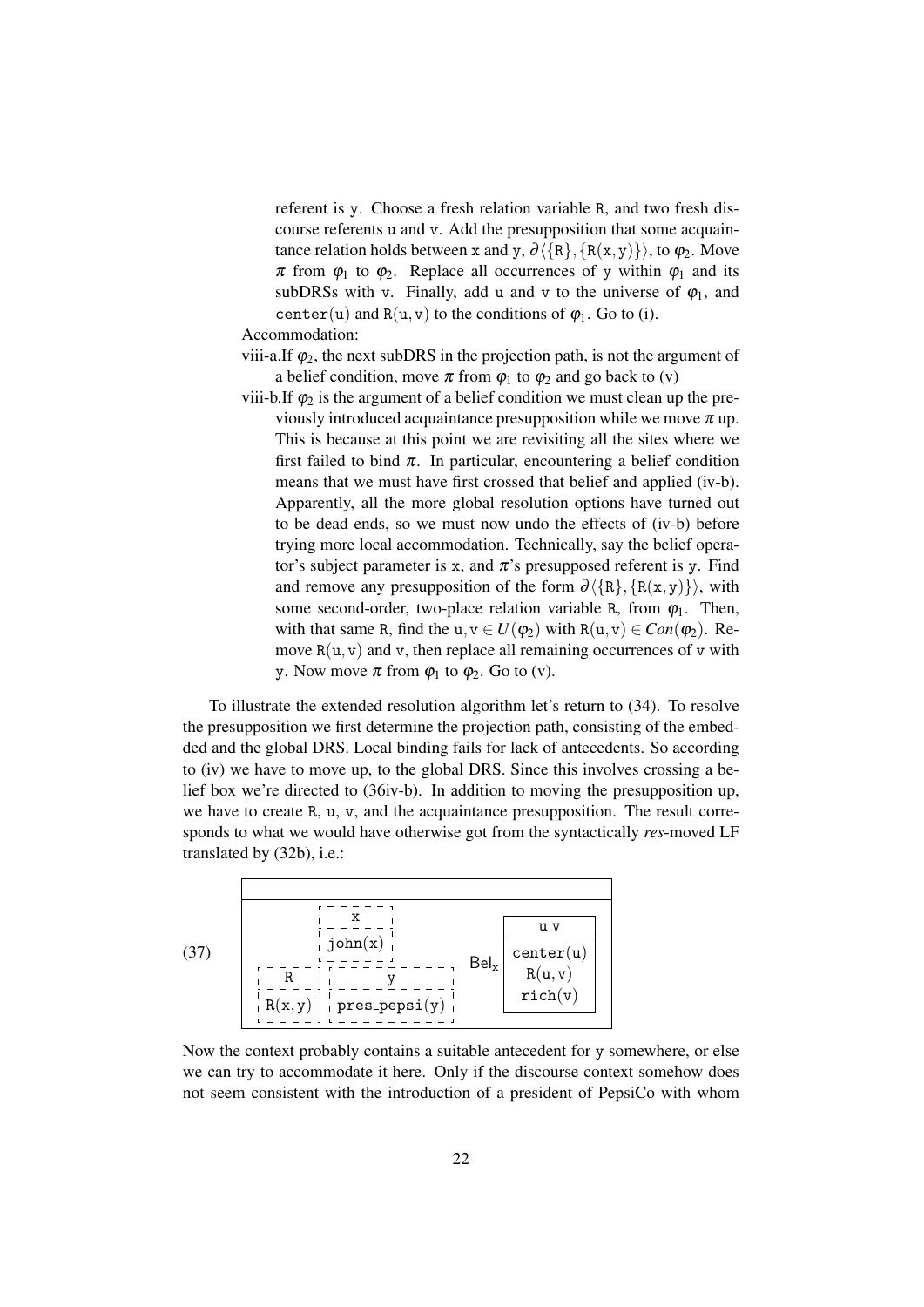John is acquainted, will we have to retrace our steps. In that case, we follow (viii-b) and clean up the new R presupposition and related materials, and try local accommodation. That gives us the previously represented *de dicto* output, (35). If global binding or accommodation does succeed, however, we are left with a new, second-order presupposition. The next section provides a method for binding those.

#### 4.4 Acquaintance resolution

In this section I present my dynamic version of the relational unification of *de re* and *de se* reports. The leading idea is that acquaintance relations should be provided by the context rather than by existential quantification. More specifically, the idea is that this context-dependence can be formalized as a higher-order presupposition, whose resolution involves higher-order unification.

In the unified *de dicto*/*de re* system presented in 4.3, a global, *de re*, resolution of a belief embedded presupposition introduces a second-order acquaintance presupposition, involving a relation variable R that stands for the contextually supplied acquaintance relation and thus for the description under which the belief is held. In the resolution stage, this R is to be resolved by first trying to bind it to a suitable relation already present in the context DRS. This binding is subject to the usual pragmatic and semantic presupposition binding constraints (salience, accessibility, semantic match) i.e. it follows the resolution path described by our resolution mechanism (36).

But now note that relations in a context DRS are typically represented by constants in conditions, not by higher-order discourse referents that we can bind to in the traditional DRT sense. So how can we ever find any plausible antecedent relation that matches the presupposed content? The solution is Higher-Order Unification (henceforth HOU, cf. Huet 1975; Dalrymple et al. 1991). This means that we equate the DRS condition that R holds between believer and *res* with a 'suitably parallel' condition from the context, and then find a unifying substitution for R to solve this (higher-order) equation. Resolution consists in applying this substitution to the whole DRS.

Before adding some additional restrictions, let's illustrate the story so far with an example resolution of (19). First, we construct the PrelDRS for the ambiguous (19), repeated below. Remember that, as far as syntax is concerned, we have only the straightforward '*de dicto*' parse. Hence the only PrelDRS we derive is (38):

(38) Chris believes he sounds gay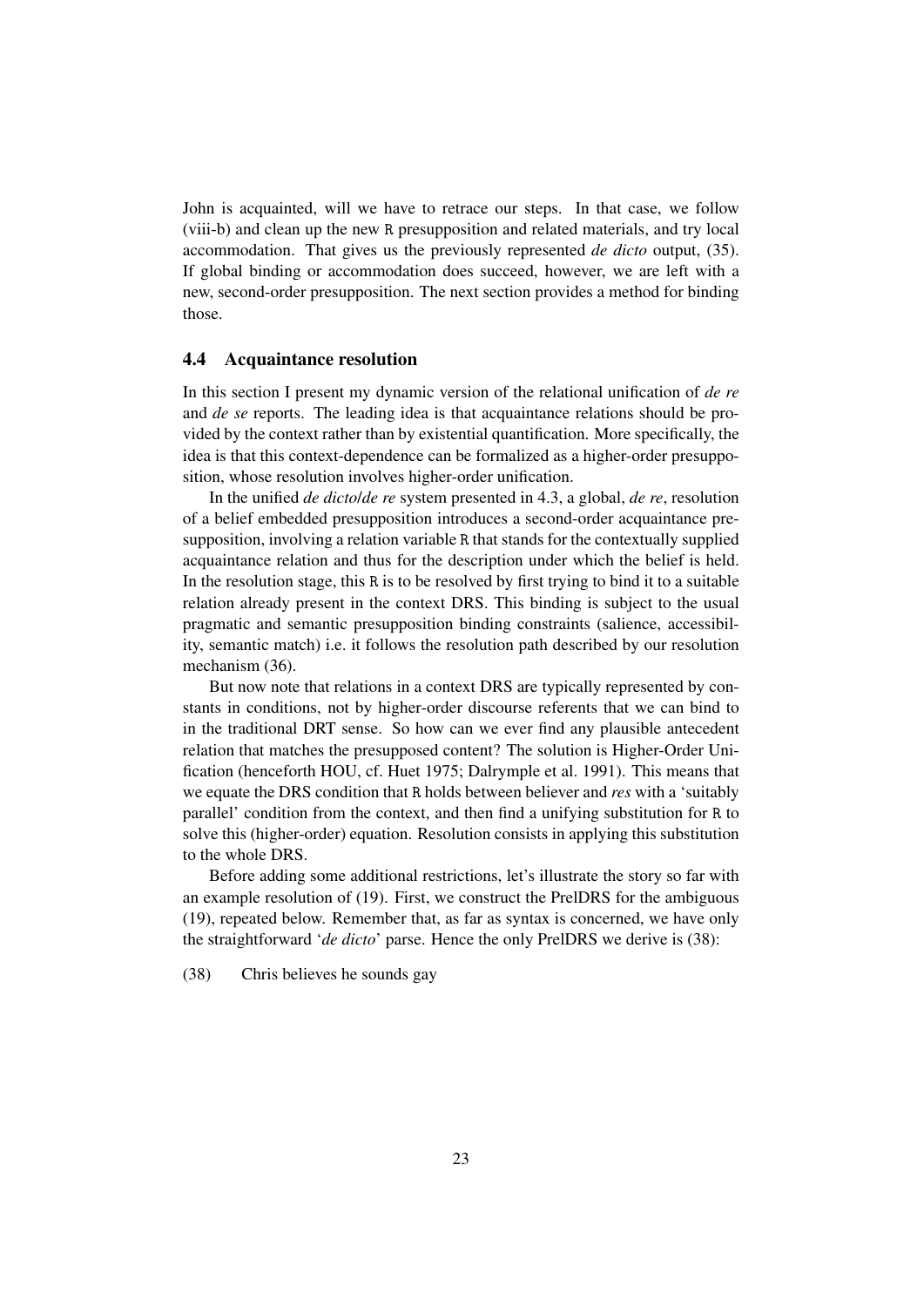| $\texttt{chris(z)}$ | Bel <sub>z</sub> | $sounds_gay(w)$<br>W<br>he(w) |
|---------------------|------------------|-------------------------------|

Next, we add this PrelDRS to a context, in this case a DRS where, among other things, it is salient (to the reporter and her audience) that Chris is hearing his own voice, though he doesn't realize it.

|      | chris(x)                       |
|------|--------------------------------|
| (39) | hear(x, x)                     |
|      | $\neg \texttt{recognize(x,x)}$ |
|      |                                |

After the merge we start resolving, following the extended algorithm outlined in (36). The proper name presupposition is bound in its triggering domain. Then we turn to the embedded presupposition. This lacks a local antecedent, so it moves up to the main DRS. Since it thereby crosses a belief box it introduces an acquaintance presupposition. The original anaphor itself is then bound by Chris:



We have bound the presuppositions triggered by *Chris* and *he* to the Chris from the context, but we have introduced a new second-order presupposition, which we must now try to bind to something in the context.

According to (39) all we know about R is that  $R(x, x)$  must hold. Actually, because R is supposed to represent an acquaintance relation for a *de re* belief, we also know from the discussion in 2.3 that R must be a vivid relation of acquaintance, preferably a direct perceptual link between its arguments, though I will continue to suppress this general information in example representations. Since  $x = x$  always holds, and equality is a highly vivid relation of acquaintance (cf. 3.2) we can try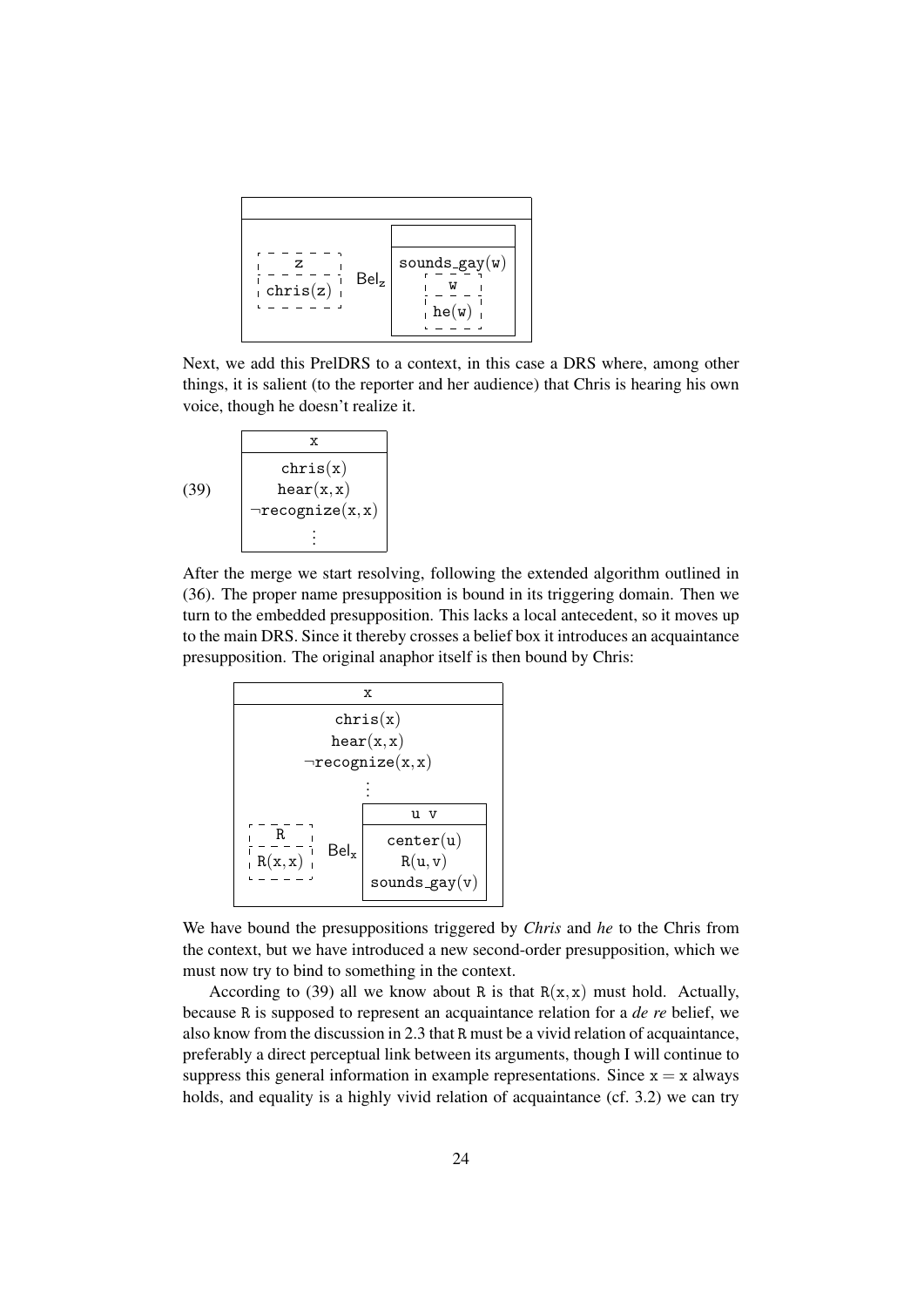binding R to  $=$ , the relation of identity. Higher-order binding consists in replacing all occurrences of R by  $=$ . This gives the output in (40), reporting that Chris thought "I sound gay", as shown in the example semantic computation of a structurally identical DRS in (31):



If the subject had been Frank instead of Chris, this *de se* reading would have been just right, but for Chris it happens to be false in the current scenario. We'll have to dig deeper to get the true *de re* reading that we expect for Chris. We'll use HOU for that purpose below.

First we will pause to formulate an essential constraint on acquaintance resolution, inspired by the remarks about *de se* above: When resolving an acquaintance presupposition that is presupposed to hold between a subject and himself we must try to bind to the (universally available) relation of equality first. This restriction ensures a preference for *de se* readings in co-referential reports, thus answering the first objection against the relational framework, briefly mentioned at the end of 3.2, viz. that the relational analysis fails to account for any differences in acceptability between the two 'readings' of a *de re*/*de se* report. The proposed 'equality first' principle explains why people hesitate to accept (19) as a true report of our mistaken identity scenario. When interpreting such a report, we first resolve to equality, which leads to an incoherent output DRS, and then we have to recompute and search the context for a suitable acquaintance relation.

Now to continue the derivation of the marked, non-*de se* reading of (19). We saw that the default failed, so we try other resolution options in the order specified by the algorithm in (36). In this case, that means we search the global context for a salient and parallel condition to match  $R(x, x)$ . We find that hear $(x, x)$  is the only suitable (vivid, perceptual, salient) statement of a relation between x (Chris) and himself. So we equate these statements:<sup>16</sup>

(41)  $R(x,x) \doteq hear(x,x)$ 

We proceed by using HOU to determine a non-trivial  $17$  substitution that unifies this

(i)  $R(x,x) \doteq hear(x,x)$ 

 $<sub>b</sub>$ .</sub>  $\mathtt{R}\!\!\mapsto\!\!\lambda\,\mathtt{s}\lambda\mathtt{t}[\mathtt{hear}(\mathtt{x},\mathtt{t})]\big]$ 

 $^{16}I$  use  $\dot{=}$  to denote 'formal equality' of lambda terms, rather than mere semantic co-reference.

<sup>&</sup>lt;sup>17</sup>In fact, there are infinitely many solutions, which may be grouped into four different equivalence classes (under  $\alpha\beta\eta$ -interconvertability of  $\lambda$ -terms):

a. - $\mathtt{R}\!\!\mapsto\!\!\lambda\,\mathtt{s}\lambda\mathtt{t}[\mathtt{hear}(\mathtt{x},\mathtt{x})]\big]$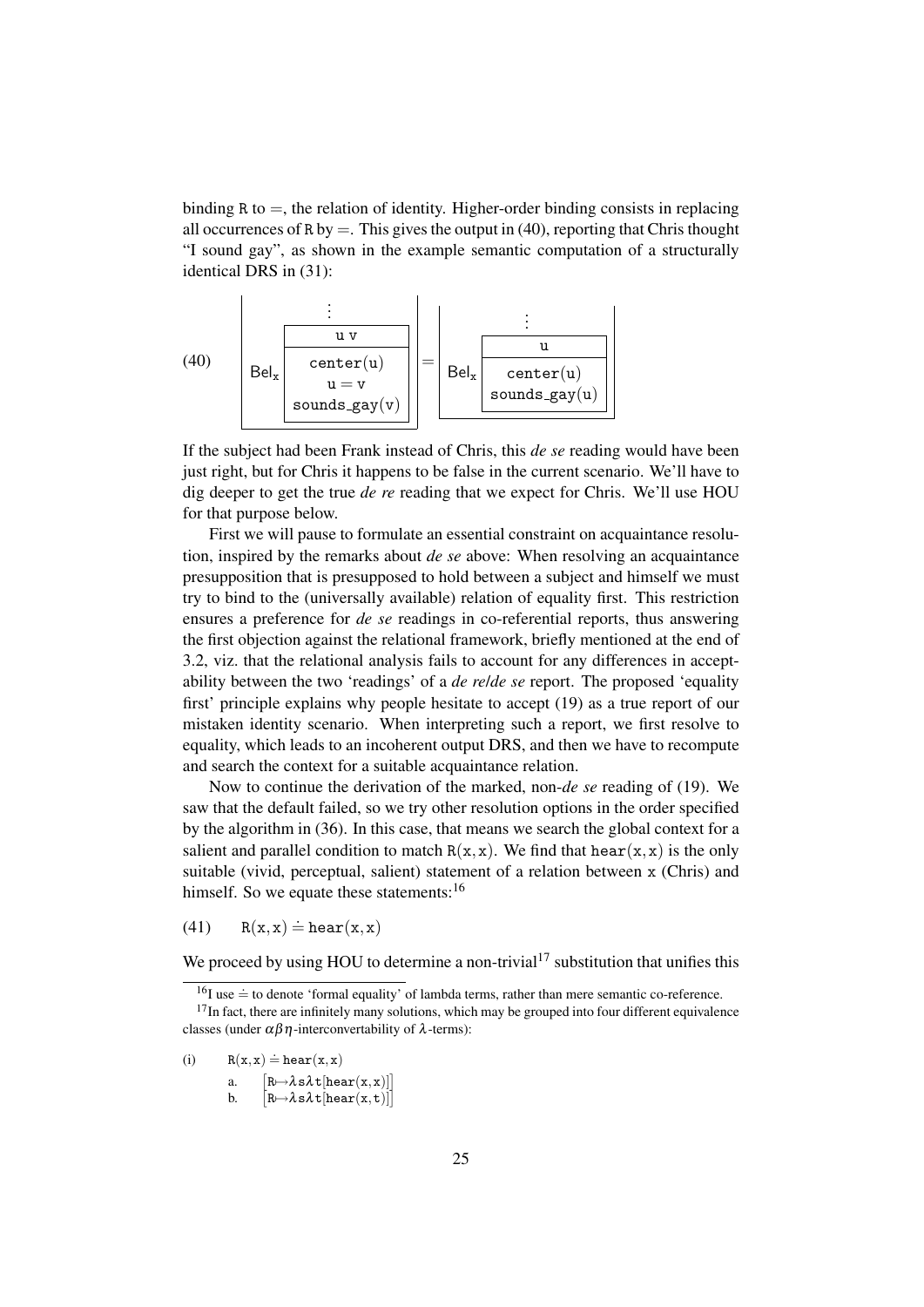higher-order equation:

(42) 
$$
\left[ R \mapsto \lambda s \lambda t [\text{hear}(s, t)] \right]
$$

Applying this substitution to our DRS gives:

(43)  

$$
\begin{array}{c}\n \vdots \\
 \begin{array}{c}\n \vdots \\
 \text{w } v \\
 \text{center(u)} \\
 \text{hear(u, v)} \\
 \text{sounds\_gay(v)}\n \end{array}\n \end{array}
$$

In this final output DRS, Chris  $(x)$  believes he  $(u)$  is hearing someone  $(v)$  who sounds gay.

The example above demonstrates how treating acquaintance as a presupposition derives both *de se* and *de re* readings from a unified, compositional PrelDRS and a slightly modified DRT+PA resolution algorithm. What sets the account apart from its rivals is that it falls squarely within semantics/pragmatics. I do not rely on any syntactic ambiguities, movements, or morpho-phonological subtleties (like feature deletion under agreement à la von Stechow (2002)). Instead I use only the independently motivated mechanisms of DRT+PA and HOU, in combination with the general relational analysis of *de re*. This account is the first to cash out the vague idea of context-dependent acquaintance formally, by switching to a dynamic framework. Another advantage of treating acquaintance as a presupposition is the built-in explanation of the observed difficulty of interpreting co-referential pronoun reports non-*de se*, viz. by deriving a non-*de se* derivation only when equality fails and an alternative is contextually salient, as in our mistaken identity case.

## 5 Beliefs about beliefs

An interesting testbed for our semantics is the case of iterated belief reports, i.e. reports of beliefs about beliefs. For instance:

(44) John believes that Mary believes I'm cool

This sentence reports a *de re* belief (John's belief about Mary) about another *de re* belief (Mary's belief about me). In 5.1 I show that the doubly embedded *I* in (44) is problematic for the classical relational account, in a context where John *believes* there is a *de re* belief between Mary and me, while *in fact* Mary's belief was about

```
c.
                                \mathtt{R}\!\!\mapsto\!\!\lambda\,\mathtt{s}\lambda\mathtt{t}[\mathtt{hear}(\mathtt{s},\mathtt{x})]\big]\mathbf d\mathtt{R}\!\!\mapsto\!\!\lambda\,\mathtt{s}\lambda\mathtt{t}[\mathtt{hear}(\mathtt{s},\mathtt{t})]\big]
```
The first three lead to nonsensical output DRSs, so we could discard them for that reason. Alternatively, we could formulate a constraint that states that each parallel variable (here, both x's) should be non-vacuously abstracted over.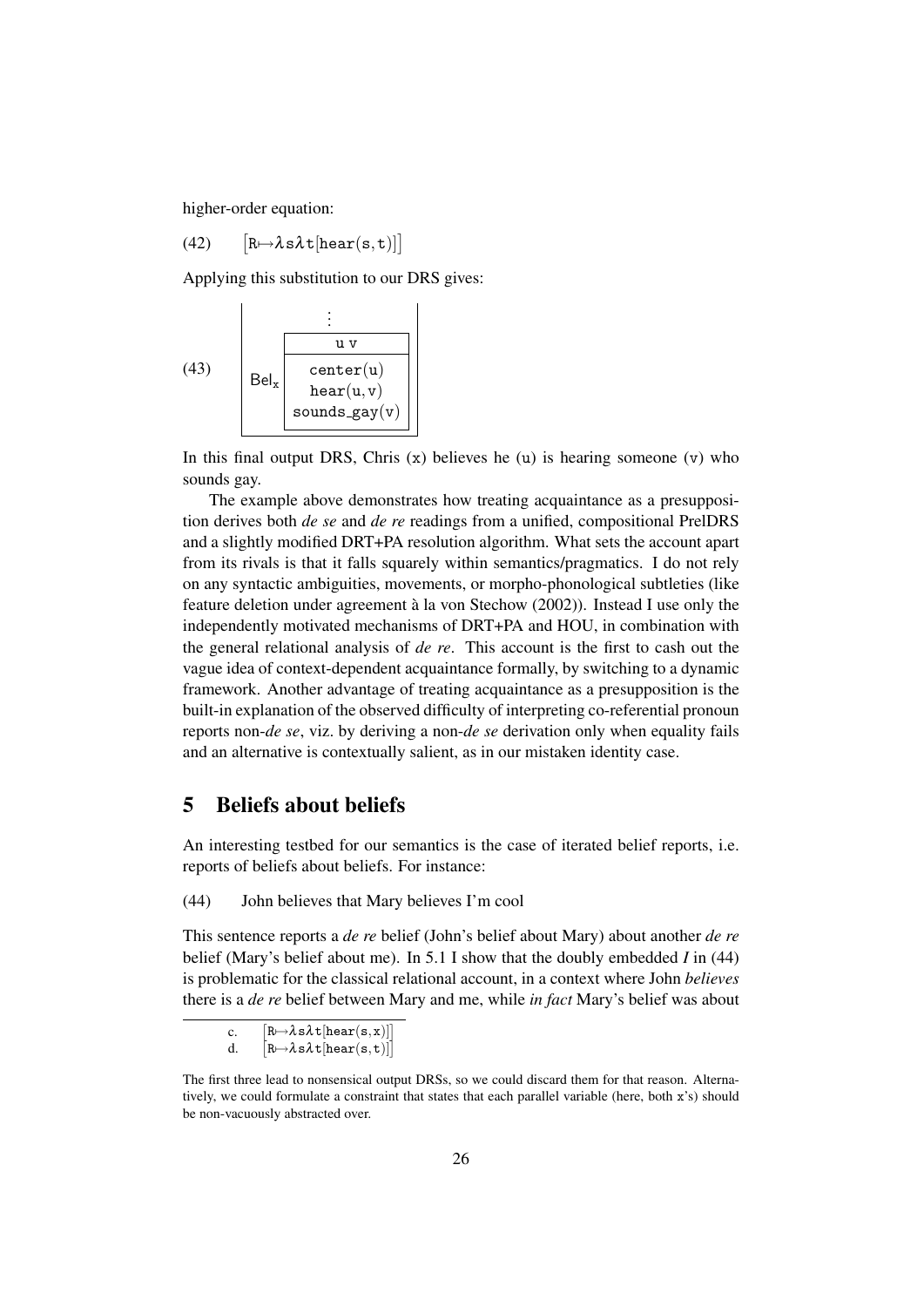someone else. In 5.2 I show the extra, syntactic stipulation needed to account for this problem in the classic relational account. Finally, in 5.3 I show how my presuppositional account deals with the example automatically and compare that with the syntactic account.

#### 5.1 The puzzle of the doubly embedded indexical

Consider the following, new scenario:

(45) John and Mary are friends. Mary says: "That guy is cool". John thought she was pointing to me. In fact, she's pointing to Peter.

From Mary's utterance it follows that she has a *de re* belief, not about me, but about Peter. I would be entitled to report her belief as (46a), but not (46b):

(46) a. Mary believes Peter is cool b. #Mary believes I'm cool

John also has a *de re* belief, about Mary. Since he is confused about the object of her belief he would disagree with our judgments in (46). Because he believes Mary's belief is about me, we intuitively judge (47) true:

(47) John believes that Mary believes I'm cool

The puzzling observation is that we use a first person pronoun in (47) even though neither John's nor Mary's belief appears to be *de re* about me. More precisely, the straightforward relational parse paraphrasable as *John believes of Mary that she believes of me that I am cool* of (47) fails to capture the correct truth conditions.

To see why, let's apply the classic relational account of section 2–3. The most straightforward parse moves both *Mary* and *I* to the *res* positions of their attitude verb:



Applying our translation rules we can see why this tree does not represent a sensible reading. For readability I'll use  $\alpha_u^R$  as an abbreviation of the  $(\lambda v(R(u, v)))$ , 'the unique individual that u is R-acquainted with':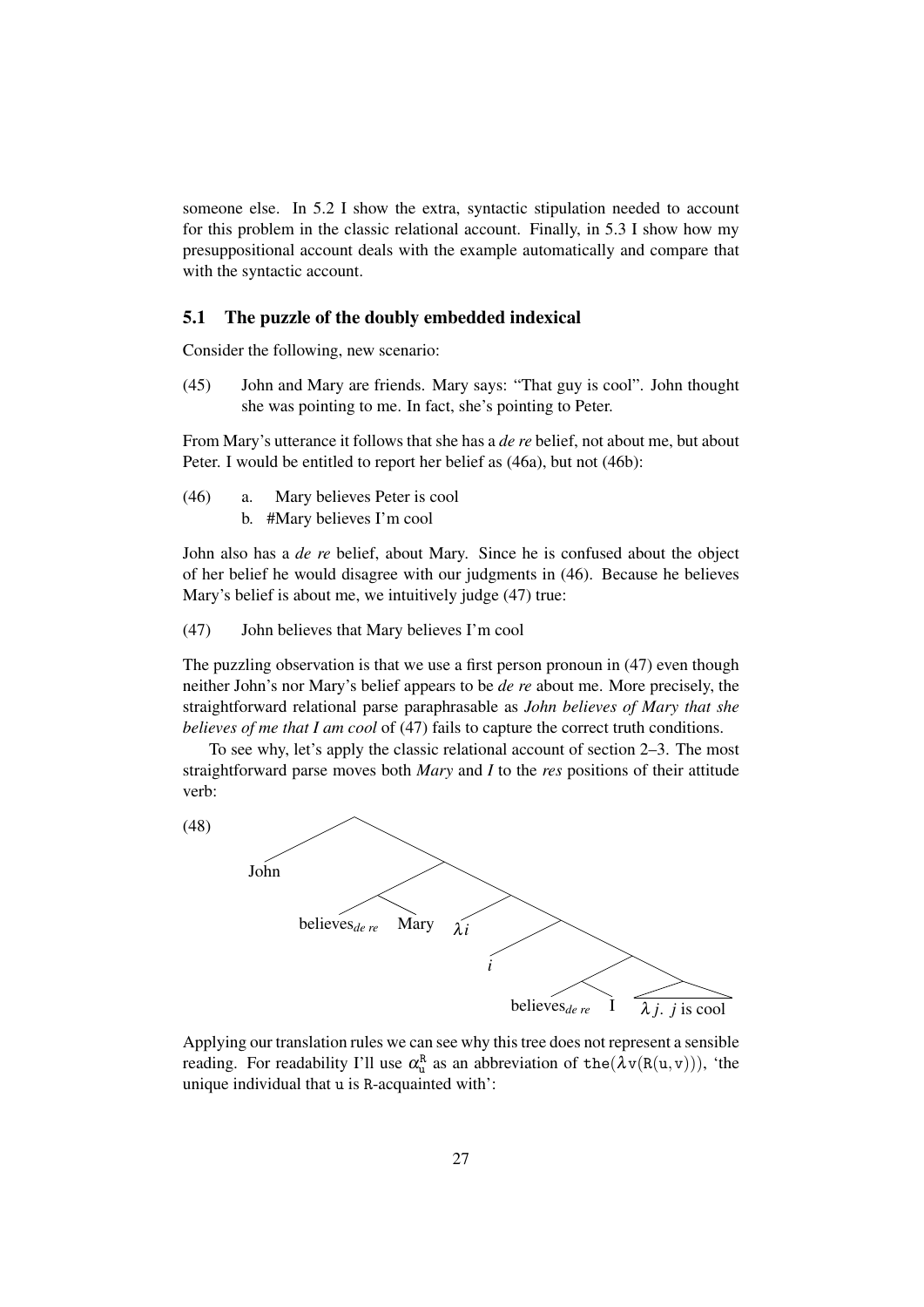#### (49)  $\exists R[R(j,m)\wedge Bel_j\lambda u \exists R'[R'(\alpha_u^R,i)\wedge Bel_{\alpha_u^R}\lambda u'[\texttt{cool}(\alpha_{u'}^{R'})$  $\begin{bmatrix} R' \\ u' \end{bmatrix}$

The problem with (49) is that there is an indexical, i, occurring inside a semantic belief operator (Bel<sub>j</sub>). Now, indexicals are rigid designators (Kaplan 1989), which means that they behave semantically like variables bound from outside the intensional operator. Hence, like with the wide scope descriptions rejected in 2.3, we should be able to create a double vision scenario to disqualify this logical form. We achieve this by adding to our scenario (45) a second encounter between John, Mary and me:

(50) John and Mary meet me again. John doesn't recognize me from the first encounter. Mary to me: "You're a dork"

John might report this to me as (51a), which I in turn could report with (51b):

- (51) a. John to me: "Mary thinks you're not cool"
	- b. John believes that Mary believes I'm not cool

We find that in the extended scenario,  $(45)+(50)$ , both  $(44)$  and  $(51b)$  are true, the latter analyzed on a par with the former as *John believes* de re *of Mary that she believes* de re *of me that I am not cool*.

The next step in the argumentation against the syntactic analysis in (48) would be to derive a double vision contradiction from the occurrence of a single rigid designator, i, in the two contradictory belief contents ascribed to John. The fact that these belief contents are themselves beliefs, containing existential quantification over acquaintance relations, complicates matters somewhat. It is after all quite possible that Mary knows me under two distinct guises and thus has two distinct beliefs that John knows are *de re* about me. To rule out this possibility we simply add to our story that John thinks Mary met me only once. Because John doesn't recognize me on the second encounter, the unique acquaintance he believes to exist between me and Mary (call it  $R$ ) is the one underlying the first scene (which, moreover, is *in fact* an acquaintance relation between Mary and Peter). With this addition we can indeed derive that John believes that Mary believes a contradiction, viz. that whoever Mary stands in relation  $R$  to, me, known under only one guise, is both cool and not cool.

#### 5.2 Fixing the relational account: longer *res* movement

Having pinpointed the problem thus, a solution within the relational framework presents itself. What we must do is move the doubly embedded *res* one step further, leaving behind a descriptive guise in the logical representation of John's belief as well as in Mary's. This means that John's belief is *de re* about two individuals, Mary and me. To represent this syntactically we need to generalize the *believes*<sub>de re</sub> predicate to take multiple *res*. Here's the version with two *res*: 18

<sup>18</sup>The ascribed predicate P is now a two-place relation, believed to hold between the two *res*.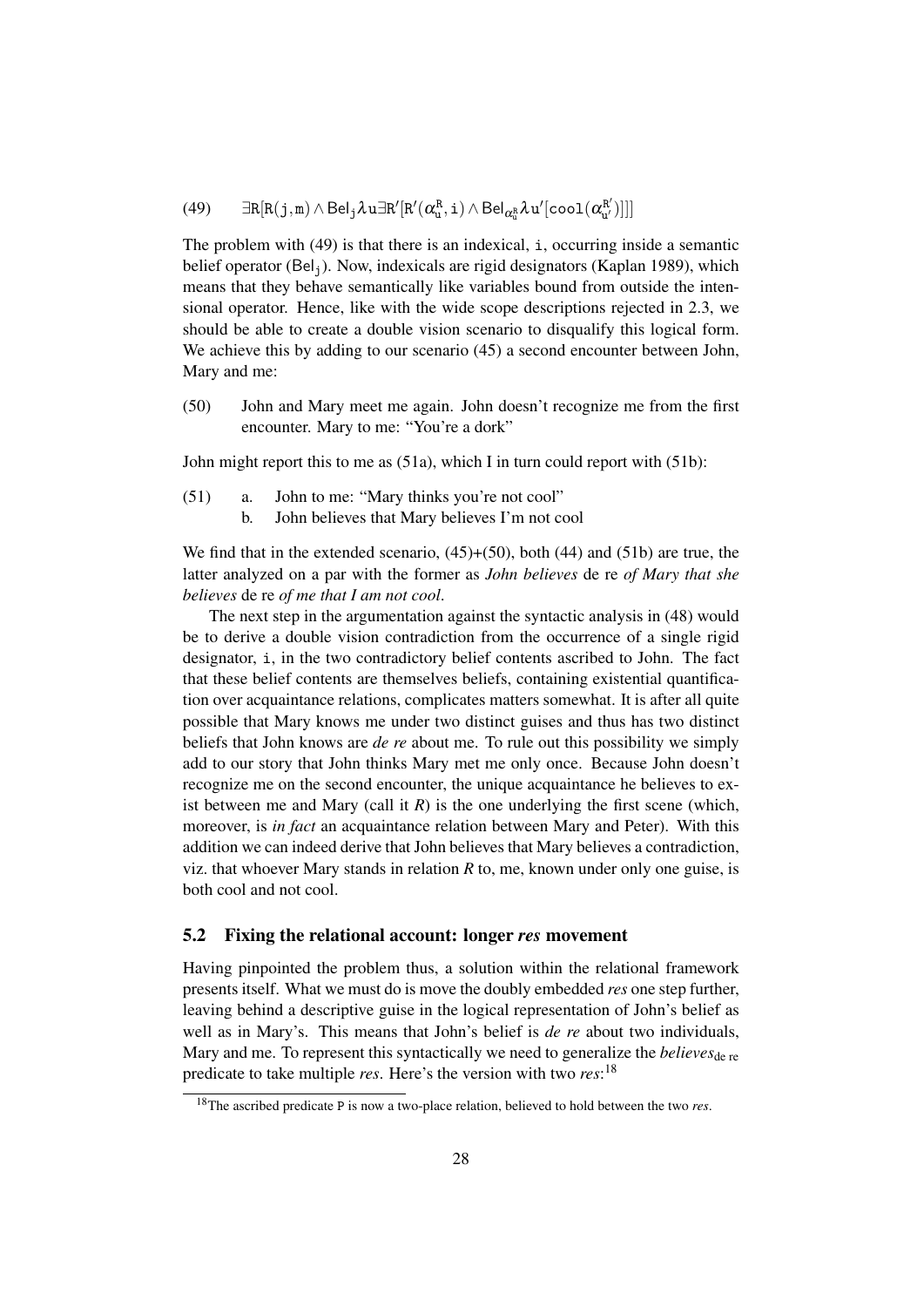$$
(52)\qquad believes_{de\,re}^{(2)}\longrightarrow\lambda y_1\lambda y_2\lambda P\lambda x\exists R_1\exists R_2[R_1(x,y_1)\wedge R_2(x,y_2)\wedge Bel_x\lambda u[P(\alpha_u^{R_1},\alpha_u^{R_2})]]
$$

With this generalized *de re* attitude operator we can represent a proper LF:



An attempt at an explicit semi-natural language paraphrase: John believes of Mary and of me that the former believes of the latter that he is cool. The indexical first person pronoun is moved outside both belief embeddings, so this relational interpretation should be immune to the double vision problem.

To see that (53) indeed does not suffer from double vision, note that in (53) John no longer has to believe his representation of Mary  $(\alpha_u^{\{R_1\}})$  to be acquainted with the *actual me* (i), as was the case with (48), but rather with *his representation of* the actual me under  $R_2$  ( $\alpha_u^{R_2}$ ). John's mistaking me and Peter in the first scene, (45), exploits precisely this distinction between whom one is acquainted with and whom one believes to be acquainted with.

To verify that (53) really does represent a plausible, contradiction-free reading of (44), I will describe the acquaintance relations that play a role in the *de re* beliefs involved. For ease of reference, then, let's first write out the logical translation of (53), which shows the three existentially quantified acquaintance relations.

$$
(54) \qquad \exists R_1\exists R_2[R_1(j,m)\wedge R_2(j,i)\wedge Bel_j\lambda u\exists R_3[R_3(\alpha^{R_1}_u,\alpha^{R_2}_u)\wedge Bel_{\alpha^{R_1}_u}\lambda u'[{\sf cool}(\alpha^{R_3}_u)]]]
$$

For  $R_1$  we can take John's actual relation to Mary in the first scene, i.e. their being friends. For  $R_2$  we must take John's acquaintance with me, but the scenario doesn't explicitly specify any such acquaintance. It does say that John "thinks Mary is pointing to me", which presupposes that John does in fact know me. This implicit way by which John is acquainted with me is our  $R_2$ . Now,  $R_3$  is supposed to hold in John's beliefs between his representation of Mary under R<sub>1</sub> (*my friend*) and his representation of me under  $R_2$  (*that guy Emar*, say). We can take  $R_3$  to be the salient seeing and pointing relation as witnessed by John in the first scene. The content of the belief he ascribes to Mary is then that she believes the person she's pointing to is cool, which is in line with the story.

As for the negative counterpart report, (51b), note that we can take the same representation of Mary, R1, but the acquaintance between me and John is different.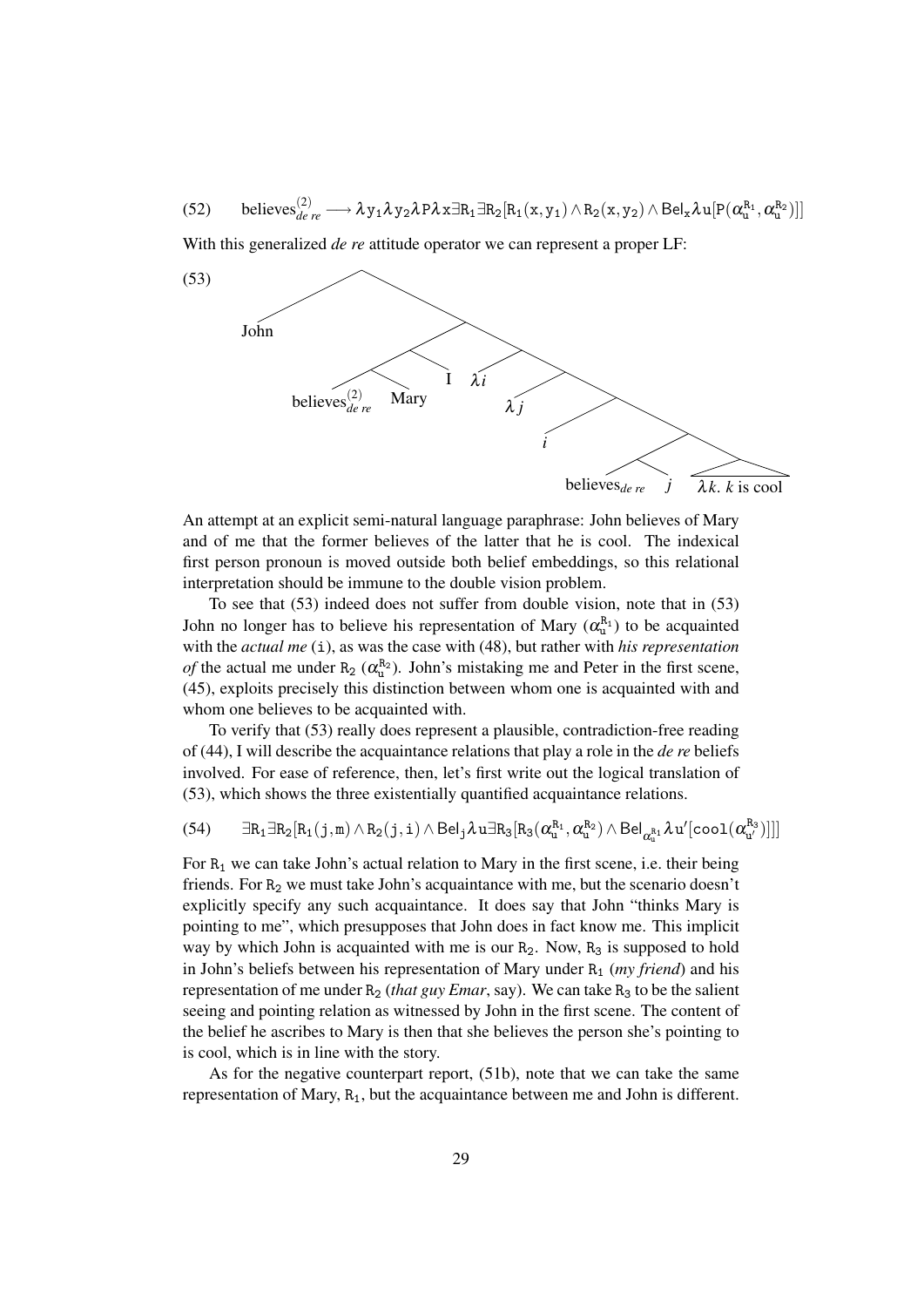The relevant relation here is the perceptual one that goes with the new pointing on the second encounter, (50). John is acquainted with me as *that guy over there that Mary is pointing at*. The third acquaintance relation, between "my friend Mary" and "the person I see Mary pointing at", is, again, that very pointing/seeing relation. The content of the belief John ascribed to Mary is then that the person she is pointing at is not cool. This, too, fits the story precisely. And since the two beliefs John ascribes to Mary on the basis of our two encounters are really about different representations (of a single me) there is no contradiction.

I conclude from this and the previous section that the interpretation of iterated *de re* belief ascriptions of depth *n*, strictly require chains of *n res* movements, as demonstrated above for  $n = 2$ . At the end of this section I briefly discuss the consequences of this finding.

#### 5.3 Resolving embedded acquaintance presuppositions

In this section I show that my presuppositional account automatically derives a representation equivalent to the stipulative long *res* movement LF required by the classic relational account.

Applying the PrelDRS construction algorithm to our iterated report leaves everything *in situ*:

| (55) | John believes that Mary believes I'm cool |
|------|-------------------------------------------|
|      |                                           |



The relevant input context is extracted from the scenario in (45). On the basis of the discussion in 5.2 above I already add the information (implicitly conveyed by (45)) that John knows me:  $19$ 

|      | $john(x)$ mary $(y)$ | $\texttt{speaker}(z)$ | peter(s)   |
|------|----------------------|-----------------------|------------|
| (56) | friends(x, y)        | emar(z)               | point(y,s) |
|      |                      | know(x, z)            |            |
|      |                      |                       |            |

We merge (56) and (55) and start the resolution process. The outermost NP

 $19$ It is not absolutely necessary to assume this information to be present at the context at this point. It may well be accommodated at a later stage.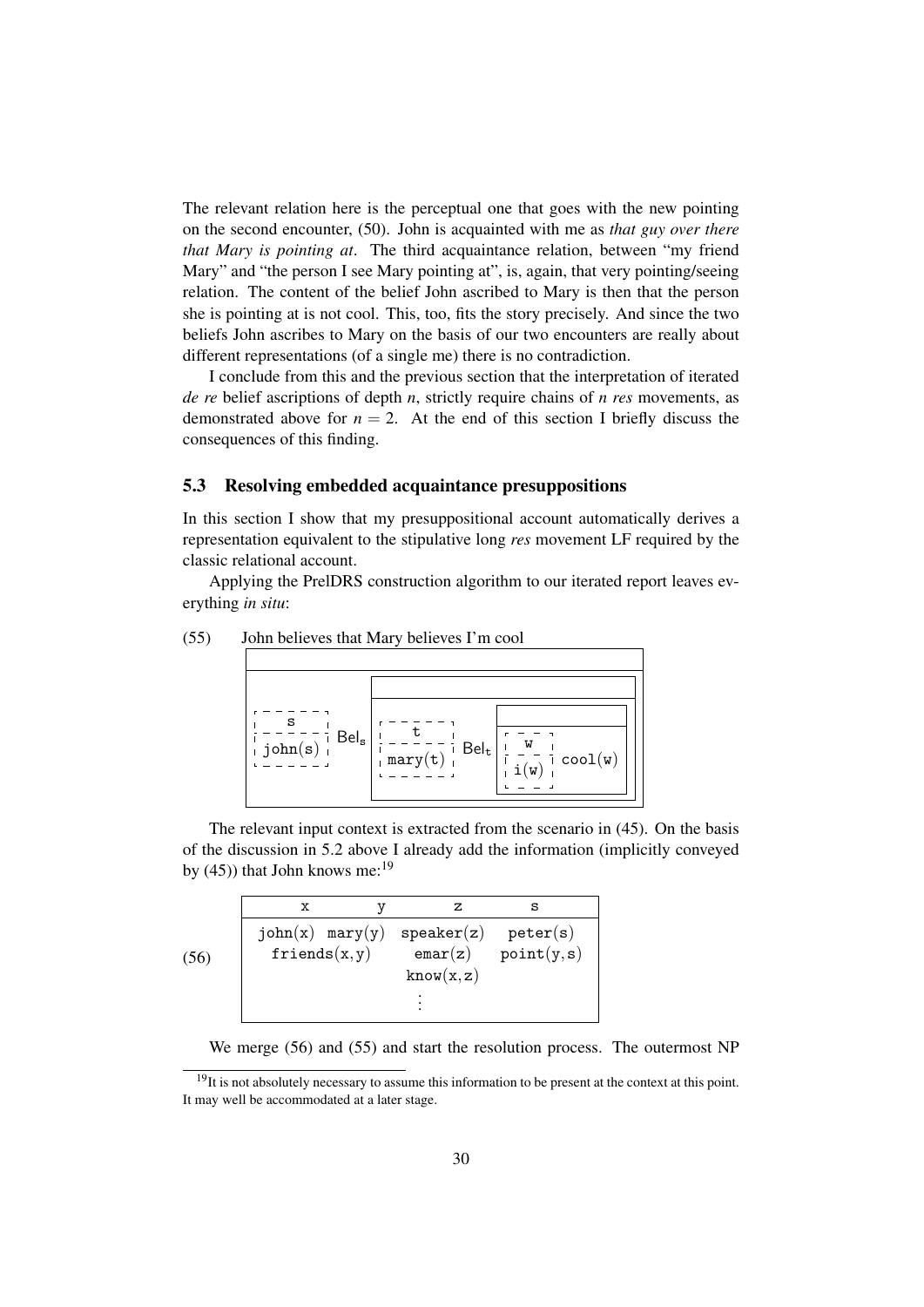(*John*) and the two embedded ones (*Mary* and *I*) have each triggered a presupposition. Each of them will find an antecedent in the main DRS. For the latter two however that means crossing one, or even two belief boxes. Following our resolution algorithm each crossing introduces an acquaintance presupposition, representing the *de re* character of those 'wide scope' resolutions. Binding the *res* to their obvious antecedents in the context thus leaves us with three acquaintance presuppositions:

(57) . . . R1 R1(x,y) R2 R2(x,z) Bel<sup>x</sup> u v w center(u) R1(u,v) R2(u,w) R3 R3(v,w) Bel<sup>v</sup> u <sup>0</sup> v 0 center(u 0 ) R3(u 0 ,v 0 ) cool(v 0 )

The outermost acquaintance presuppositions should be bound, by HOU, in the global context.  $R_1$  is easily bound to the two being friends, as stated explicitly in the scenario and consequently represented in the context DRS.  $R_2$  is supposed to be a relation between John and me. It can be bound too because we've assumed a context where John already knows me, as someone named Emar (simplistically represented as the conjunction of the two relevant conditions from the context:  $emar(z)$  and know $(x, z)$ ).

Finally, we turn to the embedded acquaintance presupposition  $R_3$ , which relates John's  $R_1$  representation of Mary with his  $R_2$  representation of me. There is nothing to bind to locally, and the presupposition cannot be moved outside the belief box without creating unbound variables (v and w).<sup>20</sup> So, according to our resolution algorithm, we must accommodate it locally. Modeling acquaintance accommodation just like first order presupposition accommodation, we end up with the following output DRS:

 $^{20}$ In PA terminology, the presupposition is 'trapped'. I'll assume that this purely syntactic check for unbinding variables is part of the computation of the accessibility path in (28).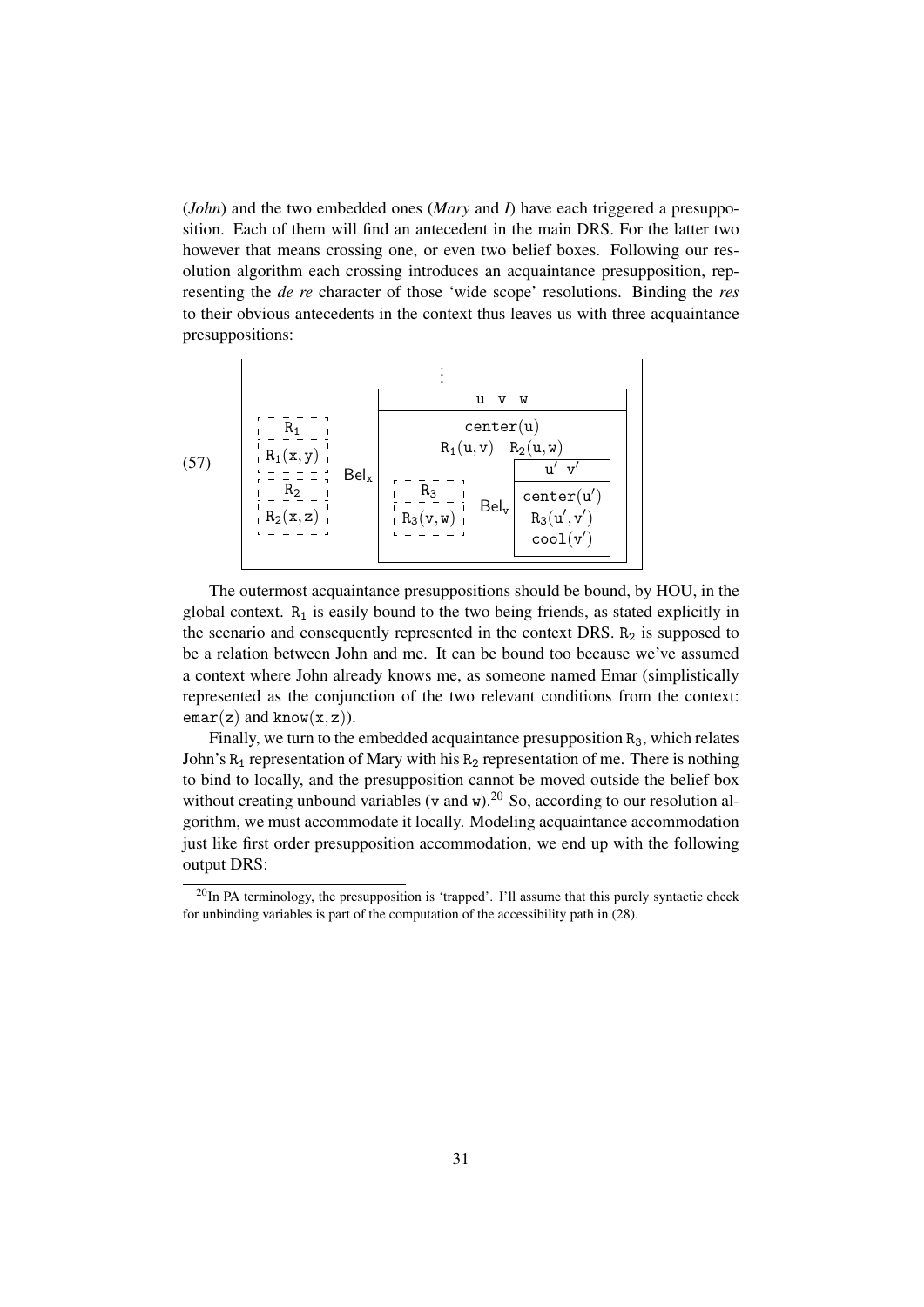

This DRS correctly captures the semantics of the iterated report, as it ascribes the following thought to John: "There is an acquaintance between my best friend and that guy I know called Emar, and the former believes the person she is so acquainted with is cool".

To conclude this section, let's compare the two solutions to the 'puzzle of the doubly embedded indexical'.

The first adds to the classic relational account a stipulation enforcing maximal *res* movement in the syntax. *Res* movement is at the heart of the classic account as presented in sections 2–3. It is needed because the relational semantics requires the complement to be split into a separate *res* and ascribed predicate.<sup>21</sup> On the other hand, *res* movement is also the account's most heavily criticized feature:

Linguists could object that '*res* movement', i.e., the movement of [the *res*] from the specifier position to the left boundary of the sentence violates well-established locality restrictions and is not attested elsewhere in syntax. von Stechow and Zimmermann 2005:3

It is this same mechanism that Schlenker (2004) calls "magic" (p.21). Von Stechow and Zimmermann add that it makes the relational account "much more complicated [than Kaplan's]" (p.3), as does Anand (2006:26), who deems it "salutary to remove the complex machinery of *res* movement from the grammar". Von Stechow and Zimmermann, finally, even blame *res* movement for making the account "noncompositional" (p.15), on the understanding that a strictly surface compositional semantics would have to interpret the *res in situ*, as fully integrated in the embedded clause.<sup>22</sup> In light of this discussion the result arrived at in section 5.2, that iterated

<sup>21</sup>This separation by syntactic *res* movement is precisely what sets apart the classic relational analysis from the rival analysis based on Kaplan's 'Adding "Says"' (1989, ch.XX). In a sense, the belief semantics based on Kaplan's analysis of indirect speech is truly compositional, without requiring movements, and covers *de dicto*, *de re* and *de se* uniformly. However, as von Stechow and Zimmermann show, this approach fails to predict adequate truth conditions for almost every belief ascription. For detailed proof of the inadequacy of a Kaplanian belief semantics, I refer to the proofs in their paper.

 $^{22}$ Resorting to syntactic movement was done precisely to allow a strictly compositional formu-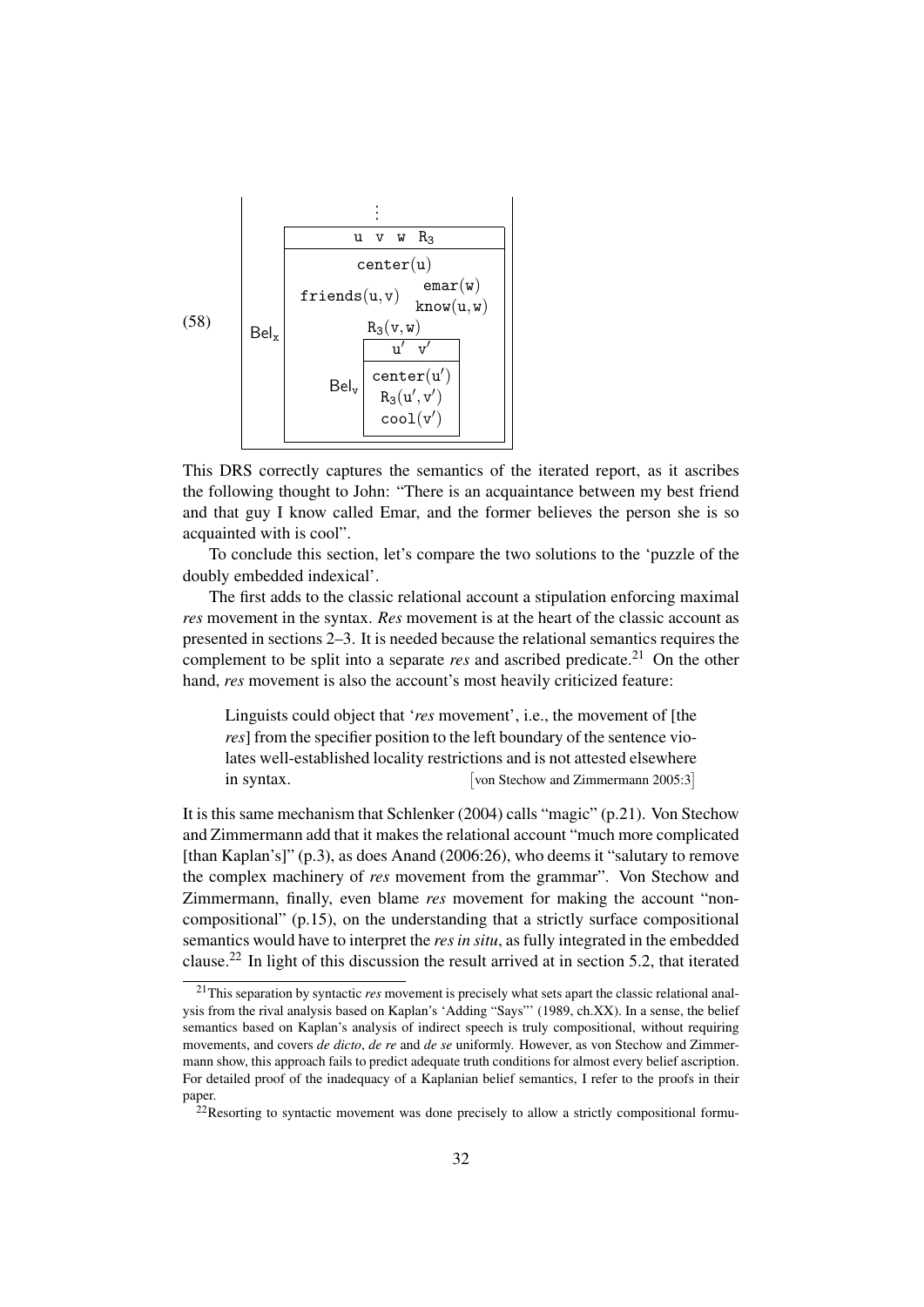belief requires even longer *res* movements, may be construed as extra evidence against the classic relational account.

On the presuppositional acquaintance framework, the iterated belief with embedded indexical does not cause any problems. The definite NPs (*John*, *Mary*, *I*) each trigger their presuppositions in situ. These presuppositions are naturally bound in the actual context, introducing the relevant acquaintance presuppositions in the process. Resolving these presuppositions then gets us the desired reading. It is thus the independently motivated, standard presupposition resolution algorithm which ensures that the indexical is interpreted *de re* in the main context, so the problem signalled in 5.1 never arises arise.

Note further that the presuppositional derivation shows that the full power of PA resolution is needed for an acquaintance-based *de re* semantics. Thus the predicate *presupposition* as something that can be bound or accommodated in the global context or in some non-global sentence internal position, seems warranted. I discuss a further case of acquaintance accommodation in section 6 below.

## 6 Quantified belief reports

In this section I show how our system deals with quantified belief reports such as (59).

(59) Each guy believes he sounds gay

After reviewing the data (6.1), I show that the classic accounts of sections 2–3 fail with respect to these data (6.2), and then show that we really need the flexibility provided by treating acquaintance as a presupposition in DRT+PA (6.3).

#### 6.1 Judging quantified reports in a mixed context

Consider again the experiment in which Frank and Chris hear recorded voice samples and judge them gay. Unlike Frank, Chris does not realize he has just judged his own voice. Our first reaction may be to say that (59) is false as Chris would never wittingly describe his own voice as gay; only Frank thinks he sounds gay.

Indeed we find this intuition in the literature. Consider Chierchia's discussion of a universally quantified report parallel to our (59):

(60) Everyone in that room thinks that he is Hume

The most plausible interpretation of (60) claims that each person in the relevant room has a certain de se attitude (perhaps due to schizophrenia[ia]). Chierchia 1989:10

On the basis of that general judgment, (59) must be false because only Frank has the relevant *de se* attitude. Note that this evidence is somewhat circumstantial,

lation of the semantics proper. As Von Stechow and Zimmermann's quote above points out, the problem then rears its head in the syntax: how to motivate the movement syntactically?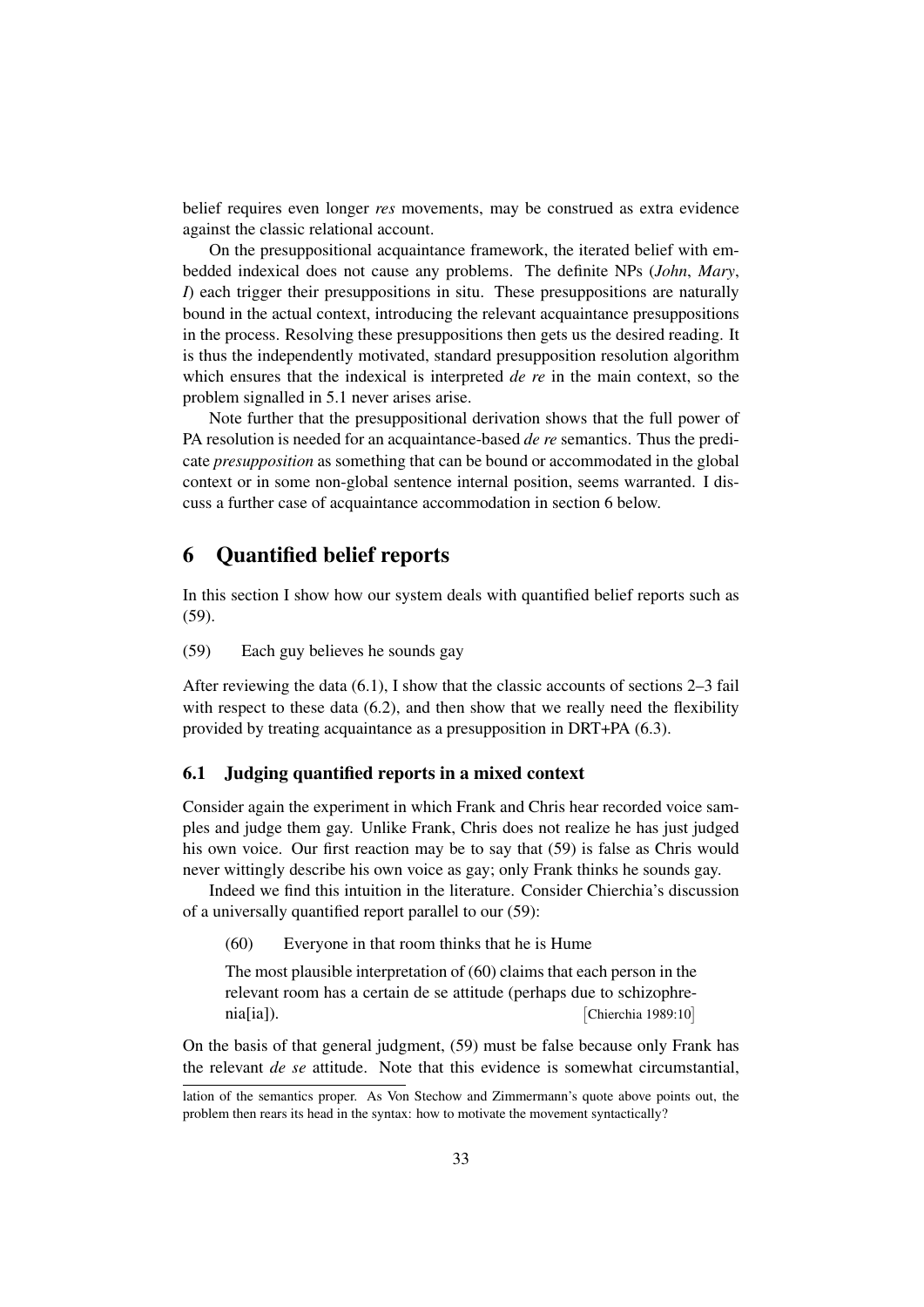in the sense that Chierchia does not explicitly consider what would happen in a 'mixed' *de re*/*de se* context like ours.

But we could also argue as follows. Since we have judged both (18) (about Frank) and (19) (about Chris) true individually, in our mixed scenario, we are bound to judge their conjunction true, and from there we proceed immediately to judging (59) true as well. Zimmermann (p.c.), explicitly considering a universally quantified report like (59) in a mixed scenario, reports the same judgment: universally quantified reports do not require everybody in the domain to have the same *de se* attitude.

The picture that emerges from the scarce data discussed above is the following: whenever a quantified subject binds a belief report's *res*, there is a preference for 'universal *de se*' readings, but under contextual pressure, such as with (59) in a mixed context where the universal *de se* reading would be false, we can allow different *de re* and *de se* acquaintance relations. This reconciles Chierchia's remark with Zimmermann's. Moreover, this default preference for universal *de se* is entirely parallel to the observed preference for *de se* in simple reports, and should come out as a derivative thereof in the final semantic analysis.

#### 6.2 Previous attempts: *de re*/*de se* unification vs. separation

First, let's apply the standard relational *de re*/*de se* semantics of section 3.1–3.2. Assume a *de re* parse with *res*-moved *he*, bound by a quantifier-raised *each guy*:



Translating *each guy* as a generalized quantifier, as in (61), we'd get the truth conditions in (62):

(61) each guy  $\longrightarrow \lambda X \forall x [guy(x) \rightarrow X(x)]$ 

LF:

$$
(62) \qquad (59) \longrightarrow \forall x [guy(x) \rightarrow \exists R [R(x,x) \land Bel_x \lambda u[\text{sounds\_gay}(\text{the}(\lambda v(R(u,v))))]]]
$$

In this representation, each of the guys has a *de re* belief about himself, i.e. each is *in some way* acquainted with himself and believes under that acquaintance relation that he sounds gay. In this weak reading it is not required that they both have the same acquaintance relation, just that for each individual we can find a suitable one. In the mixed scenario we can: equality for Frank, 'the person whose voice I'm hearing' for Chris. Thus, the sentence is predicted to be true. Conclusion: the plain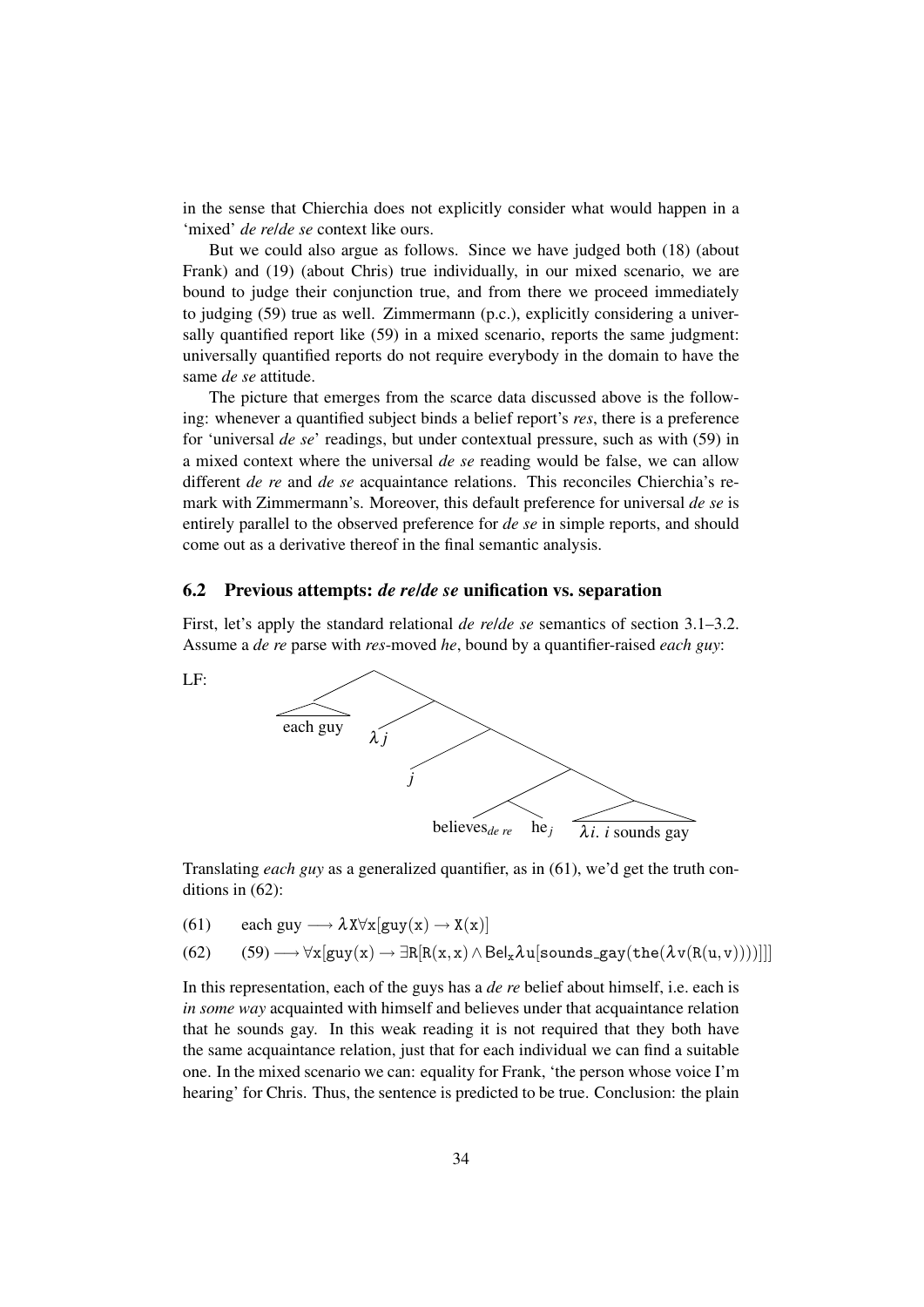relation semantics derives Zimmermann's judgment, but not the default all-*de se* behavior predicted by Chierchia/Percus & Sauerland.

Then consider Chierchia's *de se* separatist account, discussed in 3.3. Chierchia introduces a syntactic ambiguity between *de re* and *de se* LFs. On a *de se* parsing we get universal *de se* truth conditions:

(63) Each guy believes he sounds gay

LF:



In the mixed scenario the strong reading represented by this LF is false, because Chris doesn't have the required *de se* belief. This prediction corresponds to the judgments suggested by the data from Chierchia and Percus & Sauerland. The question is whether the other reading somehow captures the Zimmermann judgment. This, it turns out, depends on how the separatist understands '*de re*'. If it means mere *de re*, excluding *de se*, then the '*de re* LF' is also false, because only Chris holds such a strictly *de re* belief. If, however, the *de re* reading would include *de se* as a special case, as when we take the LF and semantics of the plain relational account for the second reading, we'd get a true reading.

Chierchia's own account is unclear about the semantics of the *de re* LF but Percus & Sauerland seem to hold this 'overlapping meanings' view of the ambiguity. The prediction is that (59) has both a true and a false reading in our mixed scenario, allowing us to make some sense of the conflicting intuitions of Chierchia and Zimmermann. Moreover, if they would stipulate a general preference for *de se* LFs they would even get the observed default behavior right (for both embedded and simple reports).

My objections against this kind of approach are not so much empirical as methodological. Very generally, one should avoid resorting to syntactic ambiguity in the absence of an independent, syntactic motivation. We'll see below how the evidence in favor of the ambiguity can be accounted for in a non-ambiguous way by using dynamic acquaintance resolution. For now, let me point out another theoretical desideratum. We would like to derive the preference for *de se* from something more basic. Also, postulating a preference for a certain LF in a static framework cannot quite capture the idea of *contextual pressure* overriding a given default. It is in its analysis of this context-dependence that the dynamicity of my presuppositional account paid off in the case of unembedded reports, so let's see how that extends to the quantified version.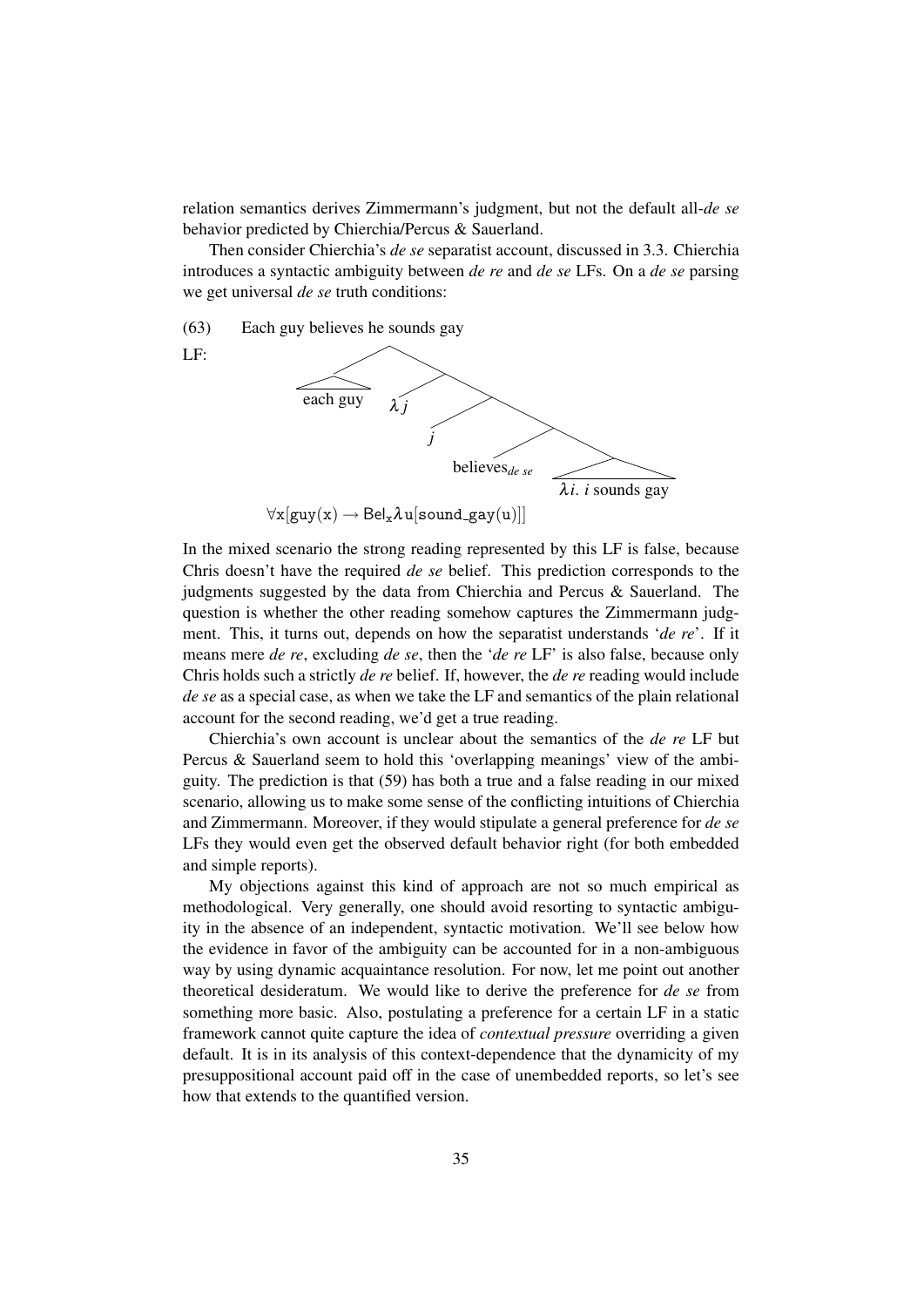#### 6.3 Presupposing acquaintance

Recall that a major advantage of the presuppositional framework over its relational inspiration was the built-in preference ranking of unifying acquaintance relations, leading to the desired context-driven asymmetry between *de se* resolution and contextually supplied mere *de re* ones. It may be hoped that this will give us precisely what's needed in the quantified case, a preference for universal *de se* that may give under contextual pressure.

Let's see what happens when we interpret the quantified report (59) against the background of a DRS representing the mixed scenario. The PrelDRS is generated straightforwardly: *he* triggers a presupposition, the belief report is parsed compositionally, and *each guy* is a generalized quantifier, built with DRT's dynamic universal quantifier ⇒:



When we add the PrelDRS to the context we get:



The pronoun will have to cross a belief box to find a suitable antecedent, thus introducing a second-order acquaintance presupposition before binding in the restrictor of the quantifier, to the quantified variable z: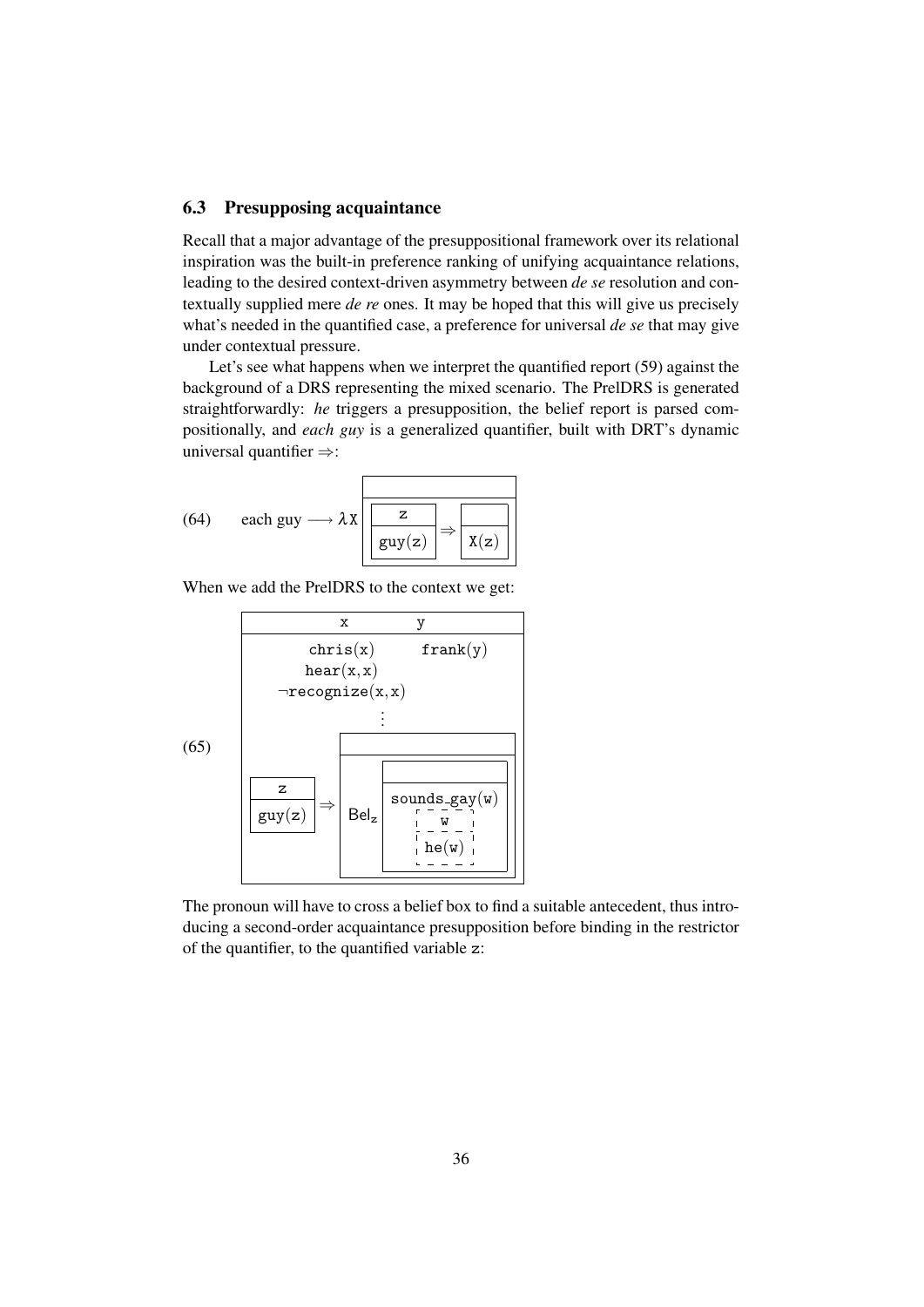

The result so far reads: each guy has a *de re* belief about himself that he sounds gay, under an unspecified acquaintance relation.

Now we must resolve the acquaintance relation R. According to the built-in preference for *de se* we should always try equality first. Substituting equality for R and simplifying the representation a little gives (67), Chierchia's universal *de se* reading:



However, as noted above, this universal *de se* reading may be preferred in general, but it is false in our mixed scenario. So, in this particular case we go back and try to find a different relation for R to bind to. Binding R means finding a suitable condition relating z to z to equate the presupposed content  $R(z, z)$  to. But because z is introduced locally, by the quantifier, there is no such condition to be found anywhere in the DRS. As with the embedding in 5.3, the presupposition is trapped inside the quantifier, where it cannot find a proper antecedent. So, again as in the derivation in 5.3, when binding fails we turn to accommodation.

Following the algorithm specified in (36) we first try accommodation in the highest accessible DRS, where binding failed, i.e. the restrictor. Accommodation at subDRS  $\varphi$  means merging the presupposition with  $\varphi$ . Restrictor accommodation gives (68):

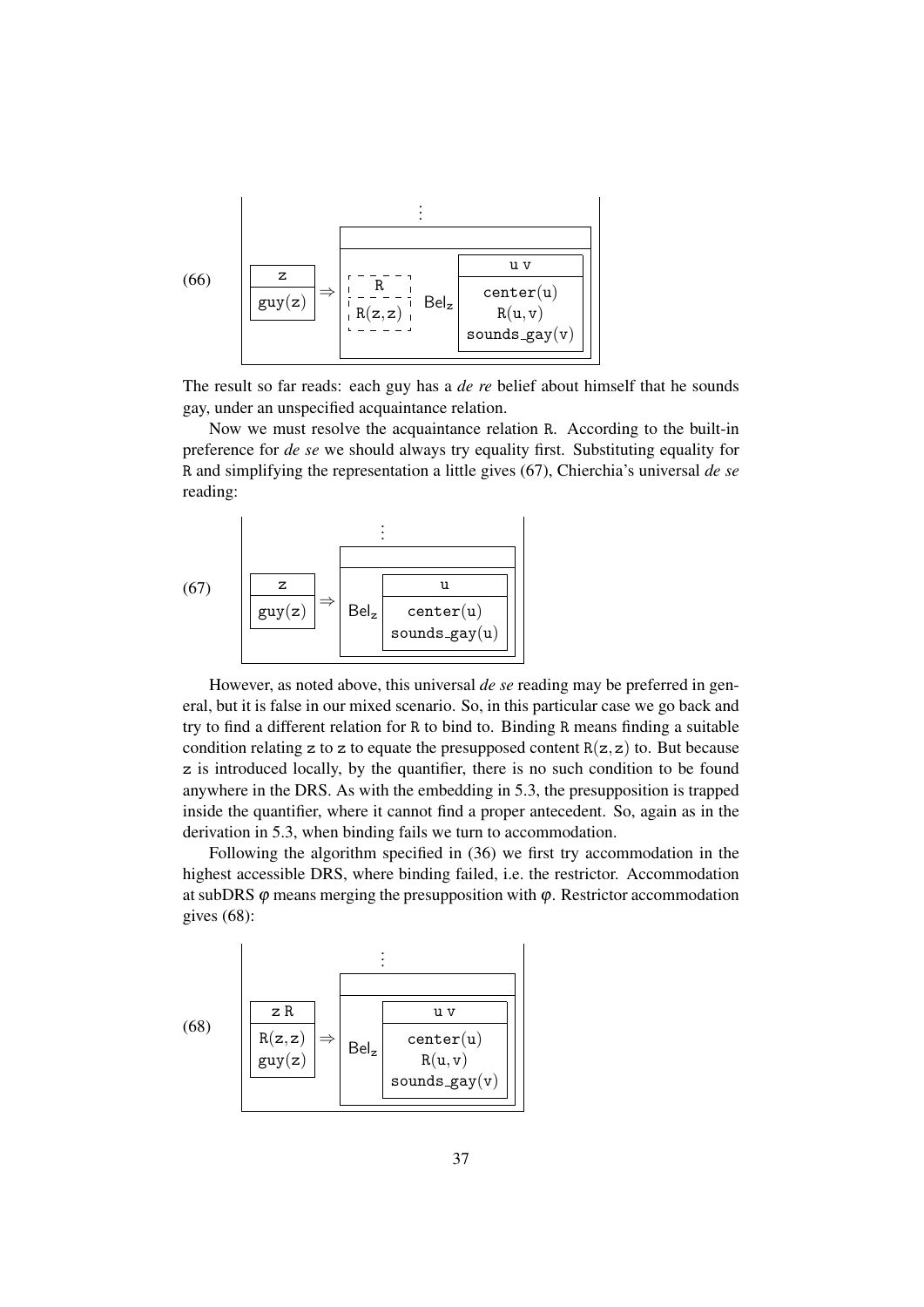On our current analysis of universal quantification, a condition of the form  $\varphi \Rightarrow$  $\psi$  means that *all* discourse referents in the restrictor  $\varphi$  are universally quantified over. With such a semantics, (68) would mean that for all guys *z* and all their self-acquaintance relations *R*, *z* would believe the person he's *R*-acquainted with to sound gay. Since everybody is at least acquainted with himself under equality, (68) would be even stronger than the universal *de se* reading (67), which was already false in our scenario.

We could simply accept this and, following the resolution algorithm, move on to try the next accommodation site, which amounts to local accommodation (see (70) below). But we can do even better, by adopting a selective binding mechanism (Kamp and Reyle 1993). This means that we replace  $\Rightarrow$  with a so-called duplex condition that specifies which variables are quantified over. The unquantified discourse referents in a quantifier domain are then simply existentially quantified over, as usual in DRT. To deal with the odd case where a scope DRS contains an unquantified variable introduced existentially in the restrictor (which is precisely what happens with R in (68)), we copy the restrictor into the scope, semantically:

(69)  $f \models \varphi \left\langle \frac{\forall}{\epsilon} \right\rangle \psi$  iff for all extensions  $g \supseteq_{\epsilon} f$  verifying  $\varphi$  there is a further extension  $h \supseteq_{U(\varphi)\setminus \Xi} g$  that verifies  $\varphi \oplus \psi$ 

Under this refined DRT view of quantification, the restrictor accommodation DRS (68) means that all guys that have some acquaintance to themselves, are guys that have an acquaintance to themselves under which they believe they sound gay. And since everybody always bears some acquaintance to himself, this information is semantically redundant in the restrictor, and (68) turns out to be equivalent to the DRS we'd get from local accommodation:



This represents the desired reading, truth-conditionally equivalent to the one generated by the relational account (62): for each of the guys we can find some acquaintance relation under which they believe they sound gay.

To sum up, the static relational account derives only Zimmermann's true reading, while (an amended version of) the separatist account derives both Chierchia's and Zimmermann's a matter of syntactic ambiguity. With acquaintance presuppositions we also get both Chierchia's reading, by binding to equality, and Zimmermann's, by local accommodation, but now without the need for a syntactic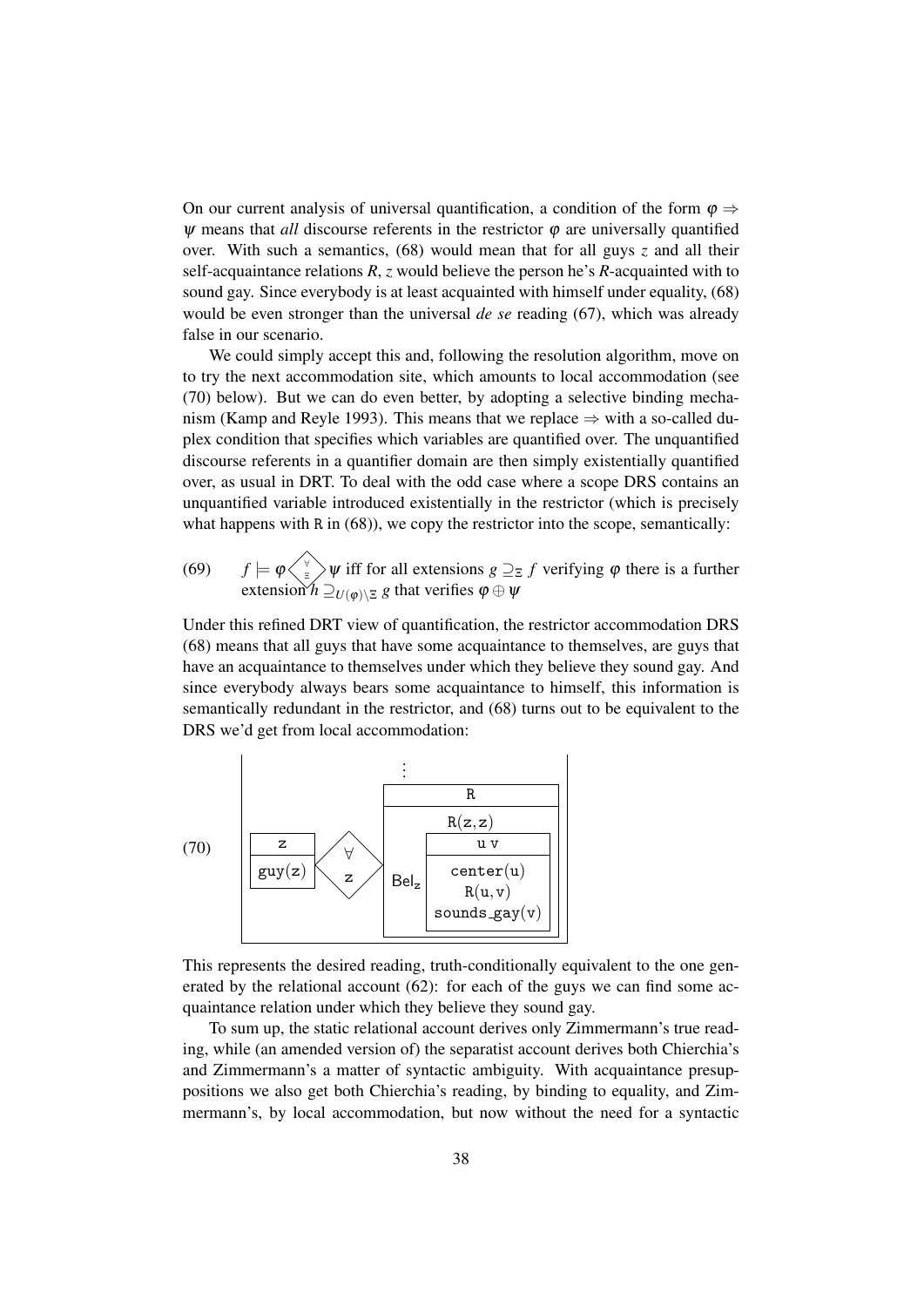ambiguity. What's more, relying solely on the independently motivated mechanisms of PA, the former comes out as the preferred, default option while the latter only surfaces in exceptional contexts like our mixed scenario because that default fails to give a consistent output there. As in the test case discussed in section 5, we've used both binding and accommodation in the resolution of the acquaintance variable. I take this a sufficient justification for the strong claim that acquaintance is not simply context-dependent, but really is best thought of as a presupposition, as modeled within a representational dynamic theory like DRT+PA.

## 7 Shifted indexicals and *de se* pronouns

In sections 3, 4 and 6 we have discussed sentences of the form *x believes that he is P* that report beliefs about oneself. The reason such co-referential reports are interesting is that they have both *de se* and *de re* interpretations, even when embedded under quantifiers. We have noted that the former is the default, with the latter surfacing only in mistaken identity scenarios. We have been comparing two types of analyses. The one postulates a syntactic ambiguity between *de re* and *de se* LFs, the other, my own, provides a uniform, underspecified representation, pushing the *de re*/*de se* distinction from syntax down to pragmatics. I successfully countered one of the arguments from the separatists, based on Chierchia's universal *de se* reading of quantified reports in section 6. In the current section we answer another, more serious challenge for unified relational approaches.

This challenge involves reports that have only *de se* readings. The central observation, which has attracted some attention in the recent semantics literature, is that natural languages provide different ways of constructing such '*de se* reports'. Because the relational analysis of *de re* treats *de re* and *de se* as special cases of a general relational LF, or in our cases as particular contextual resolutions of a single PrelDRS, it naturally has trouble accounting for constructions that are purely *de se*. In a sense this is precisely the downside of the *de re*/*de se* unification motivating the relational analysis. Therefore, all unified *de re*/*de se* analyses, including Kaplan's quantified characters and my acquaintance presuppositions, are expected to inherit this difficulty.

So what are the data? *De se* reports come in three varieties: (i) reports with shifted first person subjects; (ii) infinitival and gerundial reports with silent PRO subjects, as discussed in 3.3; and (iii) reports with logophoric subjects. In 7.1 I show that my unification of not only *de re* and *de se* but also *de dicto* makes for a very attractive analysis of *de se* reports of the shifted first person variety. The idea is that rather than assigning them a dedicated *de se* LF (cf. e.g. Schlenker 2003), or treating them as *de re* reports (cf. Maier 2006, 2009), shifted reports come out as *de dicto* reports, if we just follow our previously established unified representations and resolution algorithm. In 7.3 I show why this analysis does not extend to (ii) and (iii), and then follow Anand (2006) in positing a distinct class of syntactic *de se* constructions for them.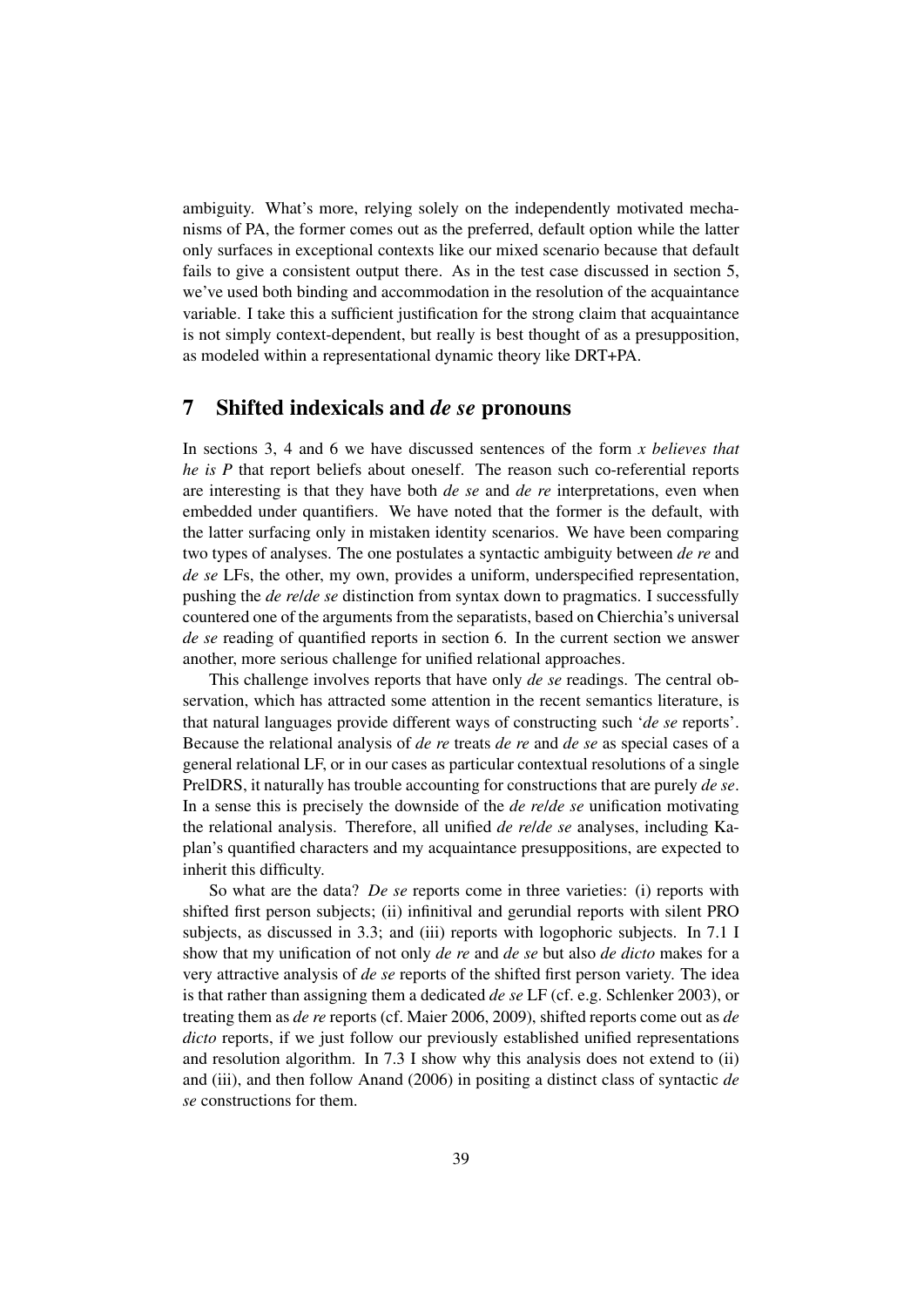#### 7.1 Shifted indexicality

In Amharic (Leslau 1995; Schlenker 2003; Anand 2006), as in a number of other languages (cf. Schlenker to appear), an unmistakably indexical first person form embedded in a belief or speech report may refer not to the actual speaker of the report, but to the subject of the attitude: $^{23}$ 

| $(71)$ jon jagna na -ññ yil -all                        | [Amharic] |                     |
|---------------------------------------------------------|-----------|---------------------|
| john hero be $-1$ .sg say.3.sg $-aux.3.sg$              |           |                     |
| 'John <sub>i</sub> says that he <sub>i</sub> is a hero' |           | [Schlenker 2003:68] |

For convenience I will henceforth rely on a free gloss of this example to illustrate the phenomenon of shifted indexicality. I refer to Anand and Nevins (2004) and Anand (2006) for a thorough linguistic investigation that takes into account some of the cross-linguistic variety with respect to which verbs can or must shift which indexicals.

In 3.3 we've seen Chierchia's analysis of PRO as bound by an operator in a dedicated *de se* LF. Building on this idea, von Stechow (2002) analyzes shifted indexicals as variables bound by the attitude verb. As a result, Amharic *I* is not interpreted as an indexical, but rather as a bound variable.

Schlenker builds a framework in which the Amharic construction is, semantically speaking, the default way of reporting a *de se* attitude. The English way of reporting becomes the challenge: he has to posit a morpho-syntactic feature deletion rule to get the same *de se* reading for English co-referential *de re*/*de se* reports like (18) (*Frank believes he sounds gay*). Schlenker's account thus also follows Chierchia's in introducing two distinct logical forms, one for *de re* and one for *de se*. The price for getting Amharic right, is the assumption, contra Kaplan and relational analyses, of a syntactic ambiguity and uninterpreted third person features in *Frank believes he sounds gay*.

On the other hand, on a *de se*-as-*de re* account the shifted first person is highly problematic. In a sense, the reason such analyses have trouble with shifted *I* is precisely that they treat *de se* as a subspecies of *de re*. The *res* is logically represented outside the belief context, so a first person pronoun syntactically embedded as *res* will always refer to the actual speaker. This corresponds to Kaplan's (1989) well-known 'prohibition of monsters', which works fine for English *he* and *I*, but fails for Amharic and other languages that allow shifted indexicals.

In particular, the relational account incorrectly predicts that (71) means the same as its literal English counterpart: John says that I am a hero. The presuppositional version inherits this faulty prediction, as shown in the derivation below: the

 $23$ To argue that we are not just dealing with a kind of generic, non-indexical pronoun, Schlenker shows that the Amharic first person behaves exactly like English *I* in non-reportative contexts (including other subordinate clauses and quantifiers). To argue that we are not dealing simply with direct quotation Schlenker and others point out mixed reports containing shifted and non-shifted expressions, and Anand (2006) notes some uses of shifted indexicals that do not precisely echo the reported speaker's words verbatim.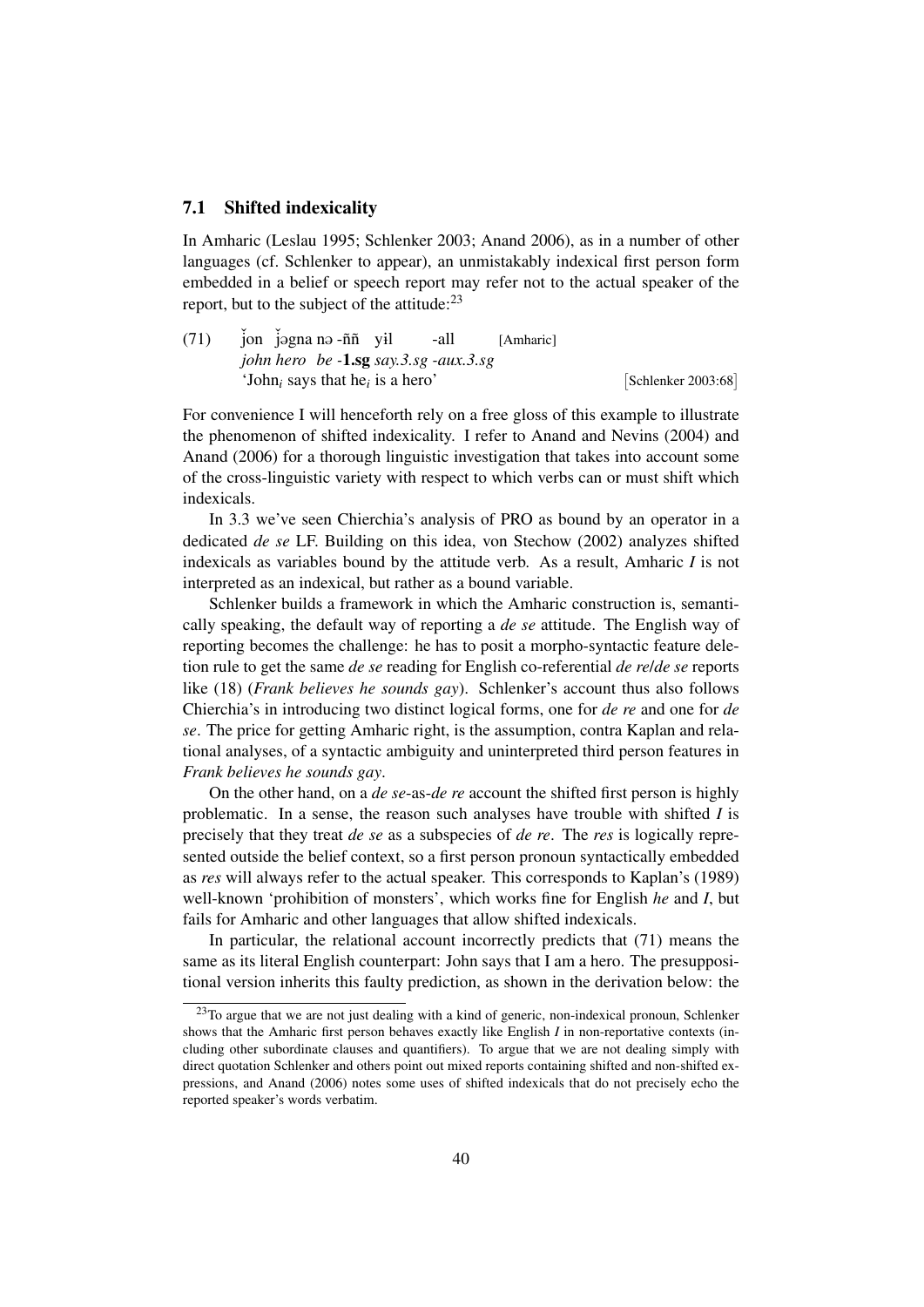embedded *I* is bound to the actual speaker, creating a *de re* representation with an acquaintance presupposition between the belief subject and me:



#### 7.2 *De se* as *de dicto*

As soon as we resolve the Amharic *I* globally, to the actual speaker, as in (72), we get the English-type *de re* reading. Based on this diagnosis, Maier (2006, 2009) proposes that the Amharic *I* here is bound locally, to John's belief center, i.e. himself. However, this previous analysis still regards (71), syntactically, as a *de re* report, causing a tension that requires some rather complicated additional machinery to repair.

In the current framework the distinction between *de re* and *de dicto* is moved from the syntax to the resolution stage: each report gets the same unified Prel-DRS that can resolve to either a *de dicto*, *de re* or *de se* output, depending on the context. If we now follow previous presuppositional analyses of Amharic shifting (Maier 2006, 2009; Hunter and Asher 2005) as local resolution of the embedded *I* to the (implicit) first person attitude center, we completely bypass the introduction of acquaintance presuppositions. We should get *de se* without *de re* for Amharic constructions. To flesh out this proposal technically, I extend the idea of building an explicit center representation into belief DRSs from *de re* resolutions to all Prel-DRS representations of beliefs.<sup>24</sup> The Amharic first person pronoun then binds to this, semantically first person, local center, which immediately gives the right, *de se* reading: In all of John's belief alternatives, the center, he himself, is a hero (cf. (31), p.19).

<sup>&</sup>lt;sup>24</sup>Because we model belief sets as sets of centered worlds, every belief has a center, a first person 'experiencer', and it is safe to assume that the construction algorithm furnishes every belief DRS with a representation of its center, as we are already doing for all *de re* resolutions. Alternatively, we could model the local resolution of Amharic *I* through accommodation of a belief center.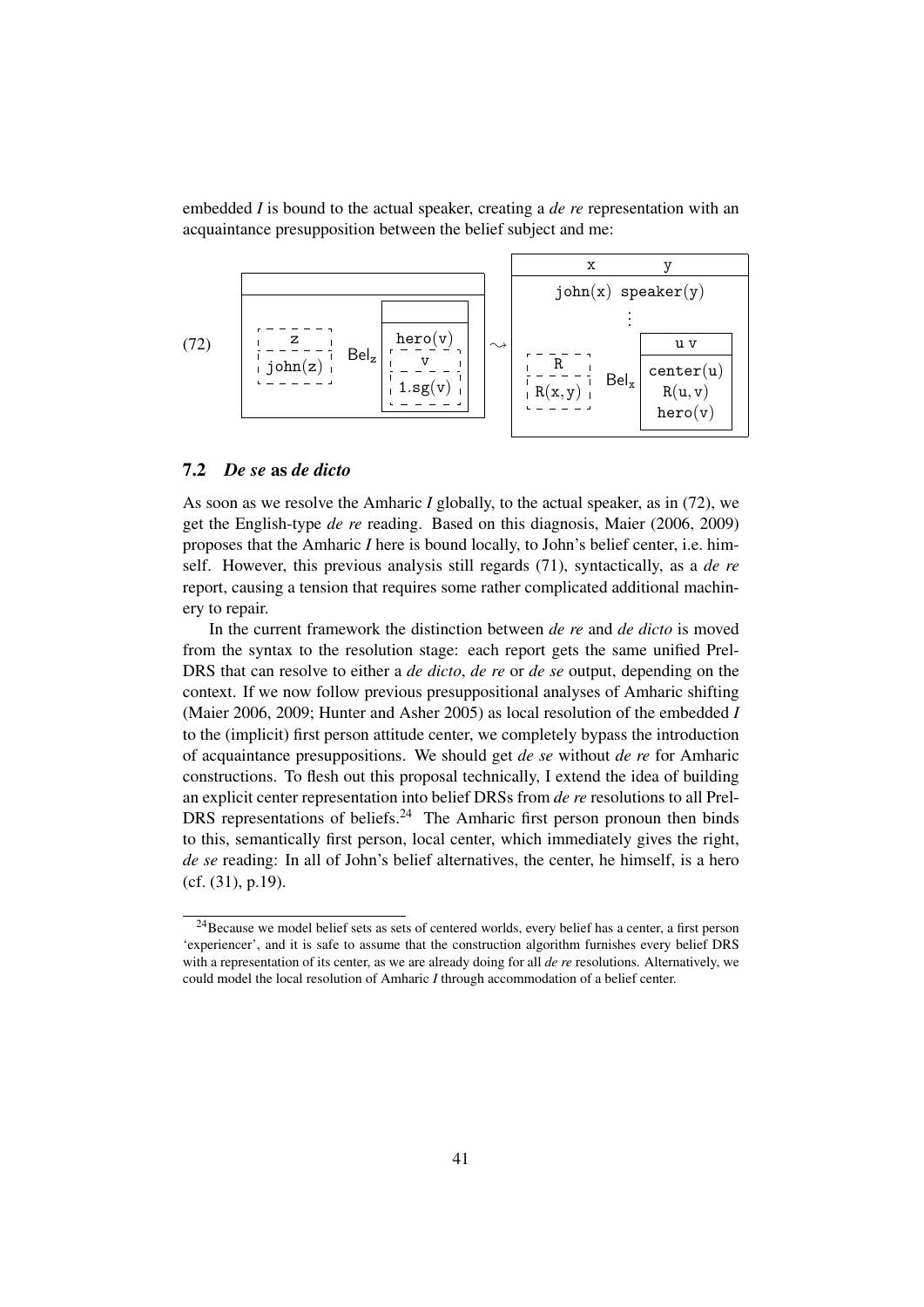

It looks like we can derive the proper *de se* output by a simple *de dicto* resolution. This, then, is the real payoff of unifying the construction stages for *de dicto*, *de re* and *de se* and moving the introduction of acquaintance relations from the syntax to the pragmatic resolution stage.

Let me point out already some predictions of this proposal before filling in the remaining gaps. First, if the context is set up so that John believes something about me rather than about himself, the current proposal will generate the alternative, *de re* resolution of *I* shown in (72). In other words, we predict that Amharic allows both shifted and unshifted interpretations. According to Schlenker and others, this prediction is borne out. Second, since the center predicate is restricted to beliefs (in a fuller proposal, this would be extended to all attitudes and reported discourse representations), the extra binding possibilities introduced for Amharictype first person pronouns are properly restricted. In particular, we do not generate unwanted shifty interpretations in other embeddings that have been discussed as potentially troublesome in the literature (cf. Schlenker's (2003:69) relative clause embedding in Amharic: *[My<sup>j</sup> brother]<sup>i</sup> found a girl that I*∗*<sup>i</sup> like*; or Partee's (1989) quantification over (third person) speakers: *Every speaker<sup>i</sup> has difficulty stopping when*  $I<sub>∗i</sub>$  *should*).

As it stands, however, the proposal is still missing a crucial ingredient: how to explain the difference between English and Amharic *I*? In our presuppositional framework, the simplest solution is to stipulate a difference in resolution preference between English and Amharic *I*. I follow Hunter and Asher (2005) who adorn the presupposition triggered by English, but not Amharic,  $I$  with an operator  $(\Uparrow)$ enforcing global resolution.<sup>25</sup>

Note that some stipulation like this is unavoidable in the sense that there simply *is* a typological, lexical difference between English and Amharic with respect to the first person. The question is only how best to capture it. In this light, Kaplan's (1989) Prohibition of Monsters in English, Schlenker's (2003) filtering mechanism, von Stechow's (2002) 'Amharic parameter', and Hunter and Asher's (2005)  $\Uparrow$ presuppositions are all different answers to this question. The last of these answers just happens to be most compatible with the current DRT framework.<sup>26</sup>

<sup>25</sup>In our system an implementation would require adding a clause to the resolution mechanism that checks for the presence of  $\Uparrow$  in a presupposition. If an  $\Uparrow$  is detected the recursive checking of binding/eccommodation possibilities is bypassed and only global binding is tried.

<sup>&</sup>lt;sup>26</sup>This is not to say that I endorse Hunter and Asher's (2005) analysis of indexical shifting. I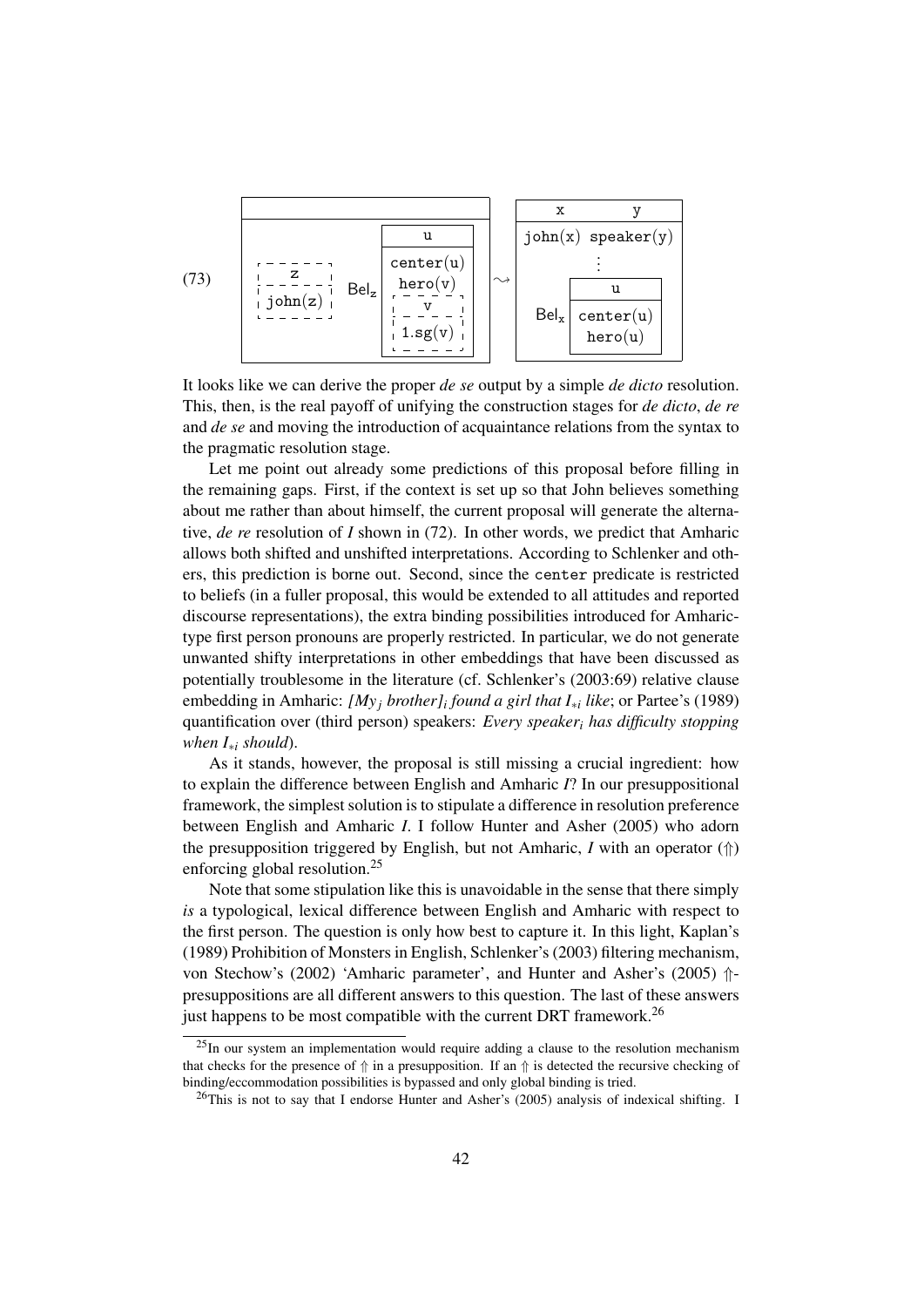The important selling point of my account is that it does not rely on feature deletion or 'de-rigidification' of the indexical in syntax/morphology. Everything is taken care of by our pragmasemantic resolution module, which treats Amharic *I* as a real, semantically first person pronoun. The difference between the Amharic shifted *I* and the English (or Amharic) rigid *I* is merely a matter of preferred resolution sites of the same presupposition: English *I* must be bound globally, while Amharic *I* can also be bound by a local first person, i.e. an attitude center.

The local resolution option of Amharic *I* is what we previously would have called a *de dicto* output. Interestingly, the Amharic shifty *I* route to *de se* is quite different from the English *de se* resolution of *John believes he's a hero*, which goes from an underspecified PrelDRS to an intermediate *de re* representation followed by a default acquaintance resolution to equality. This crucial deviance from my earlier (2006; 2009) *de re* analysis of Amharic *I* is reminiscent of Anand's (2006) argumentation against a unitary treatment of *de se* ascriptions in which he too distinguishes the *de se* of shifted indexicality from that of English co-referential *he*. In the next section we briefly turn to what Anand considers a third, distinct variety of *de se* reporting.

### 7.3 *De se* pronouns: PRO and LOG

Now we turn to the remaining cases of unambiguous *de se* reporting constructions. First, infinitival complement reports with silent PRO subjects in English, and then logophorically marked reports as found in many West-African languages.

Let's recap our discussion of Chierchia's (1989) arguments for *de se* LFs from section 3.3. In our mistaken self-identity scenario Frank recognizes he's judging his own voice, but Chris does not. Co-referential *he* reports are compatible with both kind of situation, *de se* and *de re*, but infinitival reports with silent PRO subjects can only be read *de se*:

(74) a. Chris believes that he sounds gay, though he doesn't realize it.

b. #Chris believes to have a gay voice [\*though he doesn't realize it]

According to Chierchia the overt pronoun construction is ambiguous between a *de re* and a *de se* LF, while the infinitival construction has only the *de se* LF. Crucially, in the *de se* LF, the embedded subject, PRO or *he*, is bound syntactically.

I have countered some arguments for this syntactic *de re*/*de se* ambiguity in 4.4, 6.2–6.3, and 7.1–7.2, but the original motivation, the unambiguously *de se* truth conditions of (74b), remains. Below I will first show why we can't simply extend our *de se* as *de dicto* analysis of Amharic *I* to PRO (and its cousin, the logophor), before conceding that, in the case of PRO, we are dealing with a purely syntactic variety of *de se* after all.

merely borrow their operator for marking that a presupposition has to be bound globally and attach it, lexically, as do they, to English *I*. Cf. Maier (2009) for similar adaptation of Hunter and Asher's ⇑-operator, and for a critical evaluation of the rest of their account of indexicality.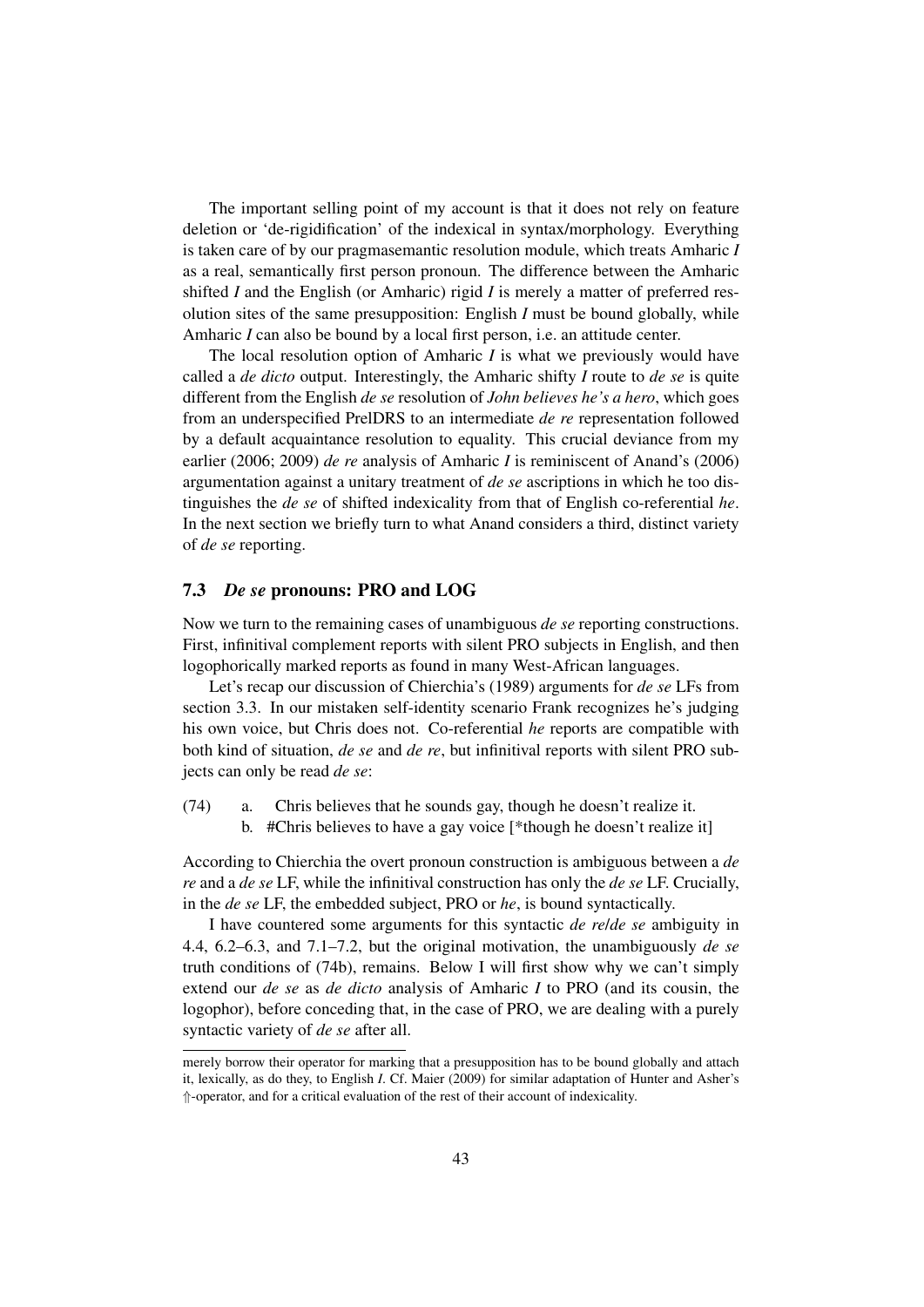So let's extend our local binding analysis of Amharic shifted *I*. As in 7.2 above, we will derive a *de se* output by binding the embedded subject, PRO, to the local belief center. The only thing we have to add is that where Amharic *I* can be bound by a local or global first person, PRO *must* be bound locally. Assuming the content of the presupposition lexically triggered by PRO to be center will ensure the availability of local belief center resolution.<sup>27</sup>

Note that we are analyzing PRO semantically as a first person pronoun. Although this gives the right truth conditions, it can't be the whole story, because there is independent evidence that PRO bears third person features. We can bring out these seemingly invisible features by making it bind a reflexive (Schlenker 2003):

(75) John hopes PRO to buy  $\{\text{*myself / himself}\}$  a car

Reflexives must be bound in their local domain, so it is really PRO rather than *John* that binds *himself*. And because reflexives agree with their binders,it follows that PRO is not first but third person.Before attempting a solution to this 'feature mismatch problem', we turn to the phenomenon of logophoricity, where the same problem shows up in a slightly different guise.

Schlenker (2003) and Anand (2006) argue that the so-called logophoric pronouns found in West-African languages behave just like PRO, that is, as *de se* pronouns. A logophor here is a kind of overt pronoun that occurs only in report contexts and designates the reported speaker from her own, first person perspective, i.e. *de se*. The crucial data involve mistaken identity, which do not allow reporting with logophoric pronouns:<sup>28</sup>

 $(76)$ *he say that LOG see John* so pe´ oun r'i John [Yoruba] he said he saw John [only felicitous if he said, "I saw John"] [Anand 2006:56]

As far as we're concerned in this paper, the logophoric pronoun, henceforth LOG, is just a visible realization of our English PRO under attitudes.

Interestingly, then, in some of these West-African languages with logophors, including Yoruba, Abe and Ewe, the logophor is commonly taken to be an actual *third person* pronoun. Therefore, an analysis of LOG as sketched for PRO above, i.e. as essentially a first person bound locally by the belief center, runs into the same feature mismatch problem.

At this point I will follow Anand (2006) in admitting a third, entirely syntactic route to *de se*. <sup>29</sup> In addition to the pragmasemantic *de se* as *de re* (English *he*) and

<sup>&</sup>lt;sup>27</sup>To be sure that pragmatic pressure does not overrule the closest binding match, we could further stipulate a ⇓-operator, the mirror image of Hunter and Asher's ⇑ on English *I*, meant to enforce local binding.

<sup>&</sup>lt;sup>28</sup>Schlenker cites similar data in Bafut, attributed to Kusumoto (1998 handout).

<sup>29</sup>Maier (2006) sketches a more pragmasemantic solution: PRO and LOG contribute two distinct elements to the representation, (i) a standard third person pronoun *he*, and (ii) a restriction on the resolution of the corresponding acquaintance presupposition to the effect that it *must* be resolved to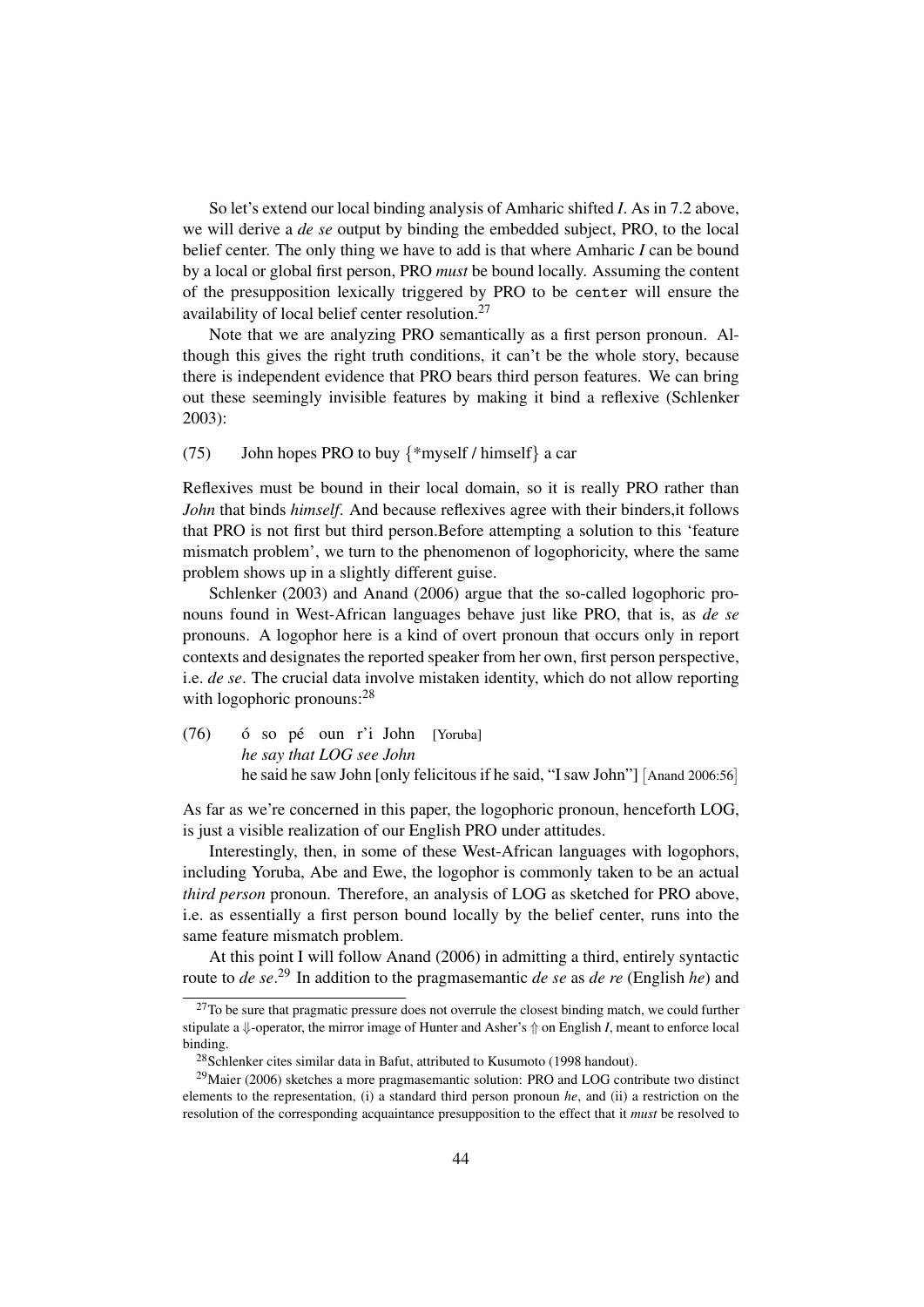*de se* as *de dicto* (Amharic *I*) derivations, this third variety covers the unambiguously *de se* PRO and LOG reports. The defining characteristic of this class is that they are *de se* syntactically. In the current framework that means they are *de se* at the level of the PrelDRS already, rather than only after resolution of an underspecified representation. Strong evidence in favor of a syntactic treatment of logophors in particular comes from Anand's (2006:§1.4.4) fieldwork on Yoruba, which shows syntactic blocking effects with LOG.

On the current view, PRO and LOG are no longer pronouns that trigger presuppositions. In fact, they are more like reflexives, whose binding is almost universally assumed to take place somewhere in the syntax, during the PrelDRS construction stage, before the pragmatic resolution stage. Concretely, the PrelDRS of (76) would look something like this:

(77) 
$$
\begin{array}{|c|c|}\n & u \\
\hline\n1 & -2 & -1 \\
\hline\n1 & -2 & -1 \\
\hline\n1 & -2 & -1 \\
\hline\n1 & -2 & -1 \\
\hline\n1 & -2 & -1 \\
\hline\n1 & -2 & -1 \\
\hline\n1 & -2 & -1 \\
\hline\n1 & -2 & -1 \\
\hline\n1 & -2 & -1 \\
\hline\n1 & -2 & -1 \\
\hline\n1 & -2 & -1 \\
\hline\n1 & -2 & -1 \\
\hline\n1 & -2 & -1 \\
\hline\n1 & -2 & -1 \\
\hline\n1 & -2 & -1 \\
\hline\n1 & -2 & -1 \\
\hline\n1 & -2 & -1 \\
\hline\n1 & -2 & -1 \\
\hline\n1 & -2 & -1 \\
\hline\n1 & -2 & -1 \\
\hline\n1 & -2 & -1 \\
\hline\n1 & -2 & -1 \\
\hline\n1 & -2 & -1 \\
\hline\n1 & -2 & -1 \\
\hline\n1 & -2 & -1 \\
\hline\n1 & -2 & -1 \\
\hline\n1 & -2 & -1 \\
\hline\n1 & -2 & -1 \\
\hline\n1 & -2 & -1 \\
\hline\n1 & -2 & -1 \\
\hline\n1 & -2 & -1 \\
\hline\n1 & -2 & -1 \\
\hline\n1 & -2 & -1 \\
\hline\n1 & -2 & -1 \\
\hline\n1 & -2 & -1 \\
\hline\n1 & -2 & -1 \\
\hline\n1 & -2 & -1 \\
\hline\n1 & -2 & -1 \\
\hline\n1 & -2 & -1 \\
\hline\n1 & -2 & -1 \\
\hline\n1 & -2 & -1 \\
\hline\n1 & -2 & -1 \\
\hline\n1 & -2 & -1 \\
\hline\n1 & -2 & -1 \\
\hline\n1 & -2 & -1 \\
\hline\n1 & -2 & -1 \\
\hline\n1 & -2 & -1 \\
\hline\n1 & -2 & -1 \\
\hline\n1 & -2 & -1 \\
\hline\n1 & -2 & -1 \\
\hline\n1 & -2 & -1 \\
\hline\n1 & -2 & -1 \\
\hline\n1 & -2 & -1 \\
\hline\n1 & -2 & -1 \\
\hline\n1 & -2 & -1 \\
\hline\n1 & -2 & -1 \\
\hline\n1 & -2 & -1 \\
\hline\n1 & -2 & -1 \\
\hline\n1 & -2 & -1 \\
\hline\n1 & -2 & -1 \\
\hline\n1 & -2 & -1 \\
\hline\n1 & -2 &
$$

There are many ways to set up the syntax to derive such *de se* PrelDRSs, one would be to import a version of Chierchia's mechanism of binding PRO at LF. Since I have nothing to add to existing syntactic accounts, I refer to Anand (2006:§1.4.3) for a precise implementation of Chierchia's syntactic binding mechanism designed to take care of LOG binding as well.

I conclude that Chierchia was partly right. *De se* LFs ( $\approx$  *de se* PrelDRSs) exist. However, these LFs are reserved for PRO and LOG exclusively. English coreferential *he*, embedded or not, and Amharic or English *I* reports are all given the same compositional but underspecified PrelDRS, which, in a context, is resolved pragmatically to a *de dicto*, *de re* or *de se* output.

## 8 Conclusion

This paper provides a pragmatic, unified analysis of *de dicto*, *de re* and *de se* reports. The analysis is unified in the sense that it generates uniform, but highly underspecified, preliminary representations for (almost) all belief reports. It is pragmatic in the sense that it's the pragmatic DRT presupposition resolution mechanism that does all the work. This allows us to keep the syntax and semantics entirely straightforward: no syntactic ambiguity, no feature deletion, minimal movements and invisible items, and a simple possible worlds semantics.

equality. I'm not sure how to elegantly implement this restriction part in the current framework, if only because the acquaintance presupposition is not part of the PrelDRS.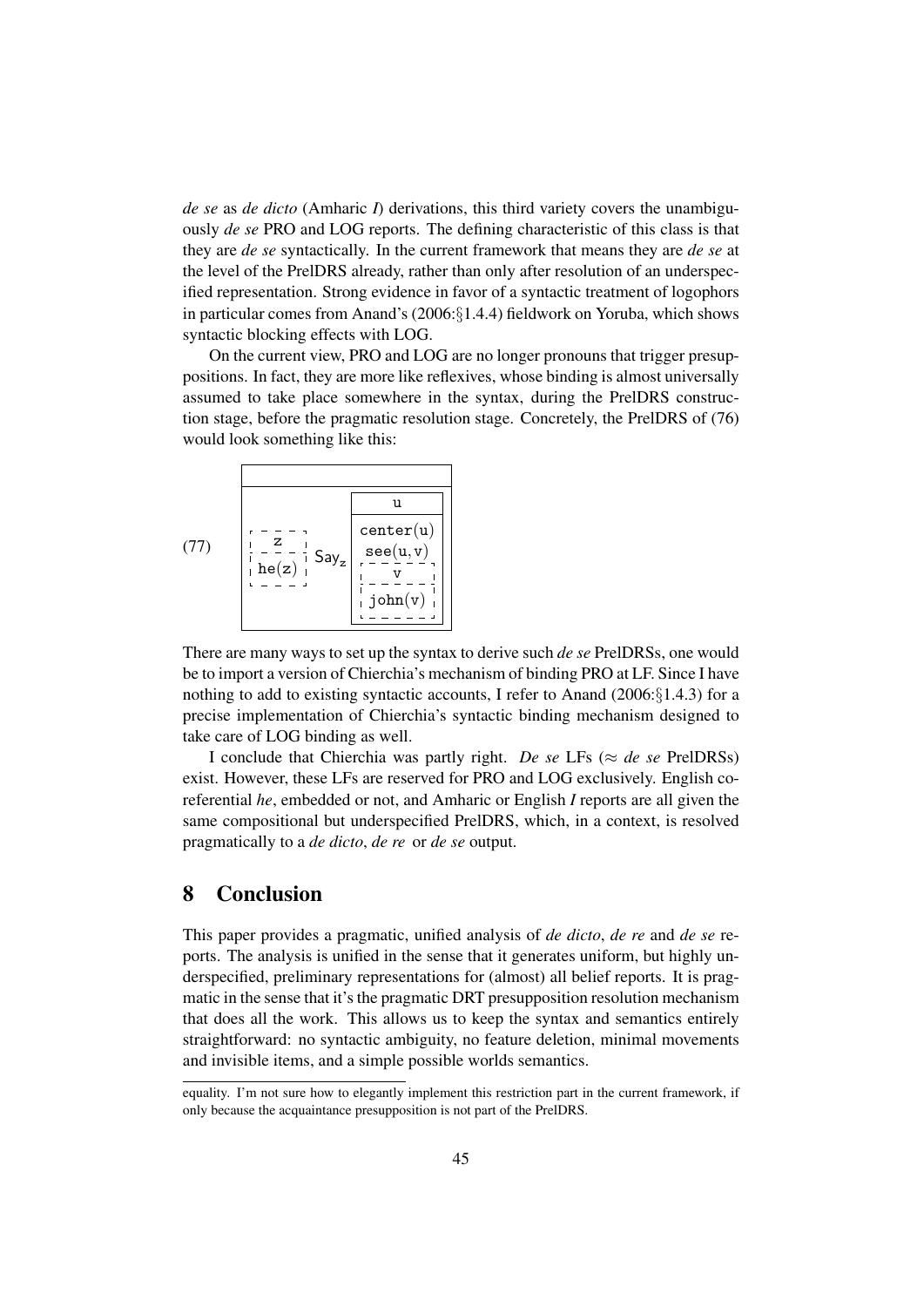My core proposal has two main ingredients. The first is a resurrection of a traditional analysis of the *de re*/*de dicto* ambiguity as a scope ambiguity. In a DRT setting this means that a presupposition triggered inside a report complement can resolve locally to derive *de dicto*, or globally to derive *de re*. I adapt the presupposition resolution algorithm to incorporate the idea that a *de re* representation always involves a context-dependent acquaintance relation/mode of presentation. The context-dependence of acquaintance is modeled as presuppositional as well. The adapted resolution algorithm specifies that whenever a presupposition moves out of a belief, it triggers the introduction of such an acquaintance presupposition.

The second ingredient of my proposal is the method of resolving this presupposed acquaintance relation. By default, we always first try to bind it to the relation of equality, which will yield a *de se* output. If the context does not allow this, we search for a suitable and salient other relation that holds between subject and *res*. Technically, this involves binding a second-order presupposed discourse referent, modeled in terms of a process known as higher-order unification. The default resolution to equality captures the privileged status of *de se* interpretations with respect to mere *de re* ones that we see already in simple ambiguous reports of the form  $x_i$ *believes that he<sup>i</sup> is P*.

After presenting this presuppositional proposal as well as the syntactically oriented classical approach, I applied them both to a number of interesting test cases. The first involves reports of beliefs about *de re* beliefs. The classical syntactic account of *de re* runs into problems, which can only be fixed by stipulating a longer *res*-movement, which was already considered the weak point of this type of approach. My presuppositional account derives the right readings immediately. The only interesting thing to note is that the derivations involve not only higher-order binding, but also accommodation of acquaintance presuppositions.

The next test involved quantified *de re*/*de se* belief reports like *everyone believes that he is P*. In the classical framework, a syntactic *de re*/*de se* ambiguity is required to generate all available readings. The presuppositional approach, however, derives these readings from a single, syntactic structure (or rather, from a single preliminary DRS). Moreover, it correctly predicts that we always get a universal *de se* interpretation, unless speaker and hearer know that the domain of quantification contains some normal *de se* believers and some mistaken identity *de re* believers. Only in that particular case can we accommodate the acquaintance presupposition and arrive at a true, mixed *de re*/*de se* reading.

Finally, I considered unambiguously *de se* reports. The first example is the shifted interpretation of the first person in Amharic, where *John believes I'm a hero* means that John believes *de se* that he's a hero. In our DRT framework we can transparently represent Amharic *I* as triggering a first person presupposition. This presupposition can be bound by the actual speaker, yielding the English-style *de re* interpretation; or by the local, first person experiencer or 'center' of the belief, yielding the 'shifted' *de se* reading. I then turned to infinitival report constructions (*x believes to have been P*) and West-African logophors, known to allow only *de se* interpretations. Here, I was forced to make some concessions. Following Anand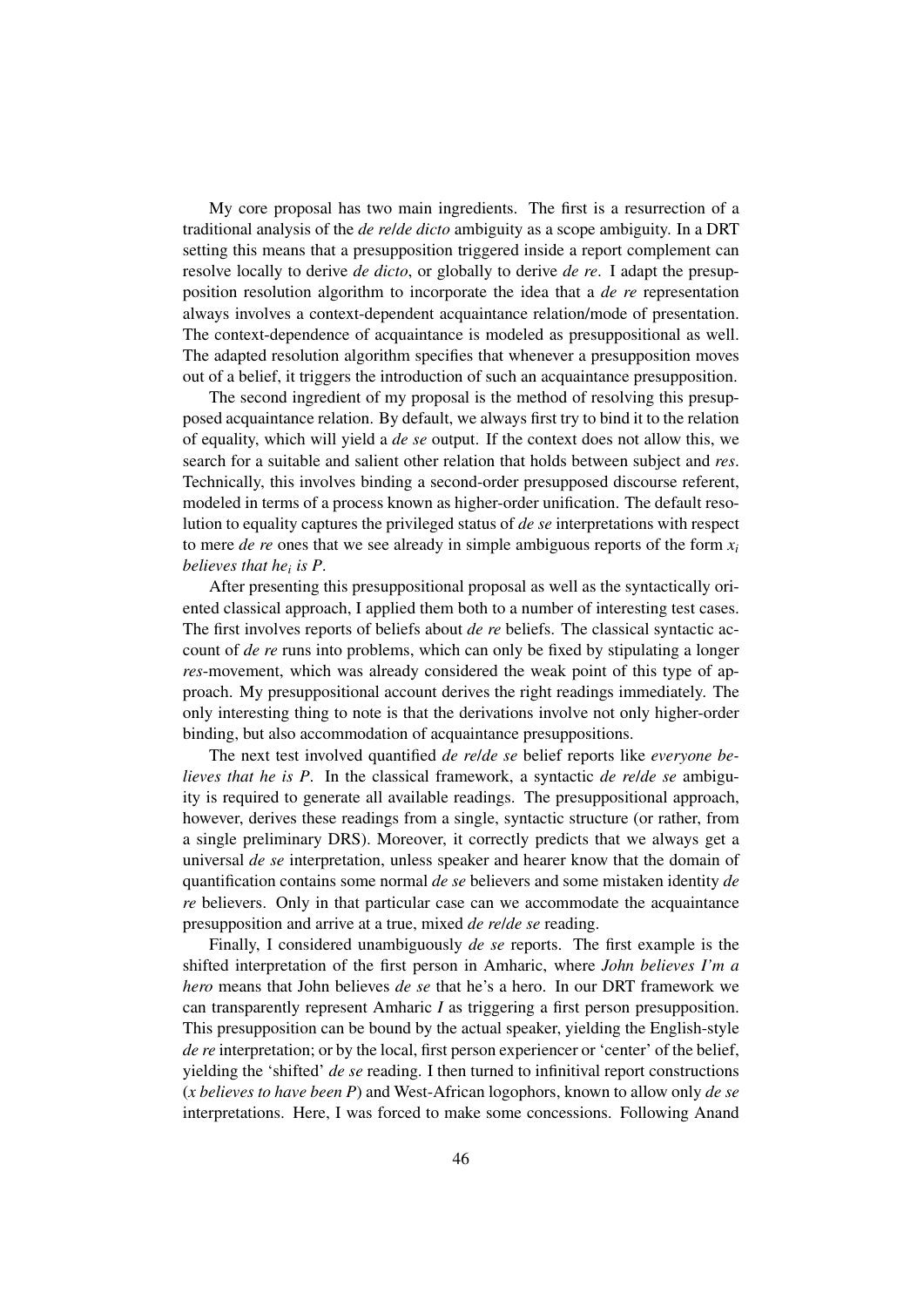(2006) I proposed that these constructions are *de se* syntactically. We thus end up with three types of *de se*, exemplified by (i) English *he*, which resolves *de re* and creates an acquaintance presupposition that prefers to be bound to equality; (ii) Amharic *I* which resolves *de dicto*, by binding locally to the belief center; and (iii) infinitival and logophoric reports, which have a different syntactic structure from which a *de se* PrelDRS gets formed in the DRS construction stage. Note however, that the first two of these *de se* types are just instances of the general belief representation and resolution that covers all other *de dicto* and *de re* reports, including embedded, iterated or quantified ones.

Thus, I hope to have convinced the reader that *de dicto*/*de re* and *de re*/*de se* ambiguities are pragmatic rather than syntactic ambiguities. Furthermore, I have tried to show how the presupposition-as-anaphora theory in DRT can be used to properly formalize the pragmatic resolution of underspecified belief representations to *de dicto*, *de re* or *de se* outputs, according to contextual demands.

### References

- Abusch, D. (1997). Sequence of tense and temporal *de re*. *Linguistics and Philosophy 20*(1), 1–50.
- Aloni, M. (2000). *Quantification under Conceptual Covers*. Ph.D. thesis, University of Amsterdam.
- Anand, P. (2006). *De de se*. Ph.D. thesis, MIT.
- Anand, P. and A. Nevins (2004). Shifty operators in changing contexts. In R. Young (Ed.), *Proceedings of SALT XIV*, Cornell, NY. CLC.
- Bary, C. and E. Maier (2009). The dynamics of tense under attitudes: anaphoricity and *de se* interpretation in the backward shifted past. In H. Hattori et al. (Eds.), *New Frontiers in Artificial Intelligence*, *LNCS, vol. 5447*. Berlin/Heidelberg: Springer.
- Bos, J. (1994). Presupposition and VP ellipsis. In *Proceedings of CoLing 15, Kyoto*.
- Castañeda, H. (1966). 'He': A study in the logic of self-consciousness. *Ratio 8*, 130–57.
- Chierchia, G. (1989). Anaphora and attitudes *de se*. In R. Bartsch et al. (Eds.), *Semantics and Contextual Expression*, *Groningen-Amsterdam Studies in Semantics, vol. 11*. Dordrecht: Foris.
- Cresswell, M. and A. von Stechow (1982). *De re* belief generalized. *Linguistics and Philosophy 5*(4), 503–35.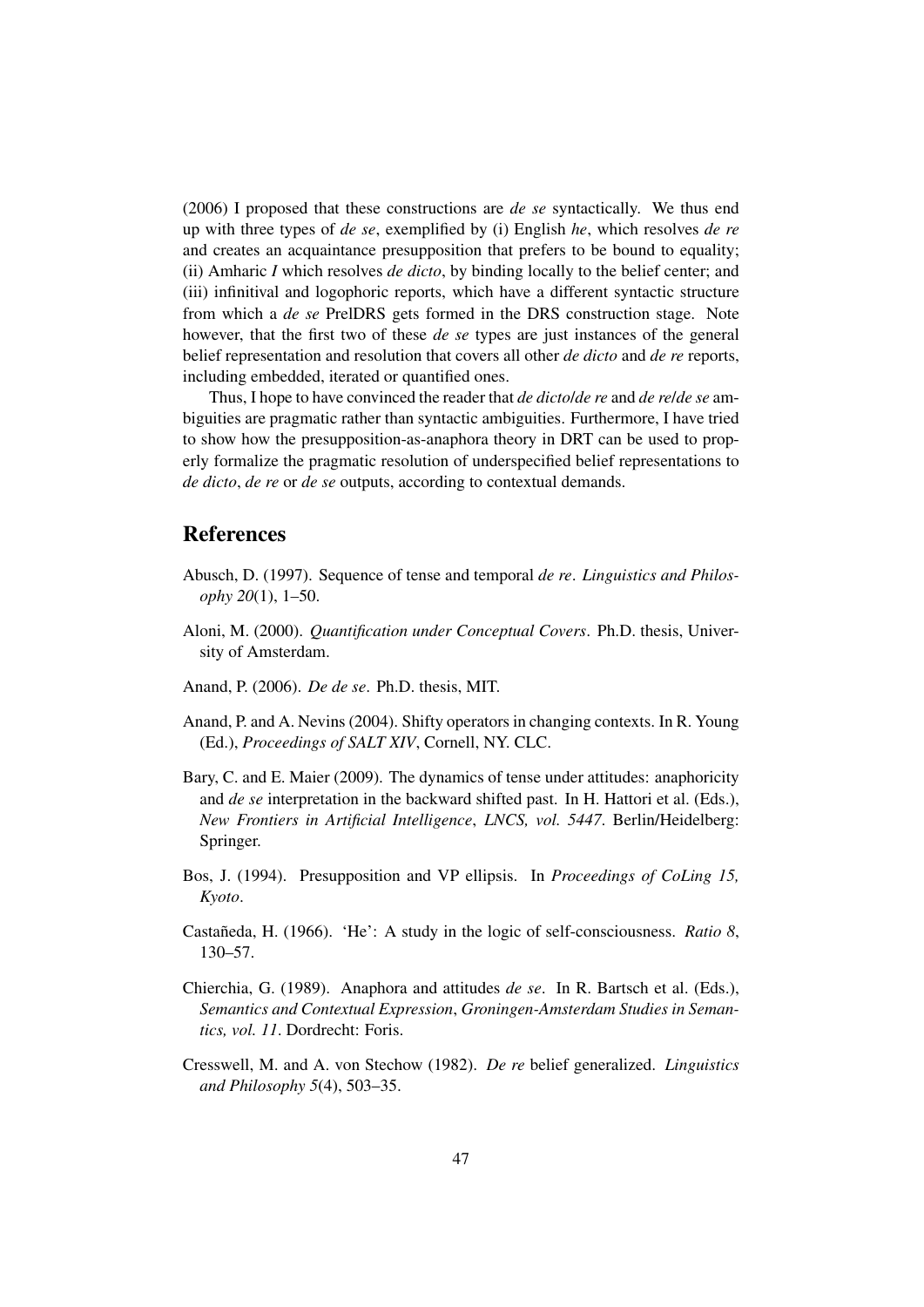- Dalrymple, M., S. Shieber, and F. Pereira (1991). Ellipsis and higher-order unification. *Linguistics and Philosophy 14*(4), 399–452.
- Geurts, B. (1999). *Presuppositions and Pronouns*, *Current research in the Semantics/Pragmatics interface, vol. 3*. Oxford, London: Elsevier.
- Haas-Spohn, U. (1994). *Versteckte Indexicalität und subjective Bedeutung*. Ph. D. thesis, Universität Tübingen. English translation at  $http://www2.sfs.nphil.$ uni-tuebingen.de/Alumni/Dissertationen/ullidiss/.
- Hintikka, J. (1967). On the logic of perception. In N. S. Care and R. M. Grimm (Eds.), *Perception and Personal Identity*. The Press of Case Western Reserve University. Reprinted in: J. Hintikka (1969) *Models for Modalities*, Reidel, Dordrecht.
- Huet, G. (1975). A unification algorithm for typed lambda-calculus. *Theoretical Computer Science 1*, 27–57.
- Hunter, J. and N. Asher (2005). A presuppositional account of indexicals. In P. Dekker and M. Franke (Eds.), *Proceedings of the Fifteenth Amsterdam Colloquium*, Amsterdam, pp. 119–24.
- Kamp, H. (1981). A theory of truth and semantic representation. In J. A. Groenendijk et al. (Eds.), *Formal Methods in the Study of Language*. Dordrecht: Foris.
- Kamp, H. and U. Reyle (1993). *From Discourse to Logic*. Dordrecht: Kluwer.
- Kaplan, D. (1969). Quantifying in. In D. Davidson and J. Hintikka (Eds.), *Words and Objections*. D. Reidel Publishing Company.
- Kaplan, D. (1989). Demonstratives. In J. Almog et al. (Eds.), *Themes from Kaplan*, pp. 481–614. New York: Oxford University Press.
- Kripke, S. (1972). Naming and necessity. In G. Harman and D. Davidson (Eds.), *Semantics of Natural Language*, pp. 253–355. Dordrecht: Reidel.
- Lakoff, G. (1972). Linguistics and natural logic. In G. Harman and D. Davidson (Eds.), *Semantics of Natural Language*, pp. 545–665. Dordrecht: Reidel.
- Leslau, W. (1995). *Reference Grammar of Amharic*. Wiesbaden: Harrassowitz.
- Lewis, D. (1979). Attitudes *de dicto* and *de se*. *The Philosophical Review 88*, 513–43.
- Maier, E. (2006). *Belief in Context: Towards a unified semantics of* de re *and* de se *attitude reports*. Ph.D. thesis, Radboud University Nijmegen.
- Maier, E. (2009). Proper names and indexicals trigger rigid presuppositions. *Journal of Semantics*. *26*, 253–315.